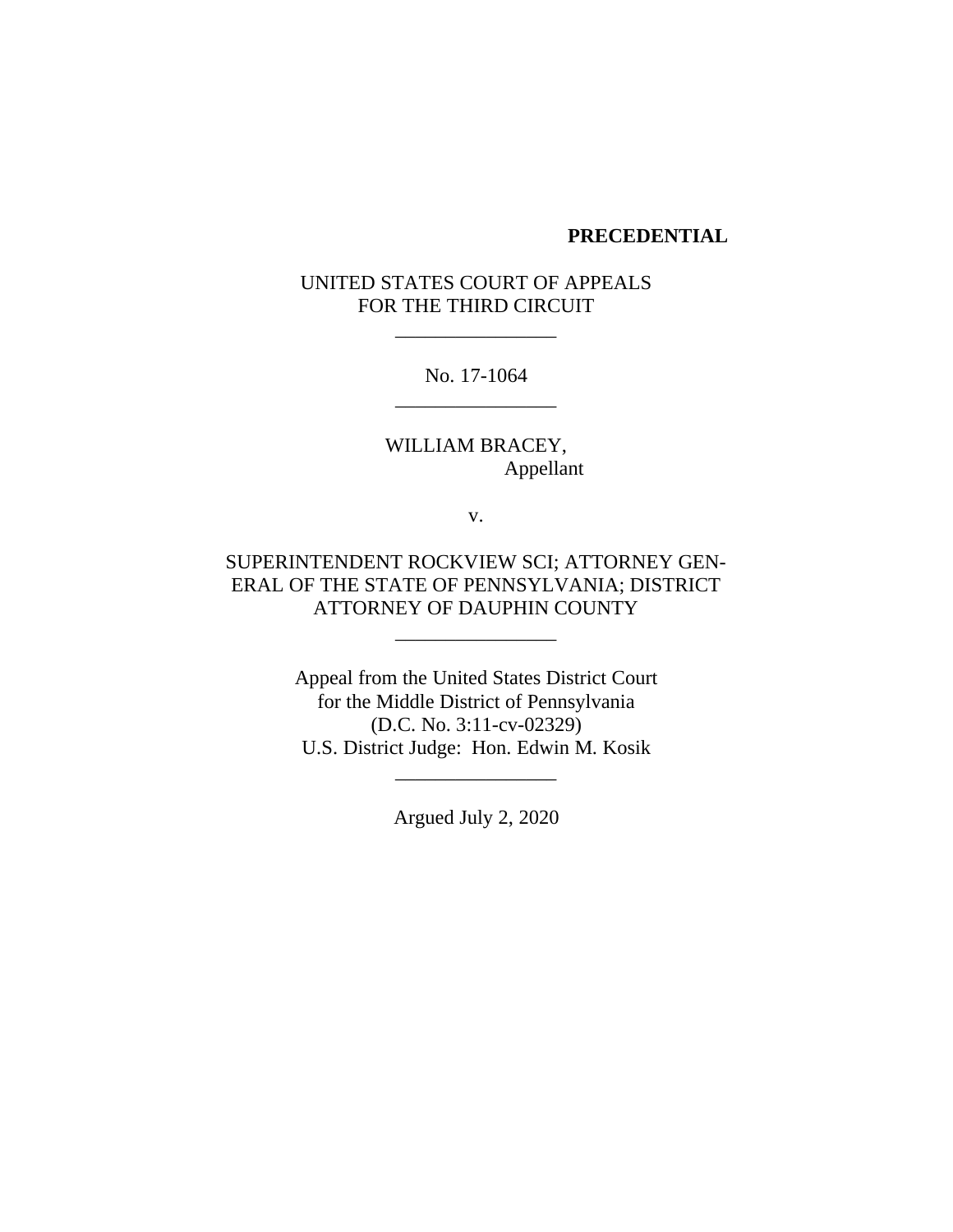Before: KRAUSE, PHIPPS, *Circuit Judges*, and BEETLESTONE,\* *District Judge*

(Opinion filed: January 20, 2021)

David R. Fine Travis N. Gery **[ARGUED]** K&L Gates 17 North Second Street 18th Floor Harrisburg, PA 17101 *Counsel for Appellant*

Ryan H. Lysaght **[ARGUED]** Dauphin County Office of District Attorney 101 Market Street Harrisburg, PA 17101 *Counsel for Appellee District Attorney of Dauphin County*

## **OPINION OF THE COURT** \_\_\_\_\_\_\_\_\_\_\_\_\_\_\_\_\_\_\_\_\_\_\_\_

\_\_\_\_\_\_\_\_\_\_\_\_\_\_\_\_\_\_\_\_\_\_\_\_

KRAUSE, *Circuit Judge*.

The Antiterrorism and Effective Death Penalty Act (AEDPA) strictly regulates a defendant's ability to collaterally

<sup>\*</sup> Honorable Wendy Beetlestone, District Judge, United States District Court for the Eastern District of Pennsylvania, sitting by designation.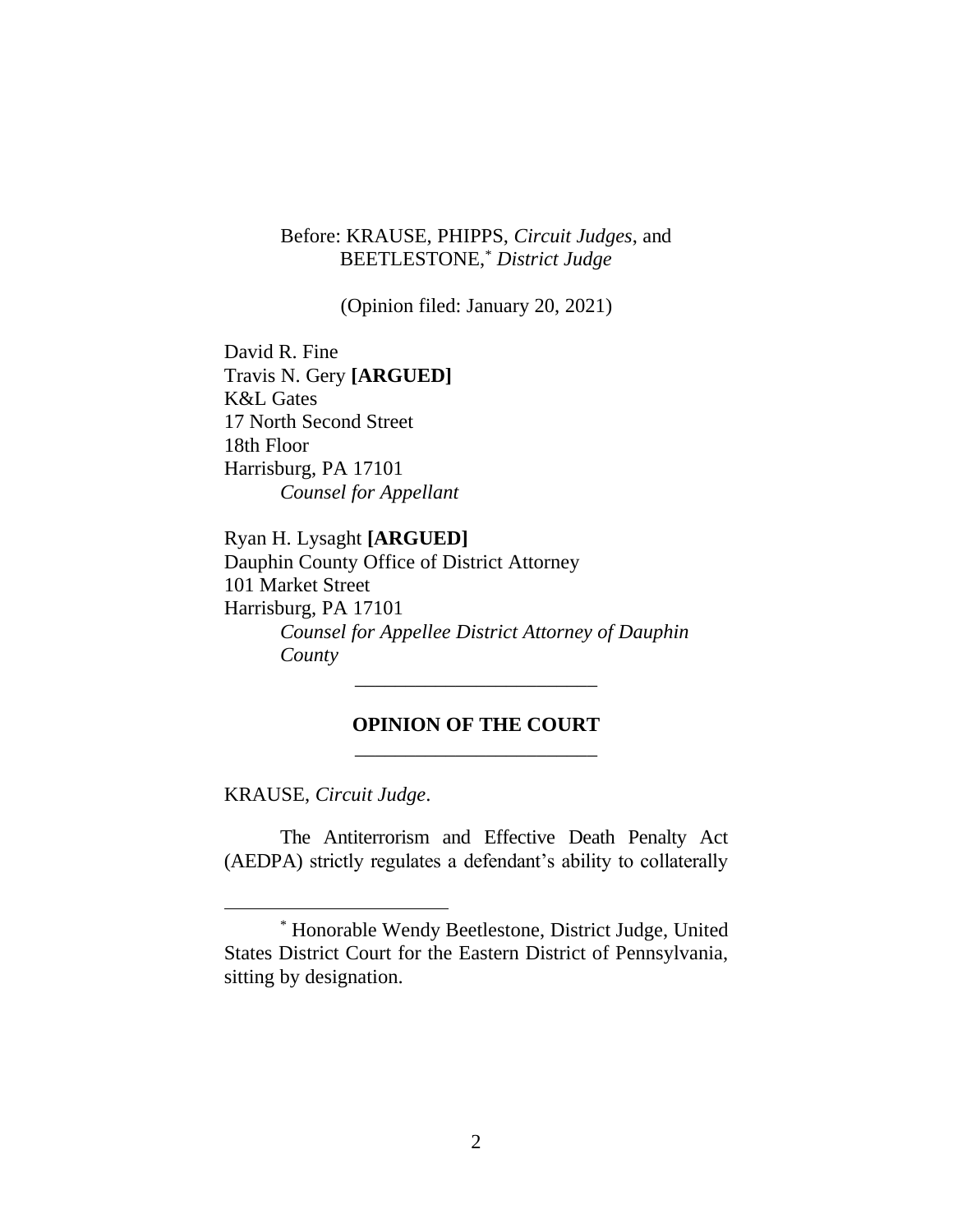attack his final judgment of conviction, including by requiring that he exercise "due diligence" along the way. *See* 28 U.S.C. §§ 2244(b)(2)(B)(i), 2244(d)(1)(D), 2254(e)(2)(A)(ii), 2255(f)(4). This appeal involves  $\S 2244(d)(1)(D)$ , which requires a defendant attacking his state conviction to petition the federal courts within one year of "the date on which the factual predicate of the claim . . . could have been discovered through the exercise of due diligence." *Id.*  $\S$  2244(d)(1)(D).

At the heart of this appeal are two questions about that requirement. First, if a defendant reasonably expects that the prosecution has complied with its obligations under *Brady v. Maryland*, 373 U.S. 83 (1963), but later discovers that the prosecution instead withheld material exculpatory evidence in its possession, does the fact that the withheld evidence could have been found in public records mean the defendant has failed to "exercise . . . due diligence"? Second, what, if anything, is the relevance of our en banc decision in *Dennis v. Sec'y*, 834 F.3d 263 (3d Cir. 2016), which rejected the notion that a defendant has a duty to search public records for undisclosed *Brady* material because, we held, *Brady* focuses entirely on the prosecution's affirmative duty of disclosure and permits defendants to expect that government officials will comply with that duty?

Before we can reach those important questions, however, we must first address a threshold issue. This appeal comes to us not from the dismissal of Appellant William Bracey's underlying habeas petition, but from the denial of his Federal Rule of Civil Procedure 60(b) motion for reconsideration of that dismissal in light of *Dennis*. So we begin by resolving whether the appeal of a Rule 60(b) ruling of this kind requires a certificate of appealability (COA) under 28 U.S.C.  $\S$  2253(c)(1)(A), and, if so, whether a COA is justified here.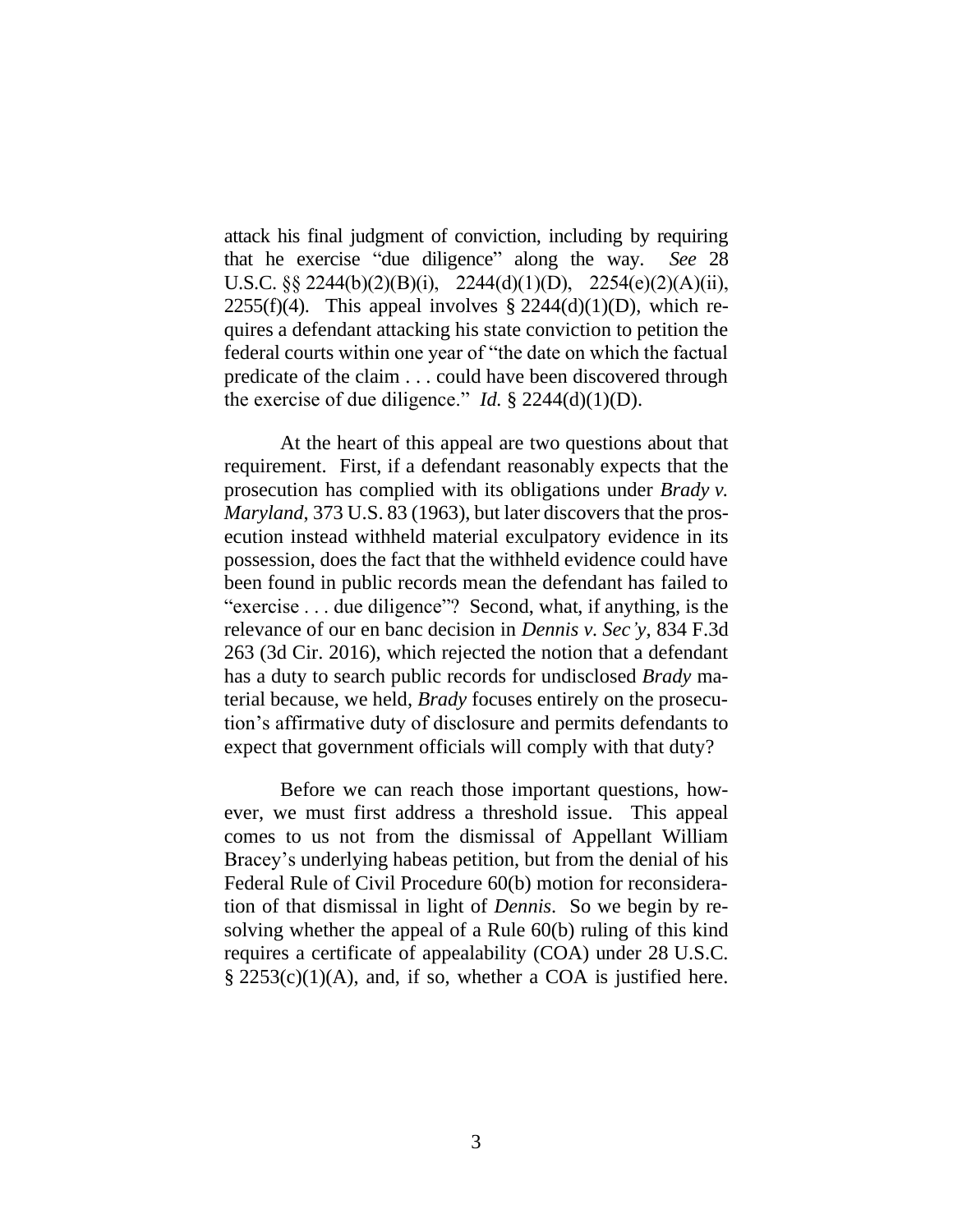We answer both in the affirmative, reaffirming our case law on the COA requirement in this context and concluding that Bracey has shown he is entitled to one.

Returning, then, to the questions at the core of this case, we hold as follows. Case law from the Supreme Court, this Circuit, and other Courts of Appeals establishes that a due diligence requirement like the one in  $\S 2244(d)(1)(D)$  demands a highly fact- and context-specific inquiry, one that depends on the characteristics and reasonable expectations of someone in the petitioner's shoes. That is where *Dennis* comes in. *Dennis* effected a material change in Circuit law with respect to the reasonable expectations of a *Brady* claimant: While we had previously suggested that defendants had to search for exculpatory evidence themselves, *Dennis* made clear that a defendant can reasonably expect—and is entitled to presume—that the government fulfilled its *Brady* obligations because the prosecution's duty to disclose is absolute and in no way hinges on efforts by the defense. By altering the factual predicate and baseline expectations for *Brady* claims, *Dennis* correspondingly changed what  $\S 2244(d)(1)(D)'$ s "due diligence" requirement demands of *Brady* claimants. Yet in denying Bracey's Rule 60(b) motion, the District Court did not recognize the effect *Dennis* had on the relevant decisional law and did not engage in the multifactor analysis our case law requires. We therefore will vacate and remand to the District Court for an appropriate consideration of Bracey's Rule 60(b) motion.<sup>1</sup>

<sup>&</sup>lt;sup>1</sup> We express our gratitude to David R. Fine and Travis N. Gery of K&L Gates LLP for accepting this matter *pro bono*, and we commend the superb quality of their briefing and argument in this case. Lawyers who act *pro bono* fulfill the highest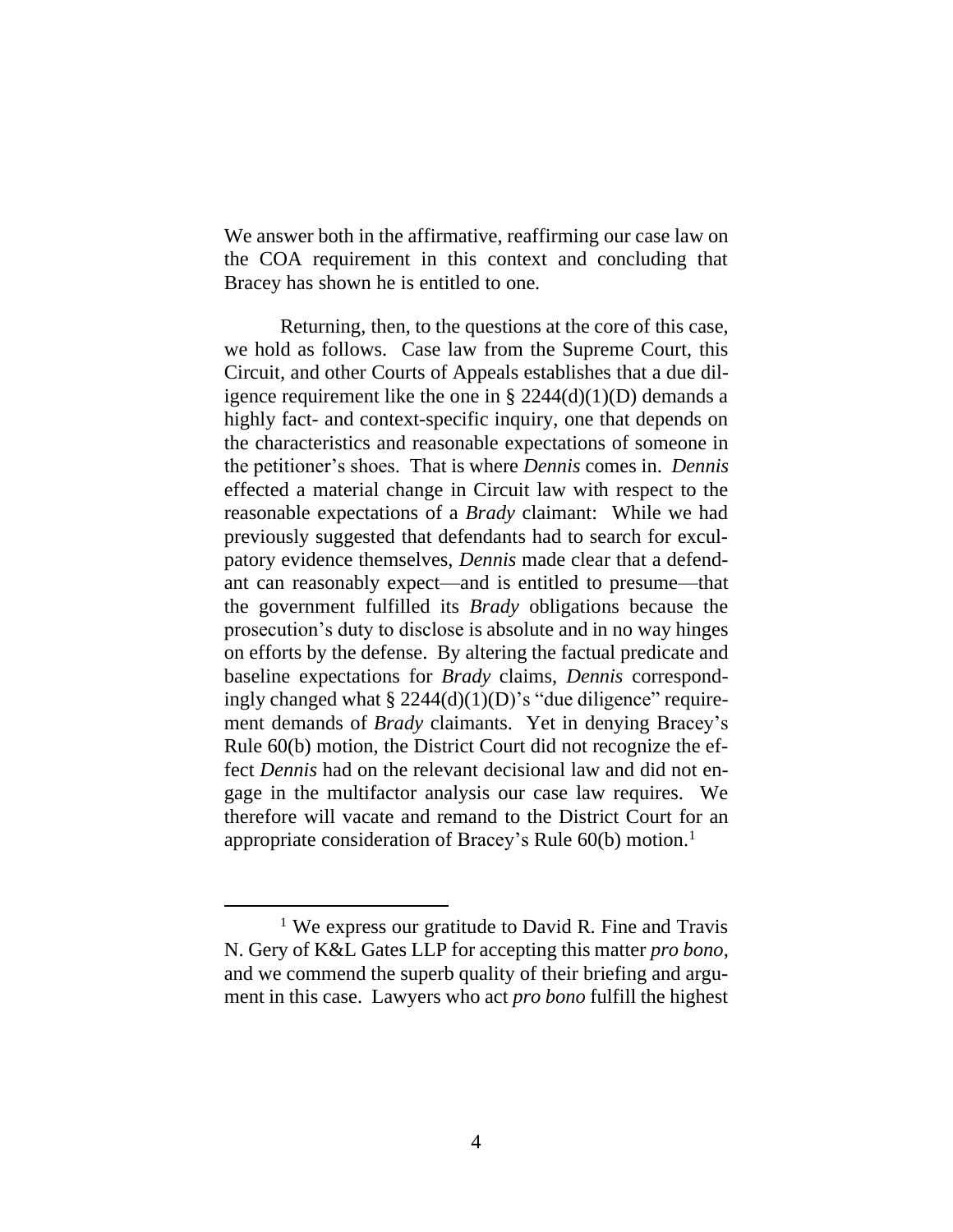### **I. FACTUAL BACKGROUND**<sup>2</sup>

Bracey was convicted of murder in 1995. The Commonwealth's case relied heavily on the testimony of two cooperators: Thomas Plummer, Jr., who was an alleged eyewitness to the murder, and Sylvester Bell, who claimed Bracey had confessed to him. At trial, the Government also elicited testimony from Plummer and Bell that they had received favorable plea agreements on certain charges in exchange for their testimony. Bracey was sentenced to life in prison, and his subsequent appeal and state habeas petitions were unsuccessful.

In 2010, Bracey learned the Commonwealth had disclosed only *some* of the cases that were pending against Plummer and Bell. 3 As it turned out, just a few months after Bracey was convicted, Plummer pleaded guilty to charges that had not been disclosed to Bracey or the jury. Similarly, the

<sup>2</sup> These facts are drawn from the Superior Court of Pennsylvania's decision denying Bracey's third state postconviction petition, the Magistrate Judge's report and recommendation in favor of dismissing Bracey's federal habeas petition, and the District Court's opinion adopting the Magistrate Judge's recommendations.

<sup>3</sup> According to Bracey, and as set forth in his sister's affidavit, Bracey first learned of these additional cases when his sister was trying to reinvestigate his case and contacted him about inconsistencies between the docket sheets and the facts elicited at trial.

service that members of the bar can offer to indigent parties and to the legal profession.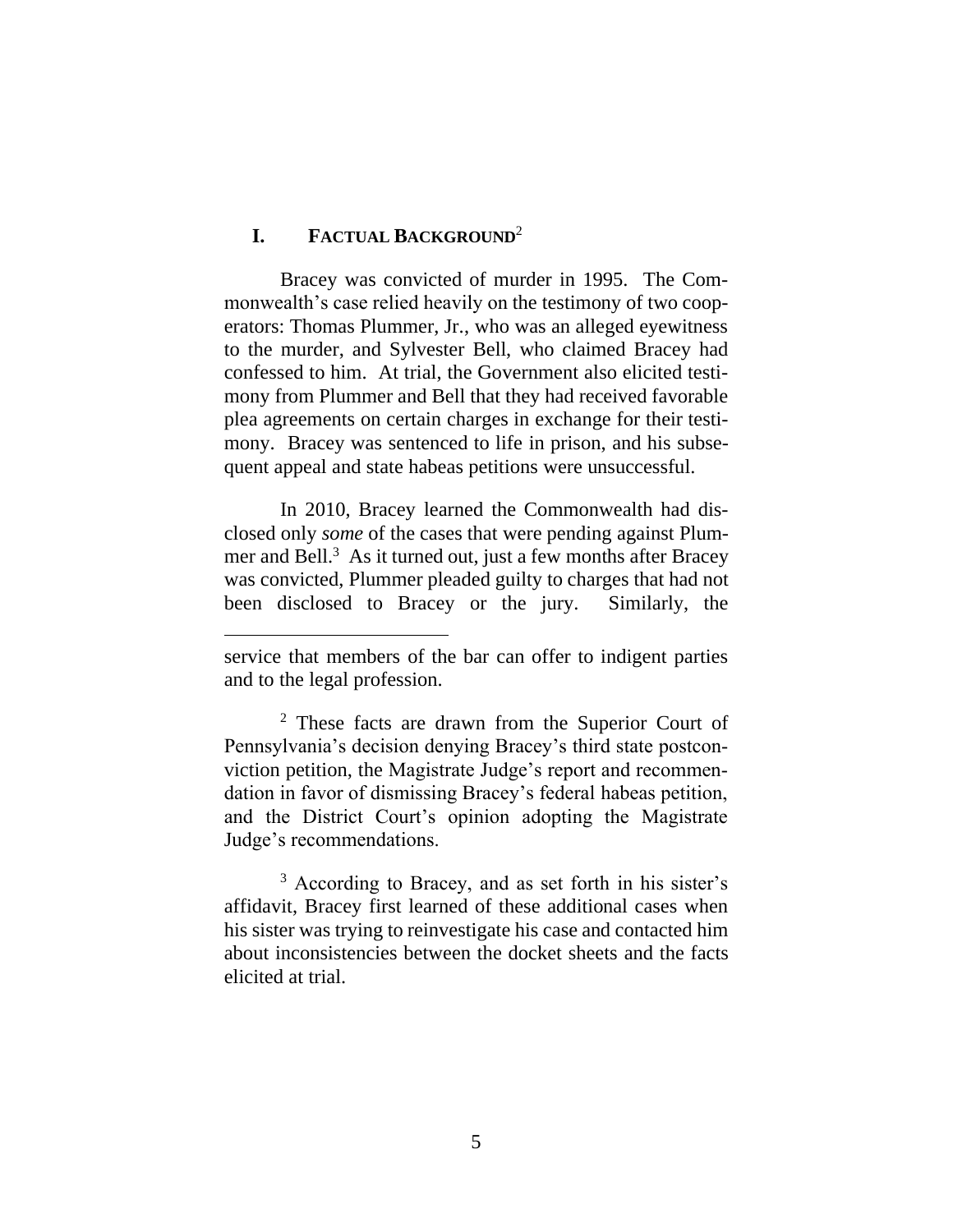Commonwealth withdrew a "second set of charges" that had been pending against Bell, JA 29, even though, as the Pennsylvania Superior Court found, "[t]he Commonwealth did not advise Bracey or the jury of the existence of [that] second set of charges," JA 30.

Based on this newly discovered information, Bracey petitioned for relief under Pennsylvania's Post Conviction Relief Act, raising claims under *Brady* and *Giglio v. United States*, 405 U.S. 150 (1972). <sup>4</sup> The Court of Common Pleas dismissed Bracey's petition as time barred, ruling that the factual basis of the claim could have "been ascertained [earlier] by the exercise of due diligence." 42 Pa. Cons. Stat. § 9545(b)(1)(ii). The Superior Court affirmed, reasoning that if Bracey "had exercised due diligence, he . . . could have reviewed the dockets and determined the sentences imposed [on Plummer and Bell's other charges] at that time" because "[c]riminal dockets are a matter of public record." JA 30 (internal quotation marks and citation omitted).

Bracey then filed a federal habeas petition in 2011, again asserting *Brady* claims based on the allegedly withheld material exculpatory evidence.The District Court dismissed the petition as untimely under 28 U.S.C.  $\S$  2244(d)(1)(D). It reasoned that—regardless of the prosecution's "alleged lack of full disclosure, including the specific terms of the plea

<sup>4</sup> As the Supreme Court made clear in *United States v. Bagley*, 473 U.S. 667, 676 (1985), and *Giglio*, 405 U.S. at 153– 54, *Brady*'s rule applies equally to evidence that could have been used for impeachment purposes. We will therefore refer to the impeachment material at issue in this case as *Brady* material.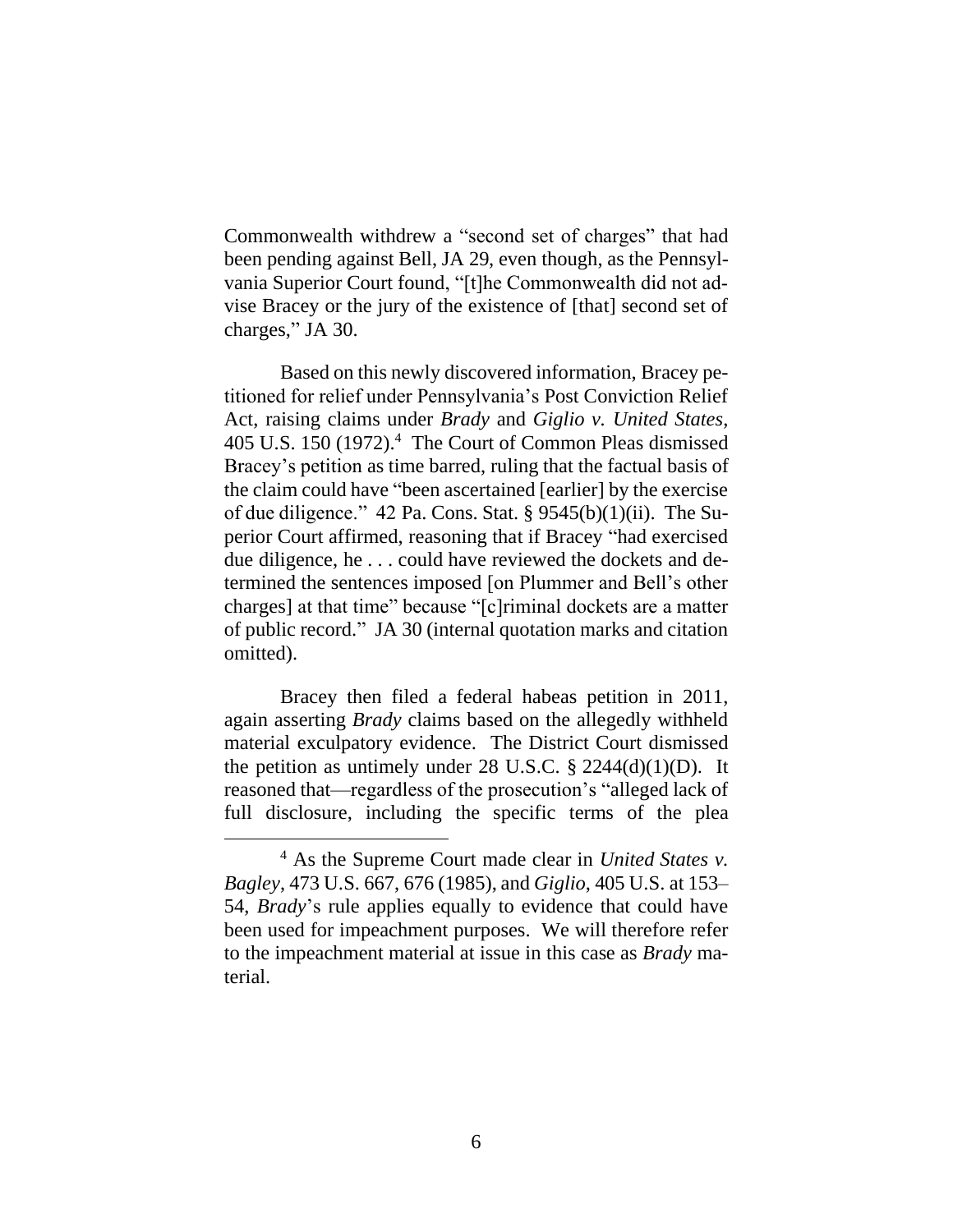agreements and possible maximum penalties [for] each of the witnesses," JA 74—§ 2244(d)(1)(D) obliges a defendant who is aware of witnesses' favorable plea agreements to continually seek out "the full extent of those plea agreements," even after the defendant is convicted, JA 75. The District Court concluded that "because the full extent of the plea agreements and the sentences received by the witnesses were a matter of public record," Bracey "could have found the factual predicate of [his *Brady*] claim through the exercise of due diligence well before October 2010," *id.*, meaning that he had filed his petition more than one year after the "factual predicate" for his *Brady* claim "could have been discovered through the exercise of due diligence," 28 U.S.C.  $\S$  2244(d)(1)(D). Bracey sought to appeal that ruling in 2012, but in 2013, we denied a COA in view of then-existing case law.

Three years later, another development prompted Bracey to renew his quest for relief: We decided *Dennis*, 834 F.3d 263. In *Dennis*, the Commonwealth argued that a defendant's failure to seek out exculpatory materials in the public domain barred him from bringing a *Brady* claim. *See id.* at 289. We squarely rejected that argument, holding that a defendant has no burden to "scavenge for hints of undisclosed *Brady* material" even if the material part could be found in public records. *Id.* at 290 (quoting *Banks v. Dretke*, 540 U.S. 668, 695 (2004)). Rather, the prosecution's "duty to disclose under *Brady* is absolute—it does not depend on defense counsel's actions"—and the defense is "entitled to presume that prosecutors have 'discharged their official duties.'" *Id.* (quoting *Banks*, 540 U.S. at 696). Thus, "[t]o the extent [our previous case law] ha[d] considered defense counsel's purported obligation to exercise due diligence to excuse the government's non-disclosure of material exculpatory evidence," *Dennis*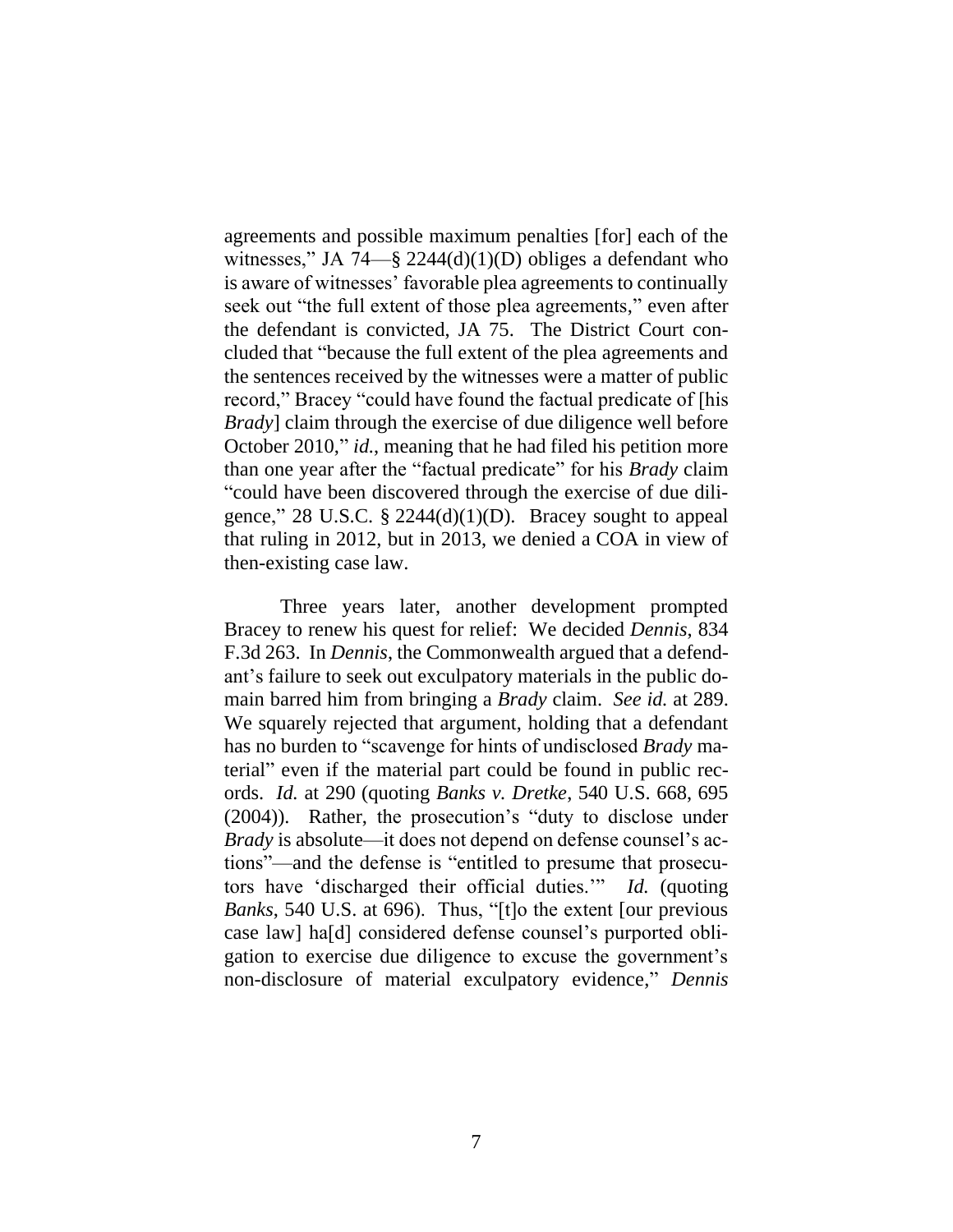definitively "reject[ed] that concept as an unwarranted dilution of *Brady*'s clear mandate." *Id.* at 293.

Bracey promptly moved for reconsideration under Rule 60(b), 5 contending that, in light of *Dennis*, the District Court had erred in dismissing his petition under  $\S 2244(d)(1)(D)$ . Specifically, he argued that because "there is no due diligence requir[e]ment under *Brady* for defendants to discover impeachment material and it is stric[t]ly the duty of the prosecutor to provide this information," § 2244(d)(1)(D) likewise does not require petitioners in his position to undertake efforts to find exculpatory material. JA 125–26. Unmoved, the District Court issued a one-page summary denial, ruling—without reference to, much less discussion of, *Dennis*—that Bracey's motion "raise[d] the same arguments" it had already rejected. JA 7. Bracey then requested a COA, which a motions panel of our Court referred to the merits panel.

### **II. DISCUSSION**<sup>6</sup>

We certified three questions: (A) whether a COA is required in an appeal from the denial of a Rule 60(b) motion

 $5$  Bracey brought his motion under Rule  $60(b)(6)$ , which allows a court to "relieve a party or its legal representative from a final judgment, order, or proceeding for . . . any . . . reason that justifies relief." Fed. R. Civ. P. 60(b)(6). For simplicity, we refer to Bracey's motion as one brought under Rule 60(b).

<sup>6</sup> The District Court had jurisdiction under 28 U.S.C. §§ 2241(a) and 2254(a), and we have jurisdiction under 28 U.S.C. §§ 1291 and 2254(a). "We exercise plenary review over the statute of limitations issue," *Swartz v. Myers*, 204 F.3d 417, 419 (3d Cir. 2000), and review the denial of a Rule 60(b)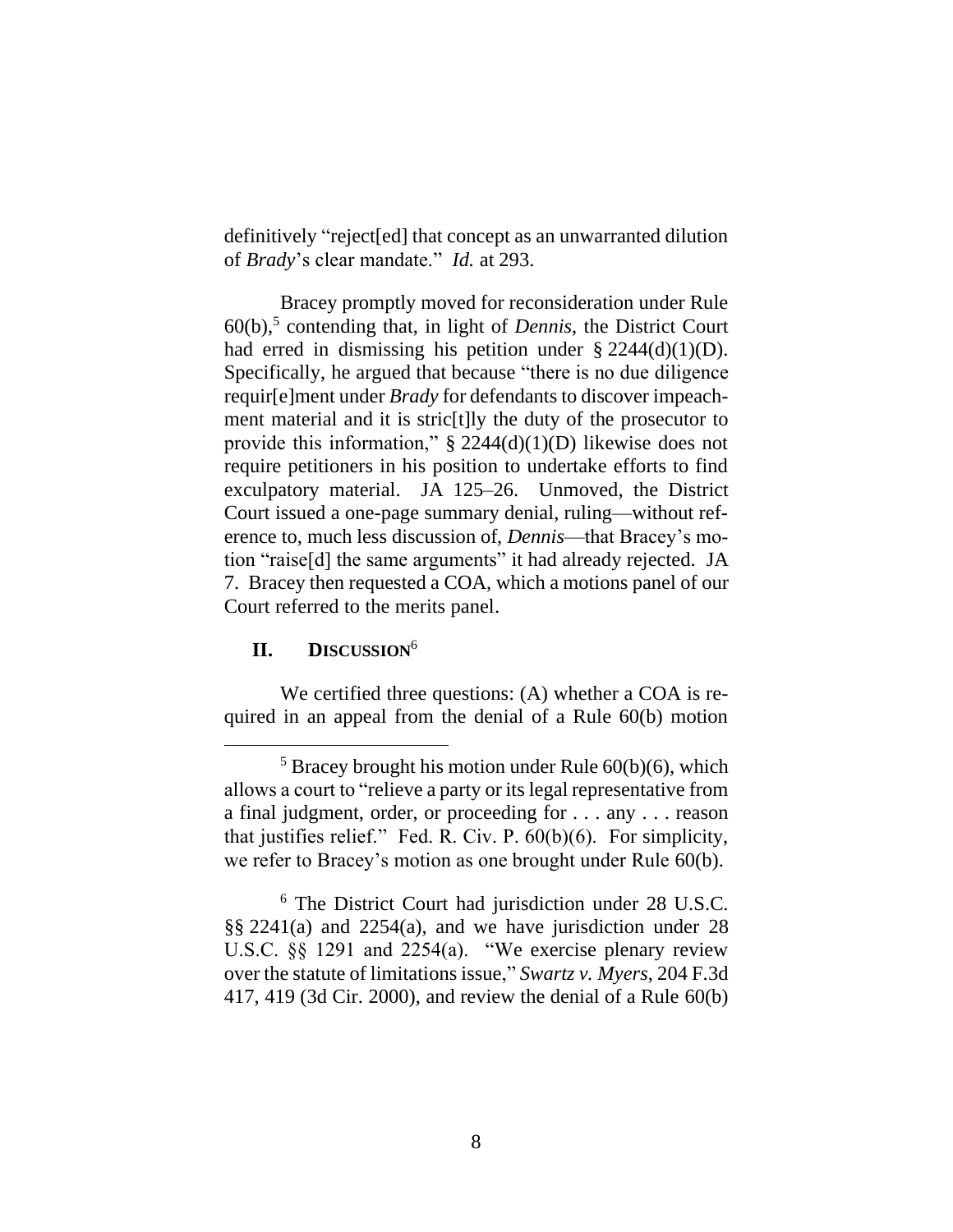seeking reconsideration of the dismissal of a federal habeas petition on procedural grounds; (B) if a COA is required, whether one should be granted here; and (C) if a COA is granted, whether the District Court abused its discretion in denying Bracey's Rule 60(b) motion without considering *Dennis*'s effect on its previous decision dismissing Bracey's habeas petition. We address each in turn.

### **A. Whether a COA Is Required**

The first question could have been framed as whether *Morris v. Horn*, 187 F.3d 333 (3d Cir. 1999), remains good law. AEDPA requires a petitioner to obtain a COA before appealing any "final order" in a federal habeas proceeding challenging a state conviction. 28 U.S.C. § 2253(c)(1)(A). *Morris* held this requirement also applies to appeals, like this one, from the denial of a Rule 60(b) motion seeking reconsideration of the denial of habeas relief, whether the denial of habeas relief was on substantive or procedural grounds. 187 F.3d at 340–41. In so holding, we joined a near-consensus of our sister circuits. *See United States v. Winkles*, 795 F.3d 1134, 1139 (9th Cir. 2015) (collecting cases). Yet Bracey asks us to revisit that holding, arguing *Morris* was abrogated by two later Supreme Court decisions: *Harbison v. Bell*, 556 U.S. 180 (2009), and *Gonzalez v. Crosby*, 545 U.S. 524 (2005). <sup>7</sup> We are unpersuaded.

motion for abuse of discretion, *Morris v. Horn*, 187 F.3d 333, 341 (3d Cir. 1999).

<sup>7</sup> Bracey also points to our statement in *Wilson v. Sec'y*, 782 F.3d 110 (3d Cir. 2015), that "the vitality of [*Morris*] is undermined somewhat by . . . *Harbison*." *Id.* at 115. As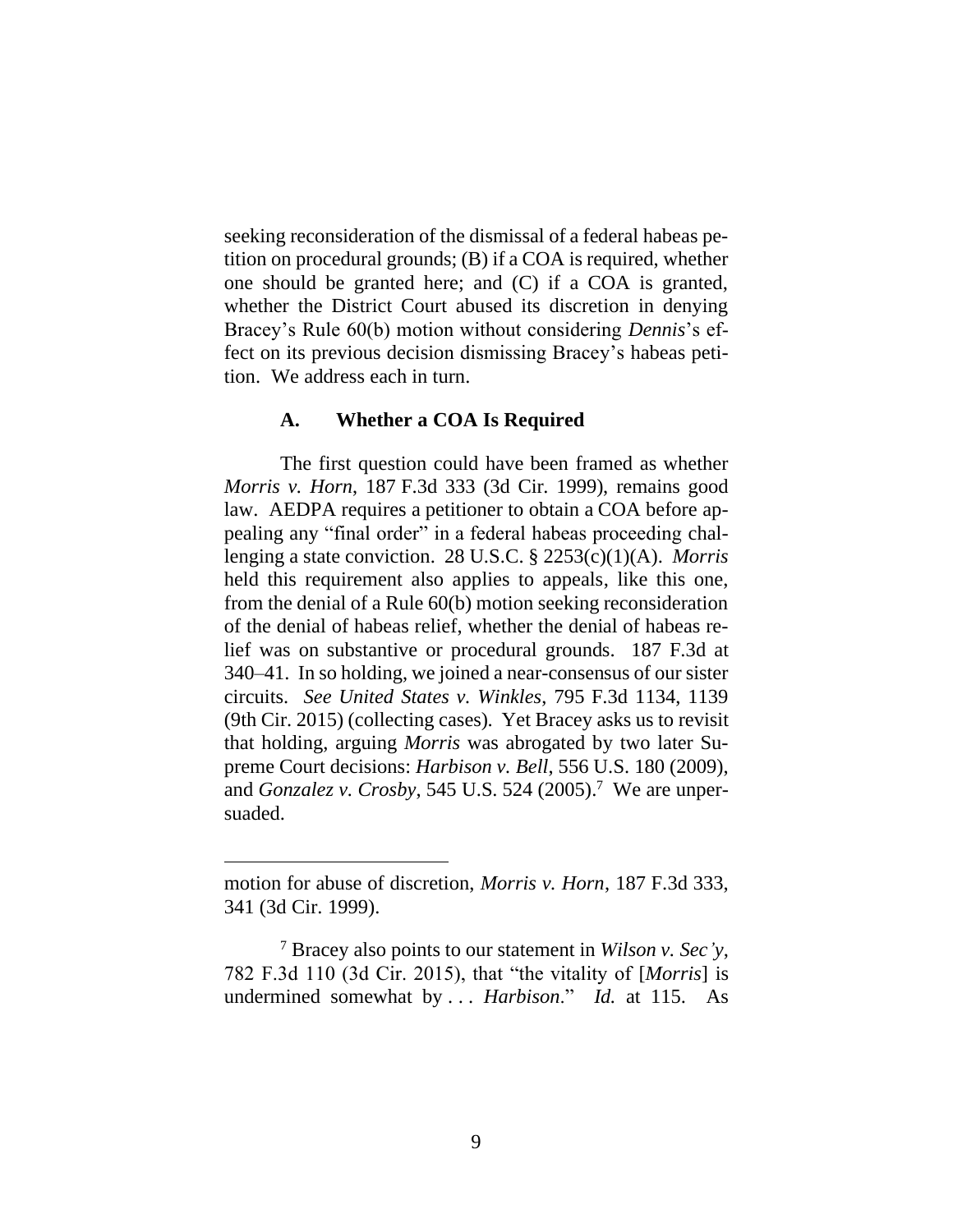*Harbison*, which involved the same provision at issue in *Morris* and here, asked whether § 2253(c)'s COA requirement applied to an appeal of a district court order resolving a collateral issue—namely, a motion to expand the scope of representation for appointed counsel to include a clemency proceeding. 556 U.S. at 182–83. Concluding that § 2253(c) applied only to appeals of "final orders that dispose of the merits of a habeas corpus proceeding," the Court held that Harbison was not required to obtain a COA before appealing the district court's ruling. *Id.* at 183. *Harbison* did not, however, distinguish between "final orders that dispose of a habeas corpus proceeding" on substantive grounds and ones that "dispose" of the "proceeding" on procedural grounds. *See id.*

*Gonzalez* arose in a different context and dealt with a different issue: when a district court, under 28 U.S.C. § 2244(b), may consider a Rule 60(b) motion without the petitioner first having obtained "precertification by the Court of Appeals." 545 U.S. at 530, 538. Section 2244(b) limits the circumstances in which a petitioner may file "a second or successive" habeas petition, *id.* at 526, 530, including by requiring him to "move in the appropriate court of appeals for an order authorizing the district court to consider" the petition, 28 U.S.C. § 2244(b)(3)(A). The question in *Gonzalez* was when a request for relief, "although labeled a Rule 60(b) motion, is in substance a successive habeas petition" that triggers § 2244(b). 545 U.S. at 530–32. To answer that question, the Court distinguished between a "true Rule 60(b) motion" and a

Bracey acknowledges, this was merely dicta, and tentative dicta at that. Our decision today puts to rest any confusion *Wilson* may have generated.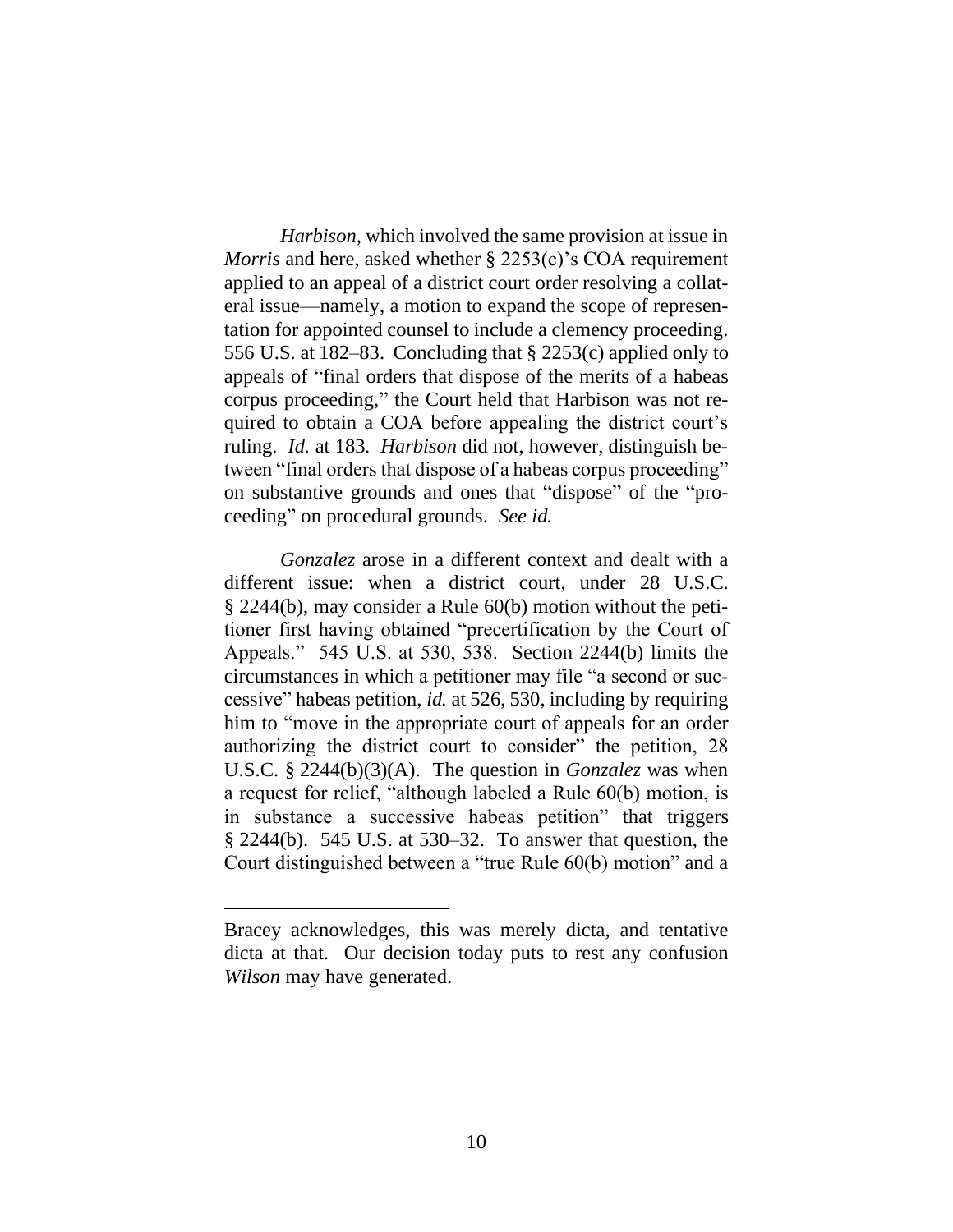successive habeas petition merely masquerading as a Rule 60(b) motion: The former attacks "some defect in the integrity of the federal habeas proceedings," such as the application of AEDPA's statute of limitations or rules on procedural default, so the district court may consider it without a COA, while the latter attacks "the substance of the federal court's resolution of a claim on the merits" and so requires a COA before the district court may consider it. *Id.* at 531–32, 534. Because Gonzalez's Rule 60(b) motion challenged only a statute-of-limitations ruling, it qualified as a true Rule 60(b) motion, *i.e.*, not subject to § 2244(b)'s limitations on successive petitions and reviewable by the district court "without precertification." *Id.* at 533, 535– 38.

Although *Harbison* and *Gonzalez* addressed different issues in different contexts, Bracey links them syllogistically: Because a COA is required only to appeal a final order on "the merits" of a habeas petition, *Harbison*, 556 U.S. at 183, and because a Rule 60(b) disposition on procedural grounds is not a disposition "on the merits," *Gonzalez*, 545 U.S. at 532, a COA is not required to appeal a Rule 60(b) disposition on procedural grounds. Unfortunately for Bracey, that line of reasoning is less logic than it is word play.

As the Court put it in *Gonzalez*, a term like "'on the merits' has multiple usages." *Id.* at 532 n.4. And fatal to Bracey's syllogism is that those usages were clearly different in *Harbison* and *Gonzalez*. Whereas *Gonzalez* used "the merits" to distinguish a "true Rule 60(b) motion" attacking a procedural defect from a disguised successive habeas petition attacking the substantive resolution of a habeas claim, *see id.* at 531–32, *Harbison* used "the merits" to distinguish "final orders" that conclude the habeas proceeding itself from those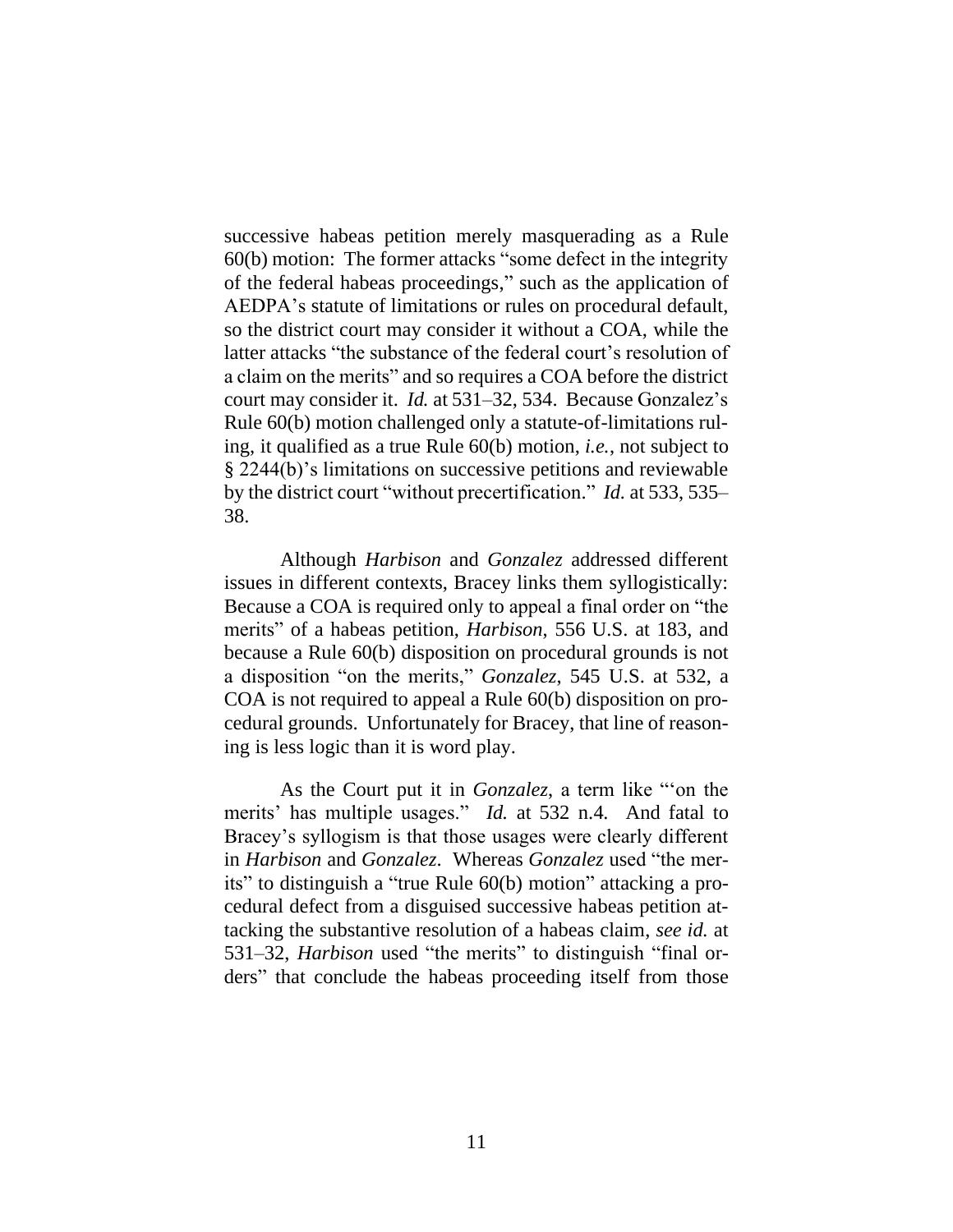orders that merely resolve a collateral issue, *see* 556 U.S. at 183. And while *Harbison* excluded from § 2253(c)'s COA requirement orders that do *not* conclude habeas proceedings, it made no further distinction among those orders that *do* conclude proceedings based on whether the disposition was substantive or procedural in nature.

Neither *Harbison* nor *Gonzalez*, therefore, disturbed our holding in *Morris*—or, for that matter, the identical conclusions of most of our sister circuits—that a COA is required when a petitioner appeals the denial of a Rule 60(b) motion seeking reconsideration of a dismissal of a habeas petition, even if that dismissal was on procedural grounds. To the contrary, *Gonzalez* went out of its way to observe that "[m]any Courts of Appeals have . . . requir[ed] a habeas petitioner to obtain a COA as a prerequisite to appealing the denial of a Rule 60(b) motion," 545 U.S. at 535—a "construction of § 2253" that the Court praised as "plausible" and "effective," with a "sound[] basis in the statute," 8 *id.* at 535 n.7.

<sup>8</sup> Nor can we accept that *Harbison* and *Gonzalez* silently overruled so foundational a precedent as *Slack v. McDaniel*, 529 U.S. 473 (2000). Yet that is what Bracey would have us believe. Whereas *Slack* held that § 2253(c)'s COA requirement applies to appeals of the denial of habeas petitions "based on procedural grounds," 529 U.S. at 484, Bracey reads *Harbison* to require a COA only for denials "on the merits," meaning on substantive grounds. And even if Bracey's reading could be limited in a principled way to Rule 60(b) rulings, it would still allow petitioners to end-run the  $\S 2253(c)$  requirement *Slack* addressed by challenging procedural defects in the habeas proceeding in a Rule 60(b) motion and then appealing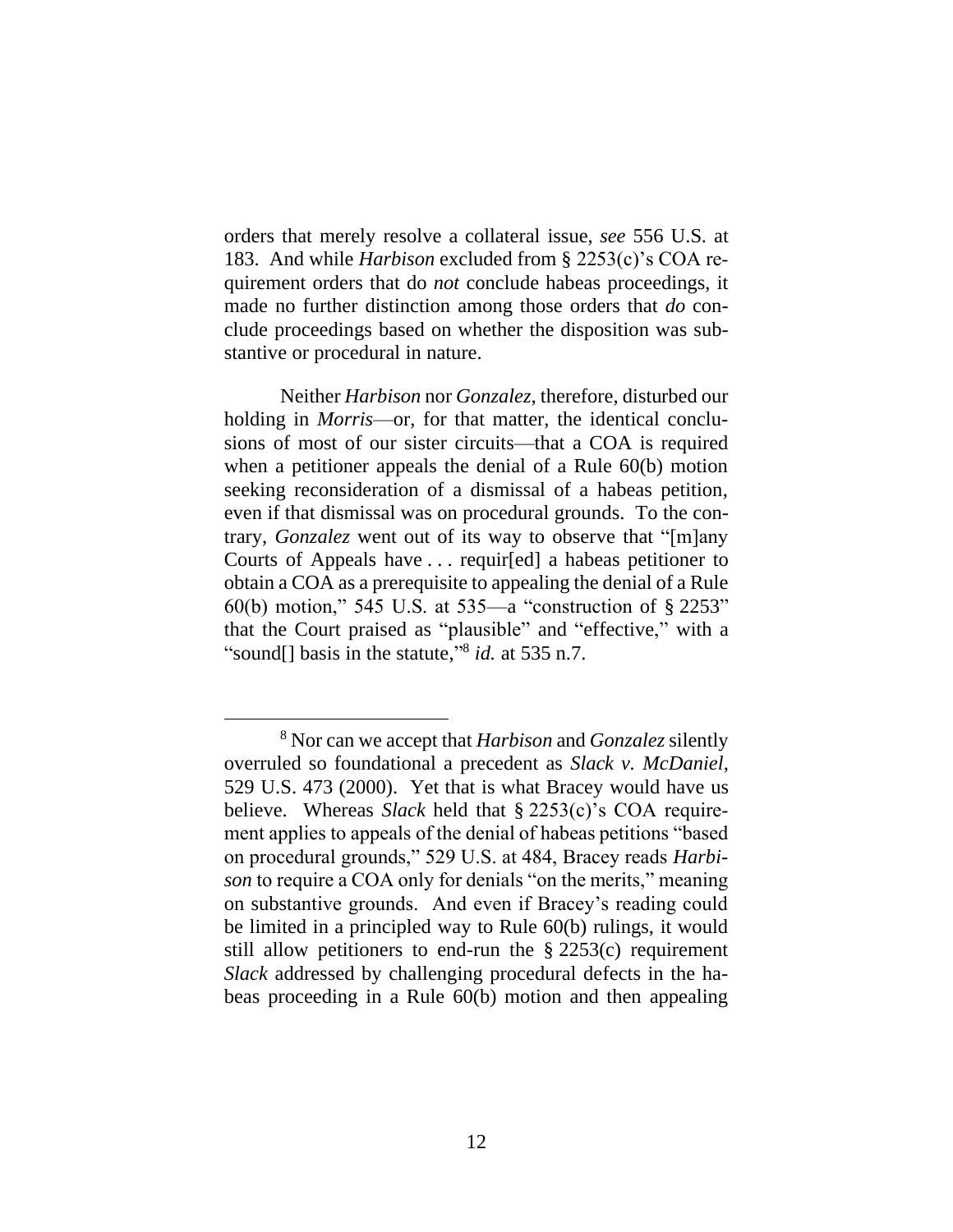Reaffirming *Morris* today puts us in good company. *See Winkles*, 795 F.3d at 1141–42; *Hamilton v. Sec'y*, 793 F.3d 1261, 1265–66 (11th Cir. 2015) (per curiam).<sup>9</sup> The upshot is that because *Morris* remains good law, Bracey requires a COA for us to hear his appeal.

#### **B. Whether a COA Should Issue**

We decide whether Bracey is entitled to a COA in two steps. First, we ask whether his underlying claim is "debatable" on the merits. *Slack v. McDaniel*, 529 U.S. 473, 484 (2000). His burden on this point is a light one, *id.*: He must show only that his claim represents "something more than the

from the denial of that motion without first obtaining a COA. That is neither what Congress has prescribed nor how the Supreme Court has viewed the COA requirement, and as always, we are loath to conclude the Court has discarded an existing precedent without having said so more clearly. *See Shalala v. Ill. Council on Long Term Care, Inc.*, 529 U.S. 1, 18 (2000).

<sup>9</sup> *United States v. McRae*, 793 F.3d 392 (4th Cir. 2015), is not to the contrary. There, the Fourth Circuit held that a COA was not required to review "a *dismissal* of a Rule 60(b) motion on jurisdictional grounds" because that ruling was "so far removed from the merits of the underlying habeas petition that it [could not] be said to be" a final order disposing of the merits of the habeas proceeding. *Id.* at 400. Even assuming *McRae* is rightly decided, its holding is "narrow[]," *id.* at 399, and would not extend to the non-jurisdictional statute of limitations that formed the basis for the dismissal of Bracey's petition here, *see United States v. Bendolph*, 409 F.3d 155, 160 (3d Cir. 2005).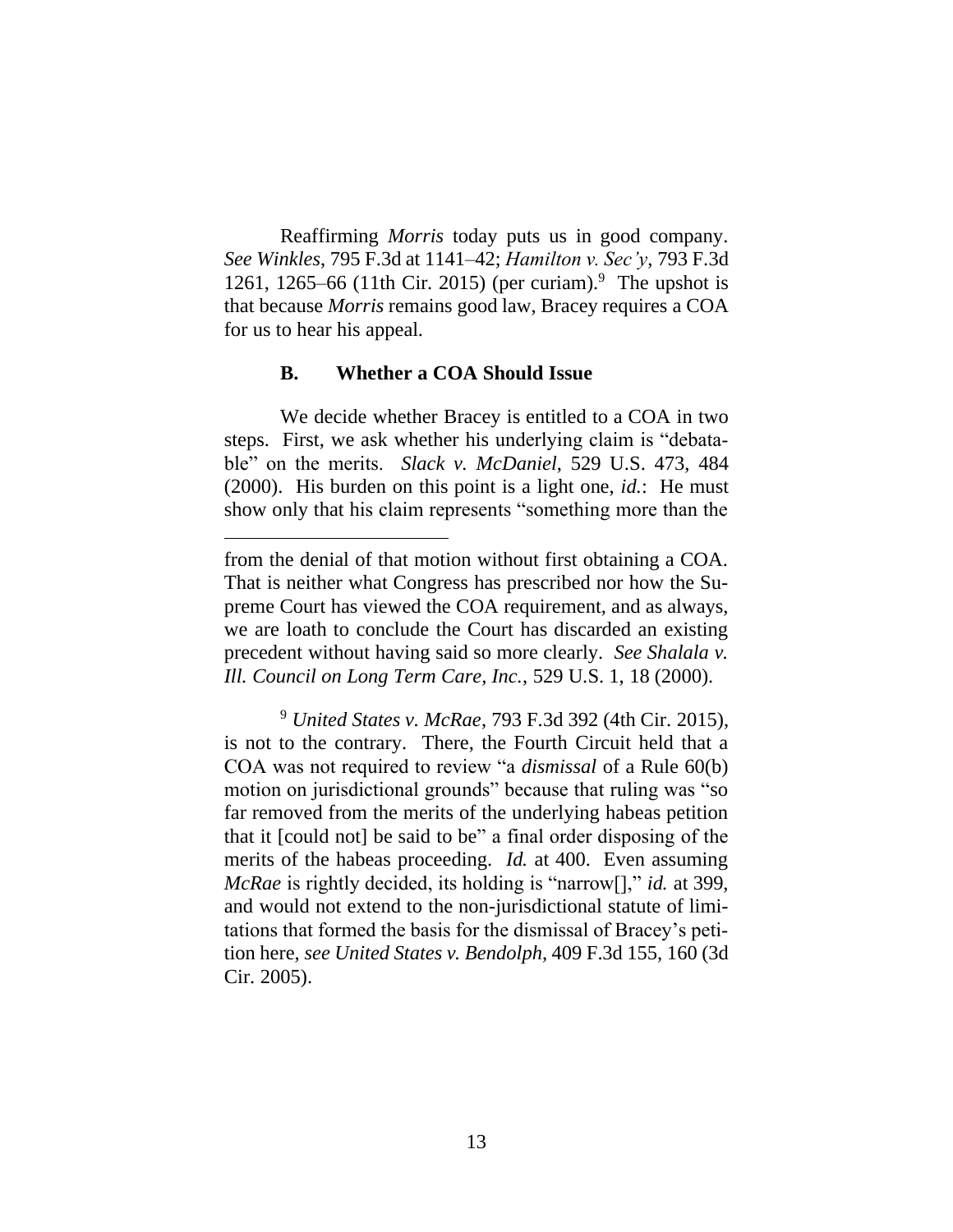absence of frivolity or the existence of mere good faith," *Miller-El v. Cockrell*, 537 U.S. 322, 338 (2003) (internal quotation marks and citation omitted). Indeed, he need not even prove that "some jurists would grant the petition," as "a claim can be debatable even though every jurist of reason might agree, after the COA has been granted and the case has received full consideration, that [the] petitioner will not prevail." *Id.* Second, we ask whether "jurists of reason would find it debatable whether the district court was correct in its procedural ruling." *Slack*, 529 U.S. at 484. On this second point, too, Bracey's burden is light; he must merely make a "credible showing that the District Court's denial of his Rule 60(b) motion was erroneous." *Morris*, 187 F.3d at 341. Bracey has made both showings.

On the merits, we perform a "threshold inquiry regarding" the underlying claim, *Pabon v. Mahanoy*, 654 F.3d 385, 393 (3d Cir. 2011), "without 'full consideration of the factual or legal bases adduced in support of th[at] claim[],'" *Buck v. Davis*, 137 S. Ct. 759, 773 (2017) (quoting *Miller-El*, 537 U.S. at 336). Under that "limited . . . inquiry," *id.* at 774, we conclude Bracey's *Brady* claim is debatable. Although Bracey's claim that two key government witnesses at his trial received undisclosed benefits in exchange for their testimony has not been factually developed (because it was dismissed as untimely), it has all the features of a paradigmatic *Brady* claim. *See United States v. Risha*, 445 F.3d 298, 299 (3d Cir. 2006) ("[A] failure of the prosecution to disclose impeachment evidence, coupled with a duty to disclose, would result in a *Brady* violation."). At this stage, Bracey's claim is sufficiently debatable to "deserve encouragement to proceed further." *Miller-El*, 537 U.S. at 336, 338 (internal quotation marks and citation omitted).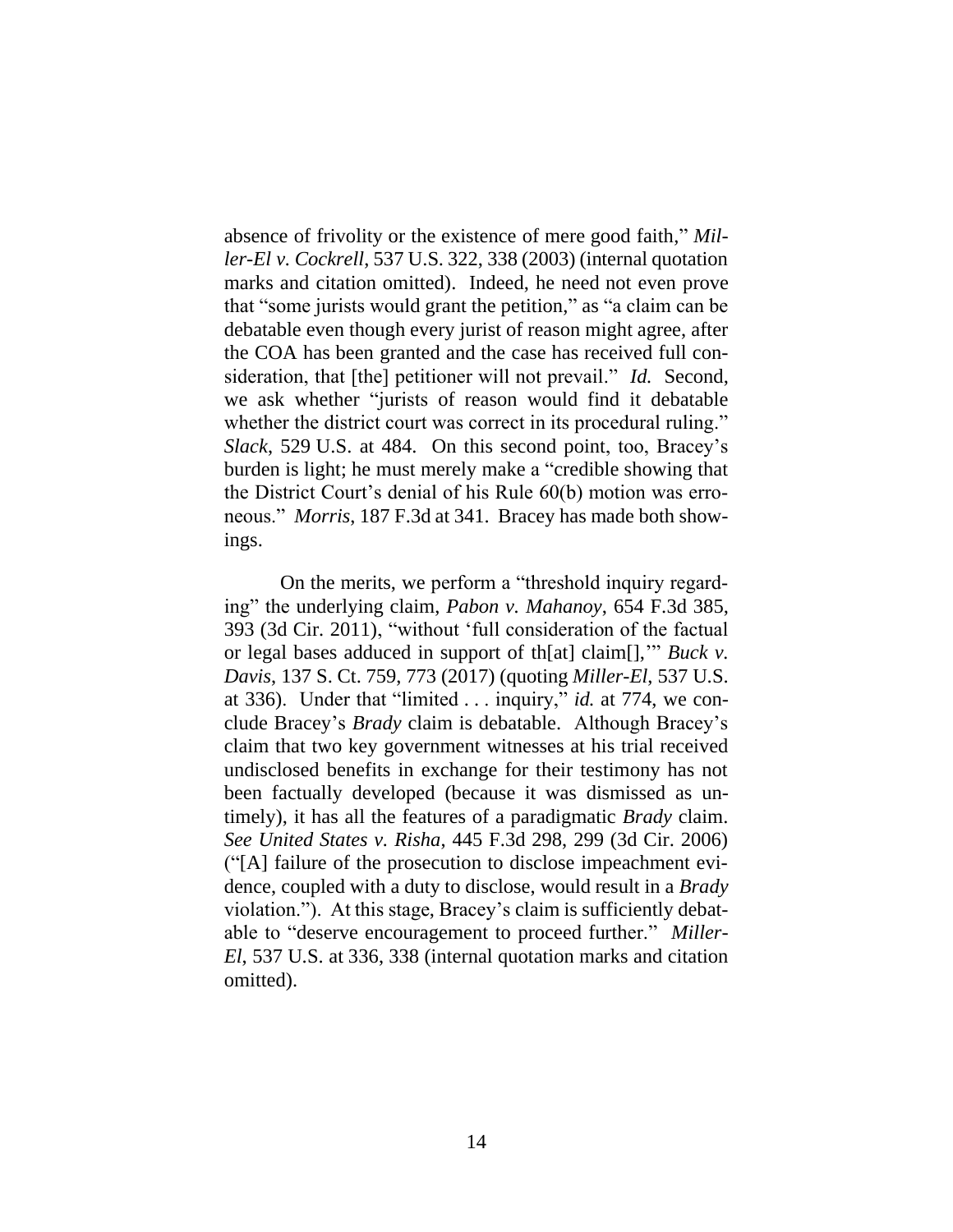And for the reasons we explain below, Bracey has also credibly shown the District Court abused its discretion by denying his Rule 60(b) motion for reconsideration without so much as mentioning *Dennis*, let alone considering the factors it was required to consider. We therefore conclude that Bracey is entitled to a COA and that, under  $\S 2253(c)(1)(A)$ , we may hear Bracey's appeal.

### **C. Whether the Rule 60(b) Denial Was an Abuse of Discretion**

We come at last to the heart of the case: whether the District Court abused its discretion when it denied Bracey's Rule 60(b) motion. The standards for evaluating a 60(b) motion are well established. A court may grant equitable relief under Rule  $60(b)(6)$  "in extraordinary circumstances where, without such relief, an extreme and unexpected hardship would occur." *Cox v. Horn*, 757 F.3d 113, 120 (3d Cir. 2014) (citation and internal quotation marks omitted). The petitioner "bears the burden of establishing entitlement to such equitable relief," but the District Court "must consider the full measure of any properly presented facts and circumstances attendant to the [petitioner's] request." *Id.* at 122.

Where, as here, a petitioner seeks Rule 60(b) relief based on an intervening change in the law, we must address three issues: First, we ask whether the asserted change is material to the basis on which the district court initially denied habeas relief. *See Norris v. Brooks*, 794 F.3d 401, 404–05 (3d Cir. 2015). If it is, we then evaluate whether the district court analyzed the petitioner's Rule 60(b) motion in accordance with a multifactor analysis we outlined in *Cox*, which includes, among other things, a consideration of the effect of the change in decisional law and an assessment of "the merits of [the]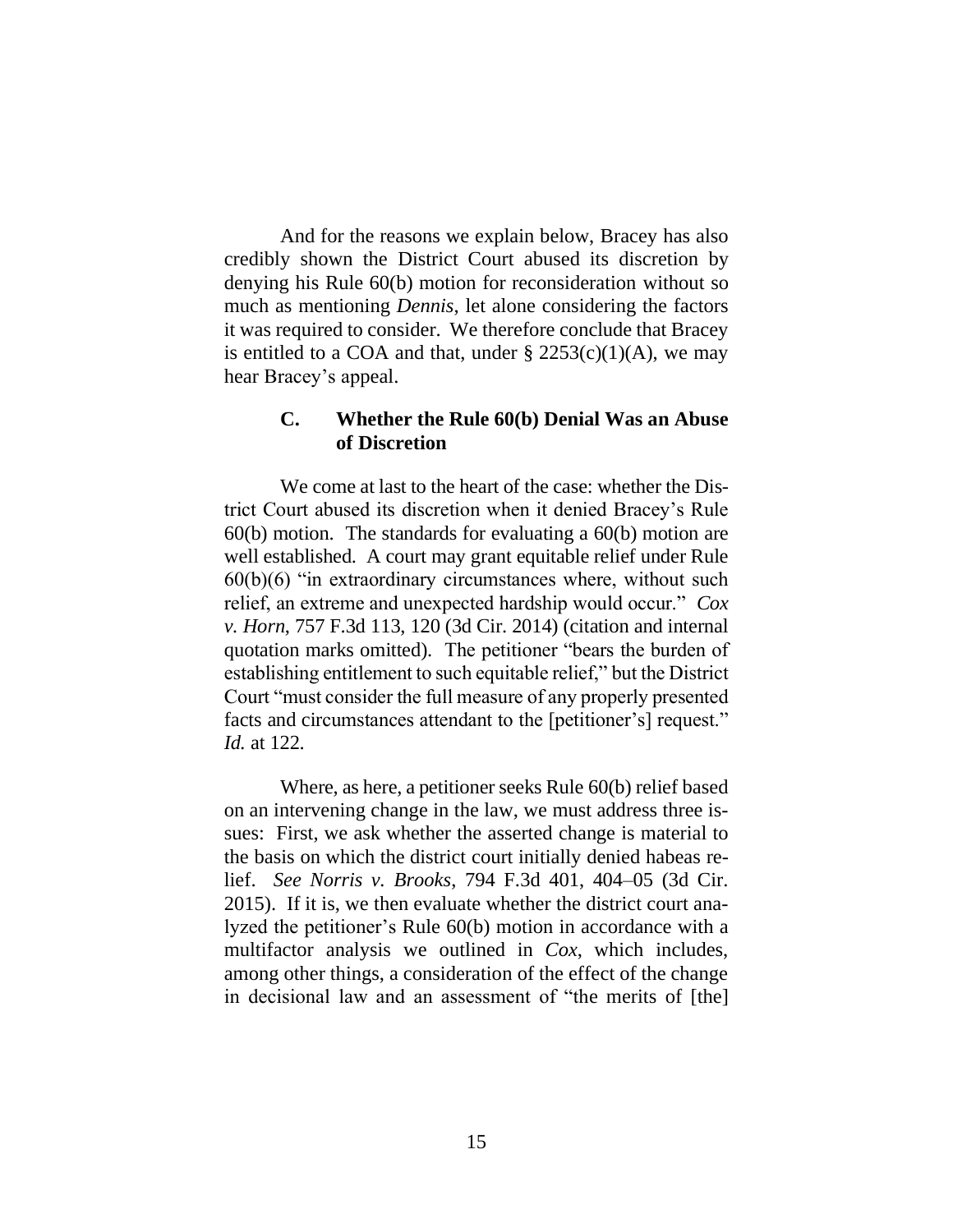petitioner's underlying . . . claim." 757 F.3d at 124. Finally, we determine the proper disposition on appeal: If the District Court undertook the requisite multifactor analysis, we review the merits of its ruling for abuse of discretion, *id.* at 118, but if it did not engage in that analysis or "we cannot determine from what it wrote whether the Court considered [the relevant] factors," *id.* at 120, then the District Court per se abused its discretion and we ordinarily remand, because "[t]he grant or denial of a Rule 60(b)(6) motion is an equitable matter left, in the first instance, to the discretion of a district court," *id.* at 124.

We consider each of these issues in order.

## **1. Whether** *Dennis* **constituted a change in decisional law material to the dismissal of Bracey's** *Brady* **claim on timeliness grounds**

The first question we must decide is whether *Dennis* constituted a material change in decisional law. *See Norris*, 794 F.3d at 404. Much depends on how we understand the interaction between what AEDPA requires and what *Dennis* held. If *Dennis* did not effect a material change in the law governing the timeliness of a habeas petition like Bracey's, then the District Court did not abuse its discretion in denying his Rule 60(b) motion. *See Norris*, 794 F.3d at 404–05; *Greene v. Superintendent Smithfield SCI*, 882 F.3d 443, 451 (3d Cir. 2018). But if, on the other hand, *Dennis* did shift the legal ground, then the District Court's summary denial of Bracey's Rule 60(b) motion without considering *Dennis* would stand on seriously shaky footing.

The parties offer competing arguments on this point. According to Bracey, although *Dennis* arose in the context of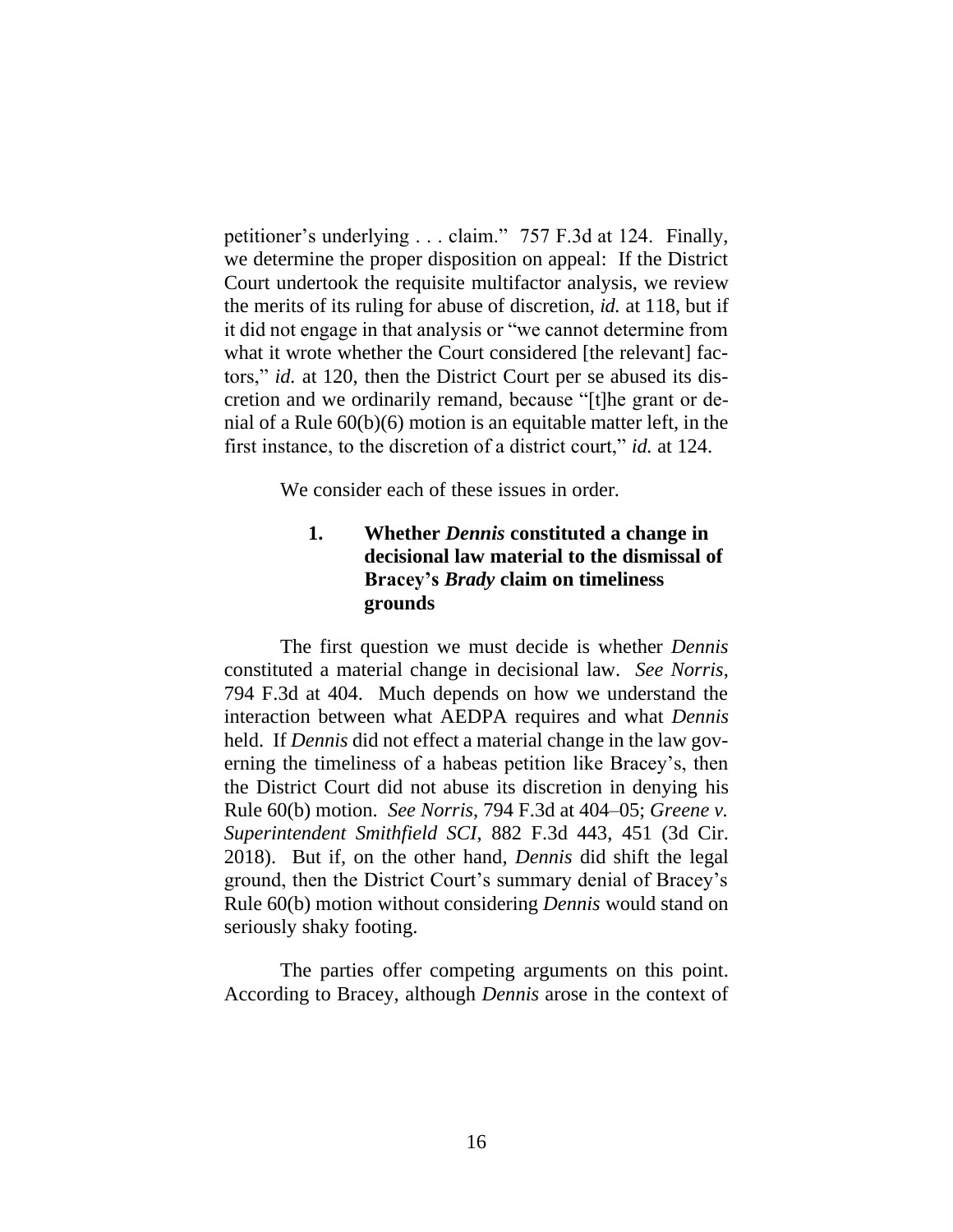proving a *Brady* claim, it also affects the diligence that § 2244(d)(1)(D) expects of a habeas petitioner hoping to assert a *Brady* claim. For its part, the Commonwealth contends that *Dennis* has no relevance whatsoever to § 2244(d)(1)(D) and that, absent a material change in the decisional law, we must affirm the District Court.<sup>10</sup>

Bracey has the better argument. To understand why, we must first explore the relevant decisional principles, including

<sup>&</sup>lt;sup>10</sup> At the outset, the Commonwealth gives two reasons why, in its view, *Dennis* is inapposite. Neither is persuasive. First, it asserts that "the information in question" in *Dennis* "was not publicly available." Appellee's Br. 21. Be that as it may, *see Dennis*, 834 F.3d at 289, the entirety of our "due diligence" discussion came in response to an argument that "there was no *Brady* violation because the [relevant evidence] was publicly available," *id.*, and our rejection of that argument was definitive, *id.* at 290–91. Second, the Commonwealth argues that the withheld evidence Bracey discovered in 2010, unlike the alibi evidence in *Dennis*, was not *Brady* material at all, either because it went only to impeachment or because "the witnesses in question were already impeached during trial by the same fact," so "[t]he fact that the Commonwealth allegedly offered them more for their testimony than came out at trial would have no effect on the case." Appellee's Br. 21. But it is hornbook law that impeachment material qualifies as exculpatory under *Brady*, *see Bagley*, 473 U.S. at 676; *Giglio*, 405 U.S. at 154, and that "[t]he mere fact that a witness has been heavily cross-examined or impeached at trial does not preclude a determination that additional impeachment evidence is material under *Brady*," *Dennis*, 834 F.3d at 300.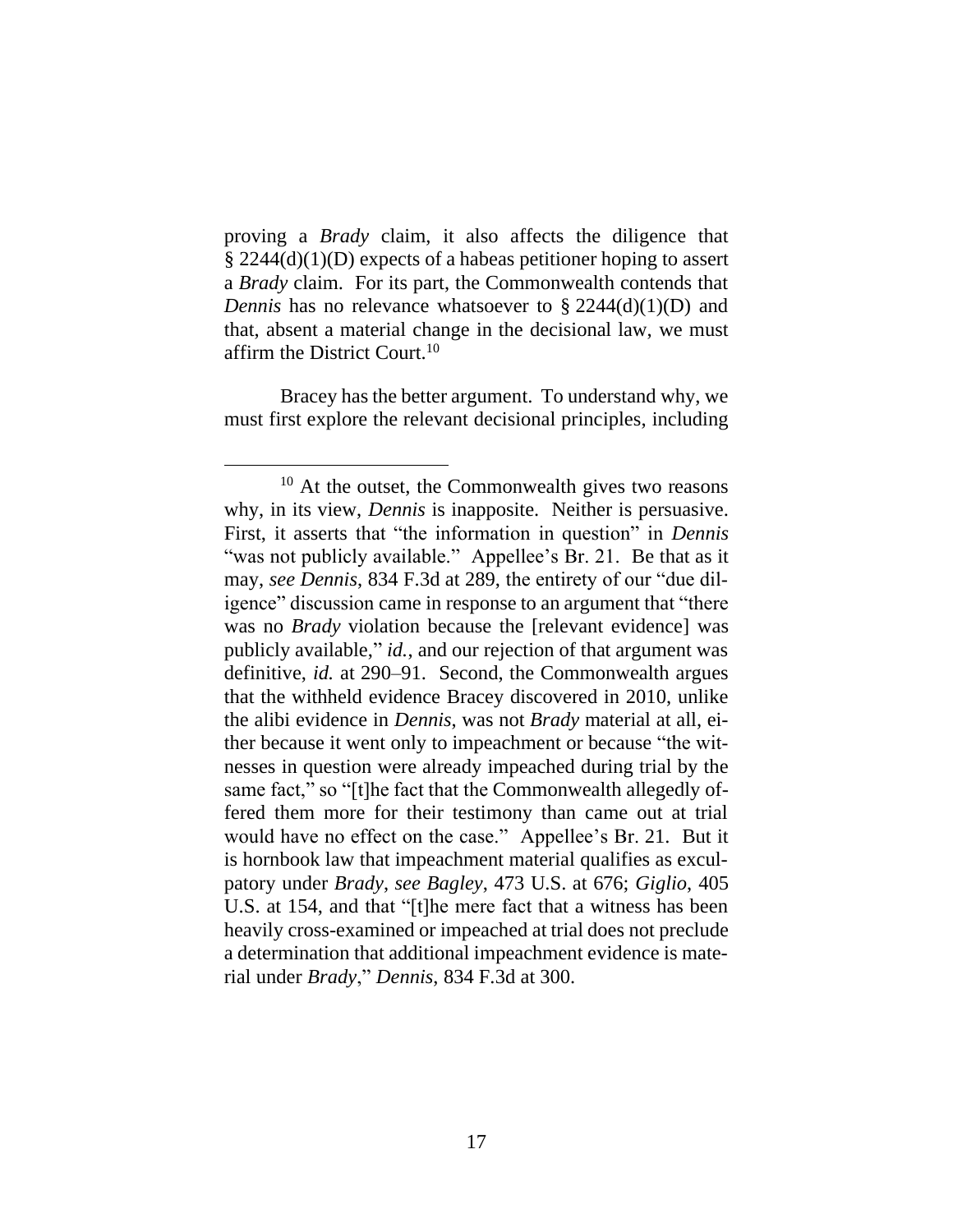that a due diligence requirement like the one in  $\S 2244(d)(1)(D)$  requires a fact- and context-specific inquiry focused on the characteristics and reasonable expectations of each petitioner. Having done so, we are then well positioned to examine *Dennis*, particularly the change it wrought in our Court's articulation of a *Brady* claim and the implications of that change for the reasonable expectations of *Brady* claimants. Finally, applying *Dennis*'s lessons to the principles governing AEDPA's due diligence requirement, we conclude that a petitioner in Bracey's position does not fail to "exercise . . . due diligence," 28 U.S.C. § 2244(d)(1)(D), by relying on the prosecution's independent and unflagging obligation to disclose material exculpatory evidence in its possession. *Dennis* therefore caused a material change in the relevant law, making Bracey's Rule 60(b) motion worthy of consideration.

# **a. Section 2244(d)(1)(D) requires a highly fact- and context-specific analysis of what due diligence requires based on each petitioner's reasonable expectations**

In allowing habeas claims to be filed within one year of "the date on which the factual predicate of the claim[s] . . . could have been discovered through the exercise of due diligence," 28 U.S.C.  $\S$  2244(d)(1)(D), AEDPA does not impose a one-size-fits-all requirement. Rather, what due diligence requires depends on the circumstances of each petitioner: who he is, what facts he knows, what claim he seeks to bring, and what he can reasonably expect in view of his circumstances and the nature of that particular claim. This conclusion flows from the statutory text and is well settled in the case law of this Circuit and others. It also comports with decisions interpreting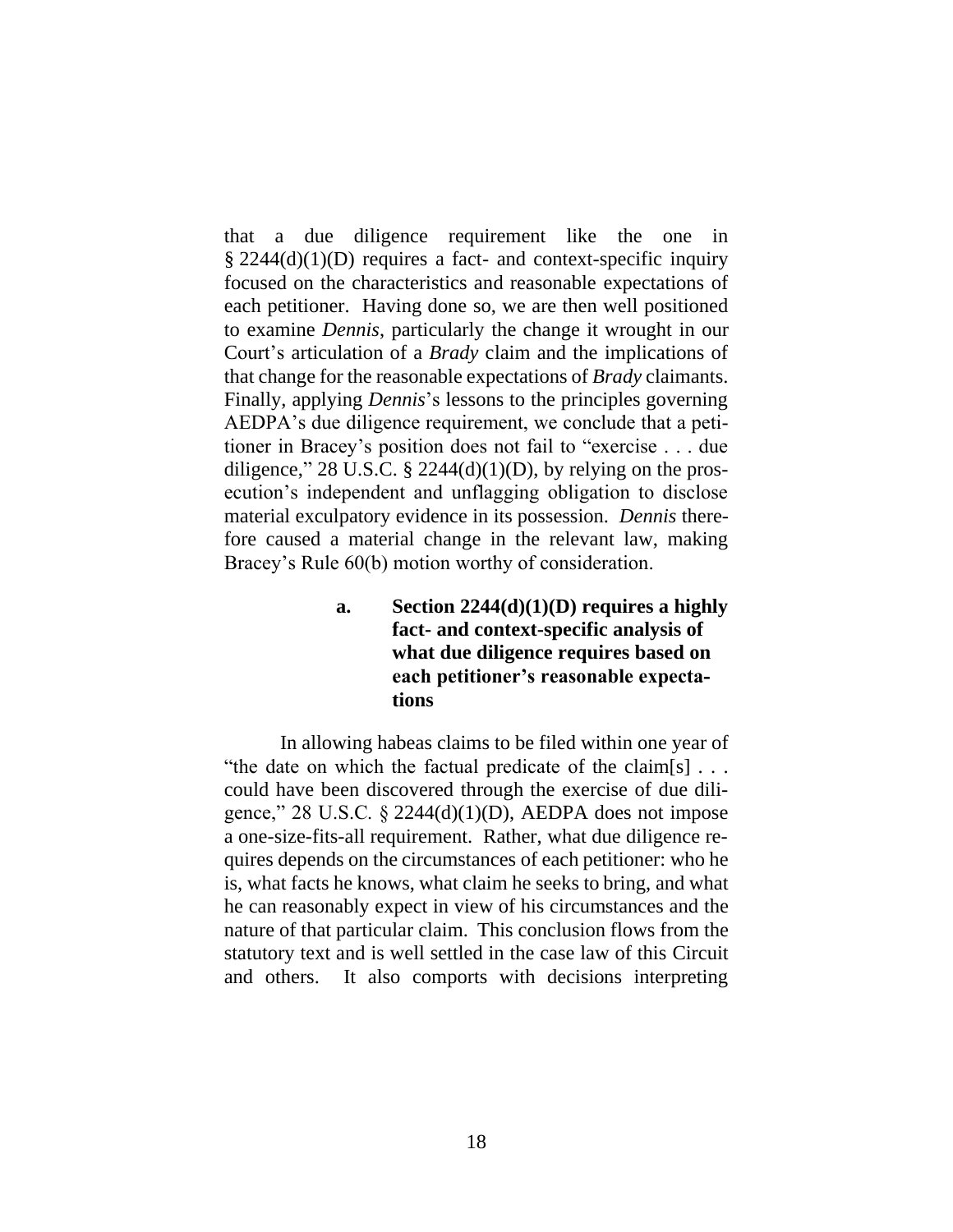identically worded due diligence requirements elsewhere in AEDPA, as well as closely related diligence requirements in the habeas context more generally.

We begin, as is customary, with the text. *Ross v. Blake*, 136 S. Ct. 1850, 1856 (2016). The subject matter of  $\S 2244(d)(1)(D)$  is the "factual predicate" of the habeas claim, meaning the facts "out of which the point of law arises," *Fact*, Black's Law Dictionary (6th ed. 1990); *see also Fact*, Black's Law Dictionary (11th ed. 2019) (noting that by 1899, "predicate fact" meant "[a] fact from which a presumption or inference [of the existence of the claim] arises"). And the trigger for that provision's one-year clock is the date on which those facts "could have been discovered through the exercise of *due diligence*." 28 U.S.C. § 2244(d)(1)(D) (emphasis added). That language is critical. In the law, "due diligence" is a relative term; it is "[s]uch a measure of prudence, activity, or assiduity, as is properly to be expected from, and ordinarily exercised by, a reasonable and prudent man under the particular circumstances; not measured by any absolute standard, but depending on the relative facts of the special case." *Diligence*, Black's Law Dictionary (6th ed. 1990). Put another way, due diligence is the care "expected from a man of ordinary prudence," which is "measured with reference to the particular circumstances." *Id.* So by its plain terms,  $\S 2244(d)(1)(D)$  requires us to determine when, in "the particular circumstances" at issue here, we should "expect[]" a "reasonable" petitioner to discover the facts giving rise to a habeas claim.

That is precisely what our case law requires. We have long held "that, to satisfy  $\S$  2244(d)(1)(D)'s 'due diligence' standard, a prisoner must exercise 'reasonable diligence in the circumstances.'" *Wilson v. Beard*, 426 F.3d 653, 660 (3d Cir.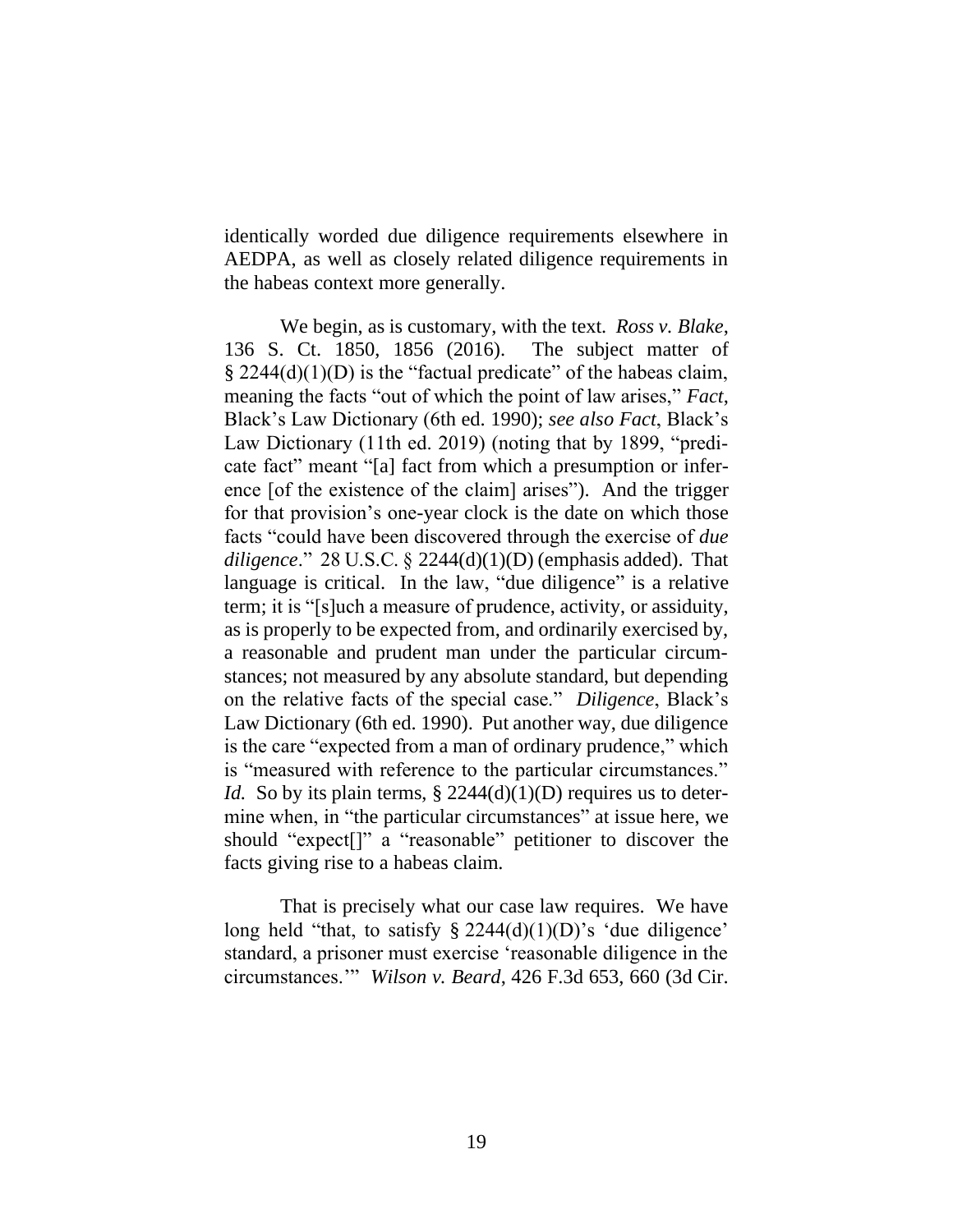2005) (quoting *Schlueter v. Varner*, 384 F.3d 69, 74 (3d Cir. 2004)). That inquiry "is context-specific," and "[t]he fact that we require a petitioner in one situation to undertake certain actions does not necessitate that we impose the same burden on all petitioners." *Id.* at 661.

We have also laid down important markers guiding courts in assessing what due diligence requires. "It is not enough," we have cautioned, "that [a petitioner] could have learned about [the factual basis for his claim] by happenstance" or "that [he] could have discovered [it] fortuitously." *Id.* at 660. Nor must a petitioner "continuously monitor[] [public sources] for [years] . . . on the unlikely chance that he might learn something which would be useful to his case." *Id.* at 661 (internal quotation marks and citation omitted). Rather,  $\S 2244(d)(1)(D)$  requires that we focus on the "reasonable] expect[ations]" of someone "in [the petitioner's] position," because a petitioner will have an obligation to investigate only once he has a "reasonable basis . . . to expect that [investigation] would uncover . . . relevant information." *Id.* In short, unless "the petitioner should be expected to take actions which would lead him to the information," *id.* at 662, his decision not to investigate "[i]s not a failure to exercise due diligence,"<sup>11</sup> *id.* at 661.

<sup>11</sup> *Wilson* and *Schlueter* provide a helpful comparison. In *Schlueter*, the pertinent facts about a defense attorney's conflicts of interest were "common knowledge in the . . . relatively small legal community" where the defendant was tried. 384 F.3d at 74. Under those circumstances, we found it "inconceivable" that someone in the petitioner's position would have needed ten years to discover the conflicts. *Id.* at 71–72, 74. In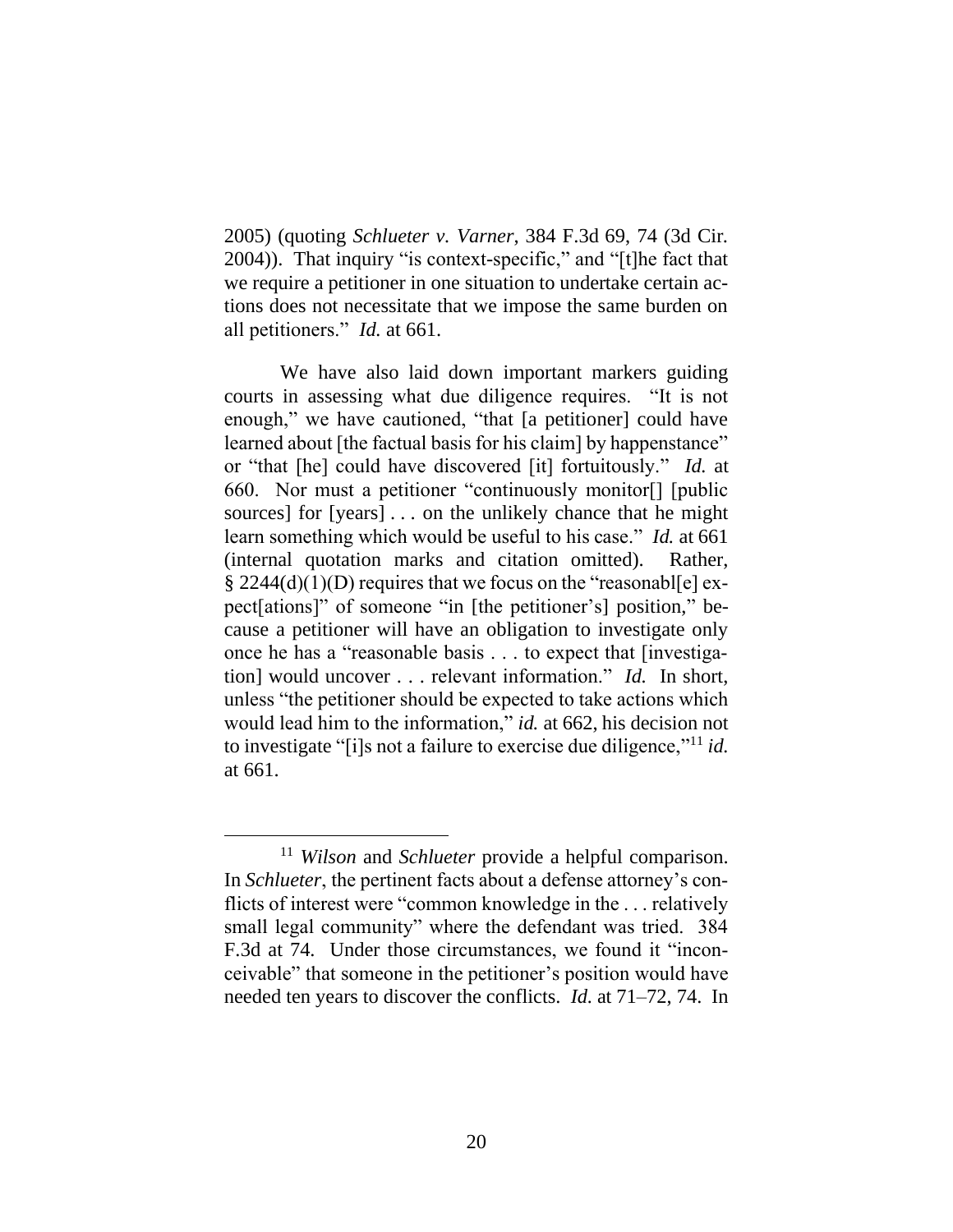Other Courts of Appeals have interpreted  $\S$  2244(d)(1)(D) in the same manner. In a decision that we later cited in *Schlueter*, *see* 384 F.3d at 74, the Seventh Circuit emphasized that  $\S 2244(d)(1)(D)$  requires only "reasonable diligence" and that courts "should take into account" the petitioner's particular circumstances. *Moore v. Knight*, 368 F.3d 936, 938–40 (7th Cir. 2004) (quoting *Wims v. United States*, 225 F.3d 186, 190 n.4 (2d Cir. 2000)). Where, for instance, the petitioner "had [no] reason to suspect the content of [the trial judge's] communications to the jury was different than she had represented," his decision not to investigate that communication until he learned facts giving him "reason to suspect a harmful error" did not constitute a lack of diligence under § 2244(d)(1)(D). *Id.* at 939–40. The Fifth Circuit, relying on both *Moore* and *Wilson*, likewise has emphasized that the proper question is "whether the petitioner should be expected to take actions which would lead him to the information . . . under the circumstances." *Starns v. Andrews*, 524 F.3d 612, 618–19 (5th Cir. 2008) (quoting *Wilson*, 426 F.3d at 662).

*Wilson*, on the other hand, we found that "[n]o person in Wilson's position would reasonably expect that the local news would be a source of information relevant to his case," and, as such, a failure to investigate the relevant facts did not amount to a lack of due diligence even though those facts had "received widespread attention on local newscasts." 426 F.3d at 660–61. Distinguishing *Schlueter*, we explained that "[t]he essential question" under  $\S 2244(d)(1)(D)$  "is not whether the relevant information was known by a large number of people, but whether the *petitioner* should be expected to take actions which would lead him to the information." *Id.* at 661–62 (emphasis added).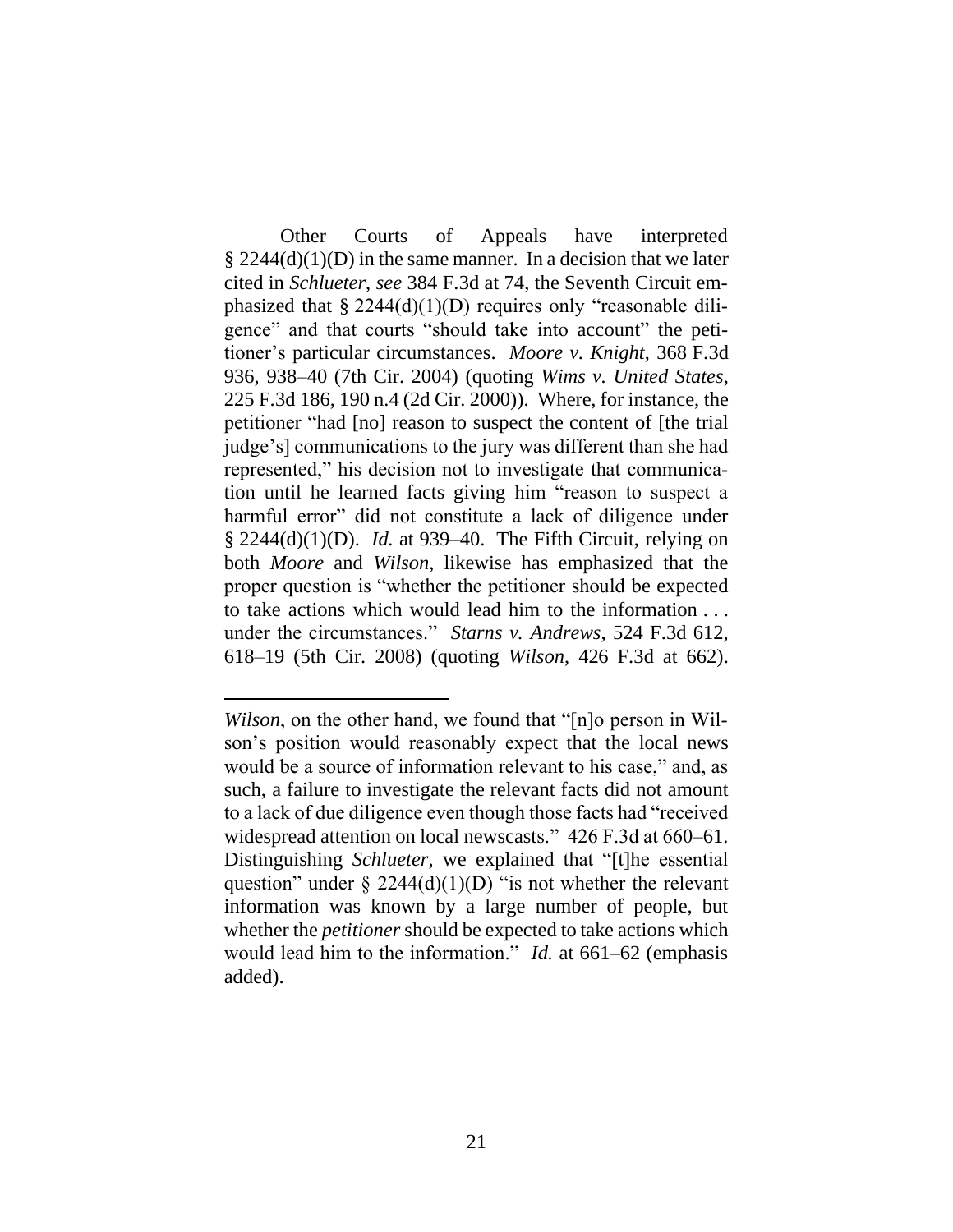Other circuits have had much the same to say. *See Ford v. Gonzalez*, 683 F.3d 1230, 1235 (9th Cir. 2012) (holding that § 2244(d)(1)(D) requires "'reasonable diligence in the circumstances'" and looks to "the petitioner's particular circumstances" (quoting *Schlueter*, 384 F.3d at 74)); *Wood v. Spencer*, 487 F.3d 1, 5 (1st Cir. 2007) (concluding that due diligence requires an assessment of what knowledge of the facts "fairly may be imputed to" a reasonable person in the petitioner's position).

Moreover, because "identical words used in different parts of the same statute are generally presumed to have the same meaning," *IBP, Inc. v. Alvarez*, 546 U.S. 21, 34 (2005); *accord Azar v. Allina Health Servs.*, 139 S. Ct. 1804, 1812 (2019), we find further support in judicial interpretations of other due diligence requirements under AEDPA's umbrella. One example is 28 U.S.C. § 2255 (the cognate to § 2244(d)(1)(D) for federal judgments), which applies a oneyear limitations period to motions to vacate a federal criminal sentence that runs from "the date on which the facts supporting the claim or claims presented could have been discovered through the exercise of due diligence."  $28 \text{ U.S.C.} \$   $2255(f)(4)$ . Facing "the question of how to implement the statutory mandate that a petitioner act with due diligence in discovering" the facts underlying a claim, the Supreme Court held that the answer depends on when the petitioner "is in a position to realize that he has an interest" in pursuing further action. *Johnson v. United States*, 544 U.S. 295, 308 (2005). Thus, until something in the petitioner's case "clearly shows that diligence is in order," § 2255(f)(4) will not be triggered. *Id.*; *see also Jefferson v. United States*, 730 F.3d 537, 544–45 (6th Cir. 2013) (holding that  $\S 2255(f)(4)$  requires courts to focus on what a "reasonable person in [the petitioner's] circumstances would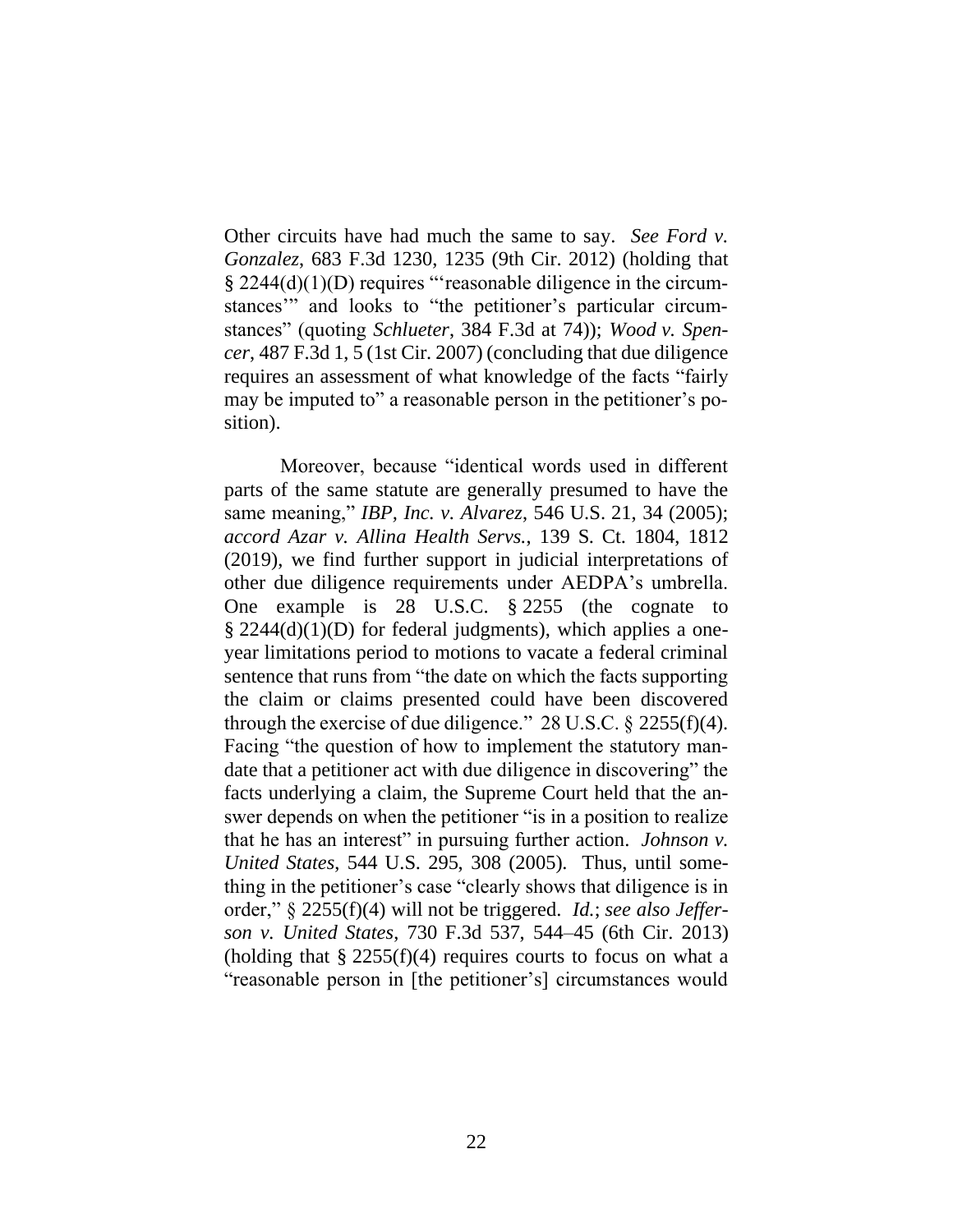have [done]" based on baseline expectations about the nature of his claim and the government's and defense's respective duties).

Another example from which we draw guidance is § 2244(b), which calls for dismissal of any claim in a second or successive habeas petition that was not presented in a prior petition unless "the factual predicate for the claim could not have been discovered previously through the exercise of due diligence." 28 U.S.C.  $\S$  2244(b)(2)(B)(i). For that subsection, too, due diligence requires only "as much as could 'reasonably' be expected from someone in [the petitioner's] circumstances." *In re Wogenstahl*, 902 F.3d 621, 629 (6th Cir. 2018) (quoting *DiCenzi v. Rose*, 452 F.3d 465, 470 (6th Cir. 2000)); *see also Solorio v. Muniz*, 896 F.3d 914, 920–21 (9th Cir. 2018) (holding that for  $\S 2244(b)(2)(B)(i)$  the question is whether the petitioner "is on notice that new evidence might exist" so that due diligence would require him "to investigate further" (emphasis omitted)).

Finally, we find echoes of these principles in decisions addressing other diligence requirements in the habeas context. Consider *Williams v. Taylor*, 529 U.S. 420 (2000), which addressed an AEDPA provision making evidentiary hearings presumptively unavailable where the petitioner "has failed to develop the factual basis of a claim in State court proceedings."<sup>12</sup>

<sup>&</sup>lt;sup>12</sup> One exception to that presumptive rule is when the petitioner shows that the claim relies on "a factual predicate that could not have been previously discovered through the exercise of due diligence," 28 U.S.C. § 2254(e)(2)(A)(ii), but that exception was conceded not to apply in *Williams*, *see* 529 U.S. at 430.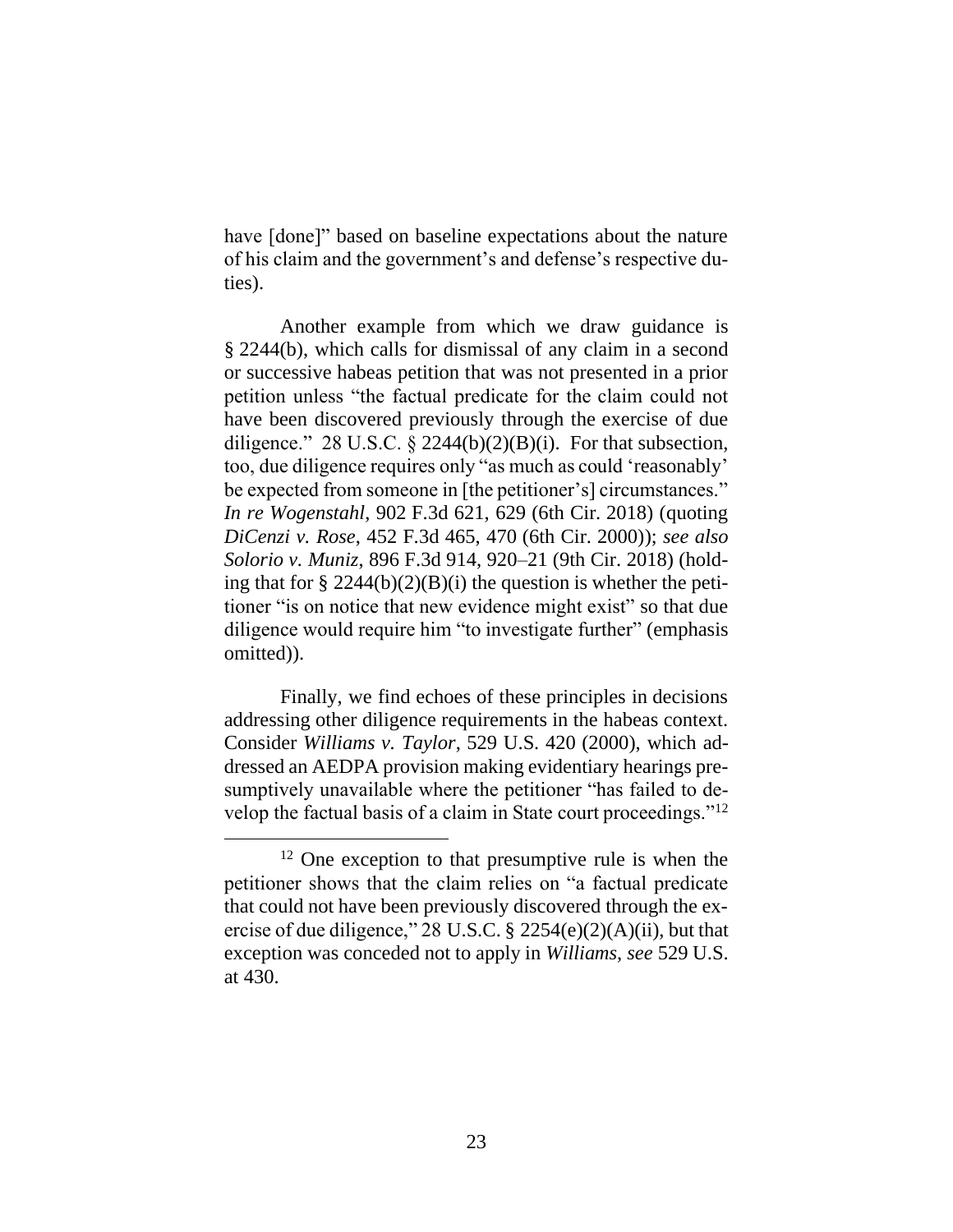*Id.* at 429 (quoting 28 U.S.C. § 2254(e)(2)). Holding that a petitioner has not "failed" to develop a record under  $\S 2254(e)(2)$ when he acted "diligent[ly]," *id.* at 431–32, the Supreme Court employed analysis that should, by now, sound familiar: "Diligence . . . depends upon whether the [petitioner] made a reasonable attempt, in light of the information available at the time, to investigate and pursue claims." *Id.* at 435. Thus, if "no evidence . . . would have put a reasonable attorney on notice" that an investigation would be fruitful, there is no lack of diligence even if the information in question was available through "public records."<sup>13</sup> *Id.* at 442–43.

<sup>&</sup>lt;sup>13</sup> Our case law on equitable tolling in the habeas context lends even more support. To be entitled to equitable tolling, a petitioner must show he has "pursu[ed] his rights diligently." *Munchinski v. Wilson*, 694 F.3d 308, 329 (3d Cir. 2012) (citation omitted). And as with AEDPA's statutory diligence requirements, *see id.* at 330–31 (citing *Schlueter*), the equitable diligence requirement demands "reasonable diligence, not maximum feasible diligence." *Id.* at 330 (quoting *Holland v. Florida*, 560 U.S. 631, 653 (2010)). "In other words, the diligence inquiry is fact-specific and depends on the circumstances faced by the particular petitioner," and "there are no bright line rules as to what conduct is insufficient." *Id.* at 331; *see id.* at 330 (explaining that diligence depends on "the petitioner's overall level of care and caution in light of his or her particular circumstances" (quoting *Doe v. Busby*, 661 F.3d 1001, 1013 (9th Cir. 2011))); *Ross v. Varano*, 712 F.3d 784, 799 (3d Cir. 2013) (requiring courts to "consider[]" diligence "in light of the particular circumstances of the case"); *see also, e.g.*, *Baldayaque v. United States*, 338 F.3d 145, 153 (2d Cir. 2003) (framing the question as whether the petitioner "act[ed]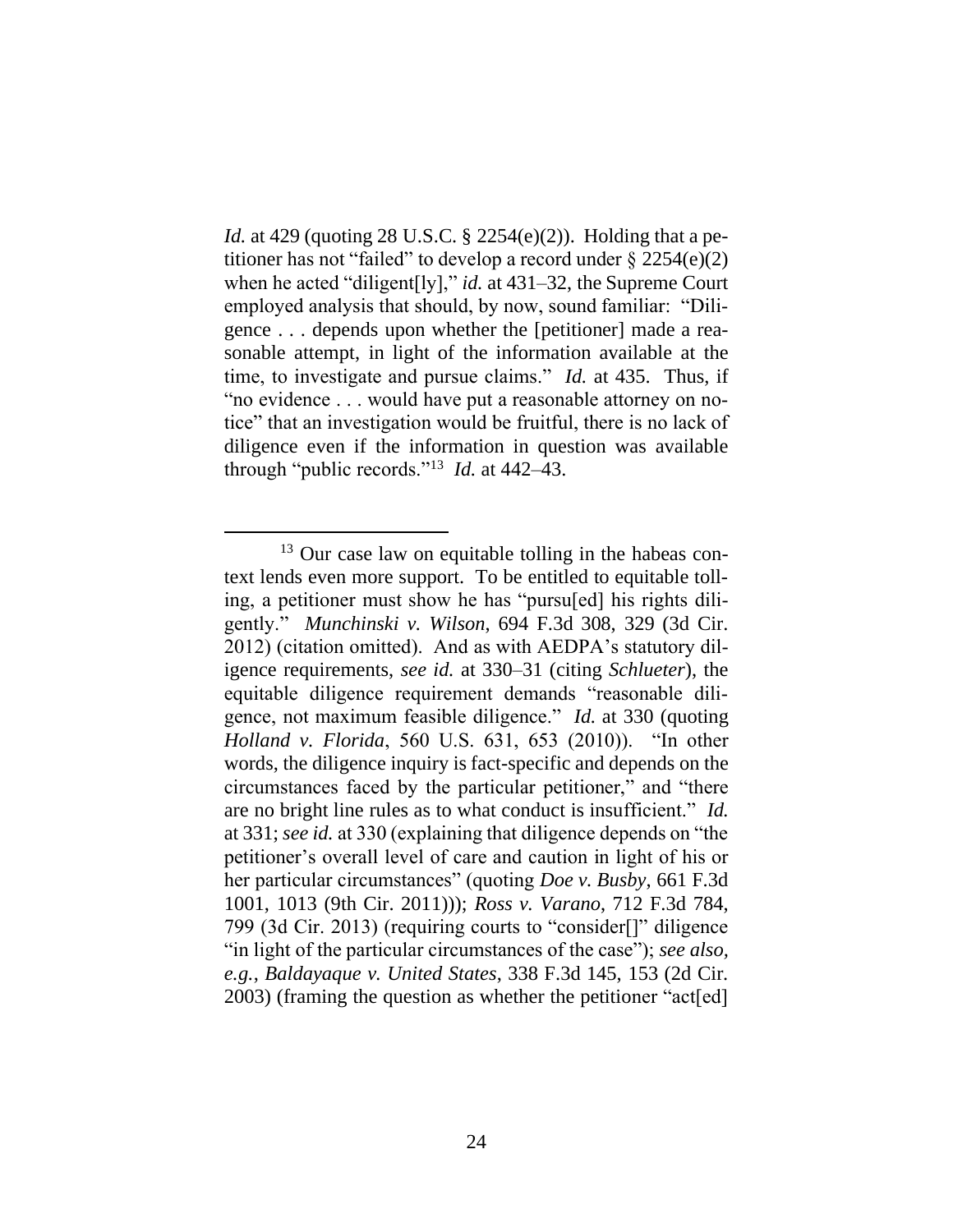In light of the statutory text and the broad consensus among the Supreme Court, this Circuit, and other Courts of Appeals, we reaffirm that for purposes of  $\S 2244(d)(1)(D)$ , due diligence depends on each petitioner's circumstances and the nature of the claim asserted, and it requires that we assess, in light of that context, what a petitioner "would [have] reasonably expect[ed]" might result from investigative efforts. *Wilson*, 426 F.3d at 661. In this case, then, we ask what a reasonable person in Bracey's position would have expected about improperly withheld *Brady* material in the prosecution's possession. Enter *Dennis*.

as diligently as reasonably could have been expected *under the circumstances*"); *Luna v. Kernan*, 784 F.3d 640, 649–50 (9th Cir. 2015) (emphasizing that diligence for purposes of equitable tolling depends on the "circumstances" and what "a reasonable person in the petitioner's shoes" would have understood was appropriate at the time (citation omitted)). Most relevant here, we have explained in that context that "[i]f a petitioner 'did what he reasonably thought was necessary to preserve his rights . . . based on information he received . . . , then he can hardly be faulted for not acting more "diligently" than he did." *Munchinski*, 694 F.3d at 331 (quoting *Holmes v. Spencer*, 685 F.3d 51, 65 (1st Cir. 2012)). While we express no opinion on whether Bracey might have succeeded on an equitable tolling theory, this case law underscores what we and other courts have said about the statutory tolling provision at issue here.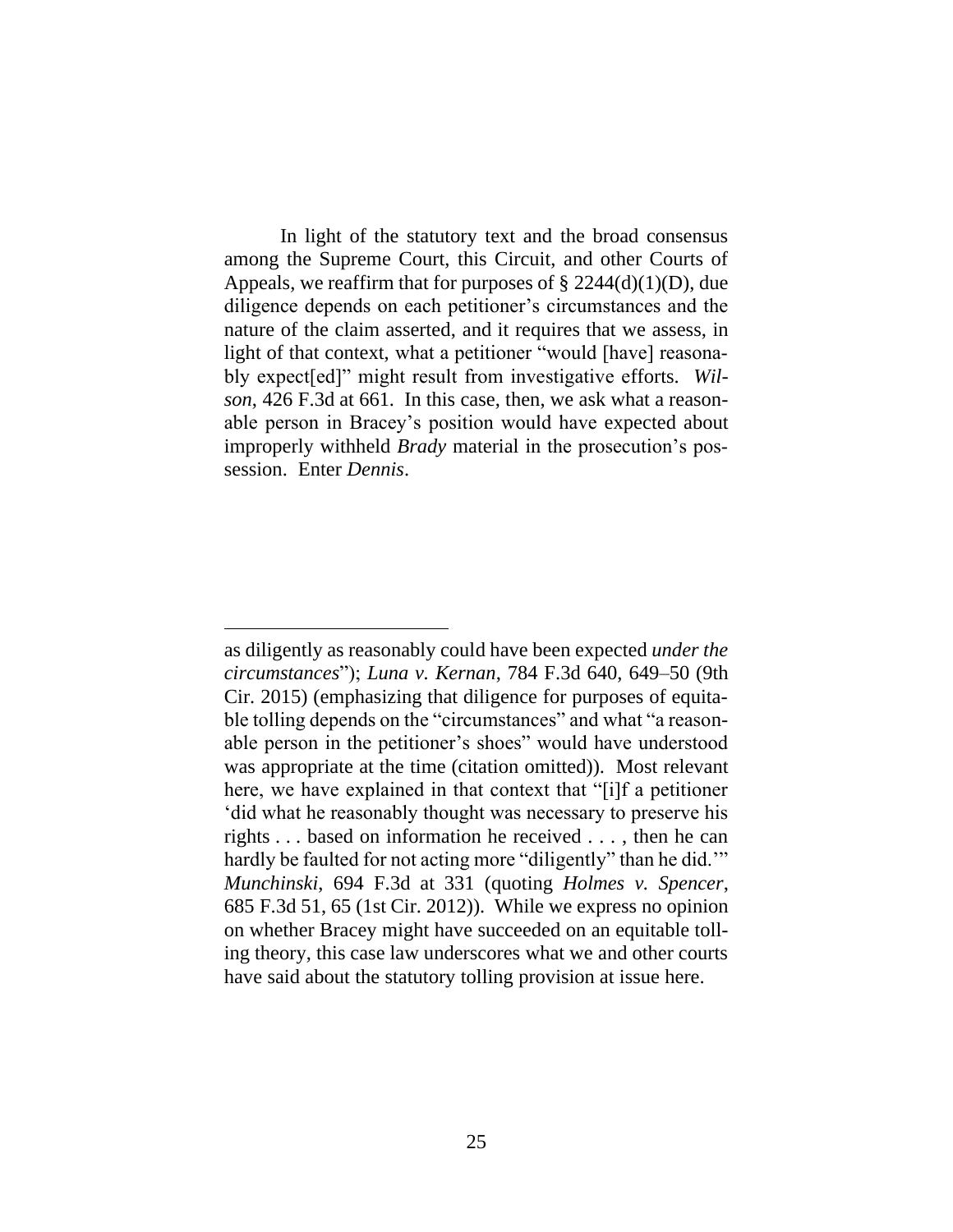## **b.** *Dennis* **clarified the factual predicate of** *Brady* **claims and the reasonable expectations of** *Brady* **claimants**

*Dennis* corrected a major misstep in this Circuit's case law, one that was central to the nature of *Brady* claims and the relative expectations that the law places on prosecutors and defendants with respect to exculpatory information in the government's possession. Snapshots of our case law before and after *Dennis* show why.

Before *Dennis*, our *Brady* decisions were "inconsistent and could easily confuse," with some suggesting that the defendant himself had an "obligation to exercise due diligence" in collecting material exculpatory evidence and that his failure to do so would "excuse the government's non-disclosure of [such] evidence." *Dennis*, 834 F.3d at 291–93. In *United States v. Starusko*, 729 F.2d 256 (3d Cir. 1984), for instance, we stated that the government bore no obligation under *Brady* "to furnish a defendant with information which [the defendant] already has or, with any reasonable diligence, [could] obtain himself." *Id.* at 262. And in *Grant v. Lockett*, 709 F.3d 224 (3d Cir. 2013), we rejected a petitioner's *Brady* claim after determining that his counsel could have discovered the withheld evidence through "reasonable diligence." *Id.* at 231. Before *Dennis*, therefore, the government had access to a potent argument in every *Brady* case: "that because defense counsel could or should have discovered the [*Brady* evidence] with due diligence, the prosecution was not required to disclose it." *Dennis*, 834 F.3d at 291; *see id.* at 291 n.20.

That changed with *Dennis*. There, we confronted the question whether the government's duty to disclose could be excused where the evidence in question was assertedly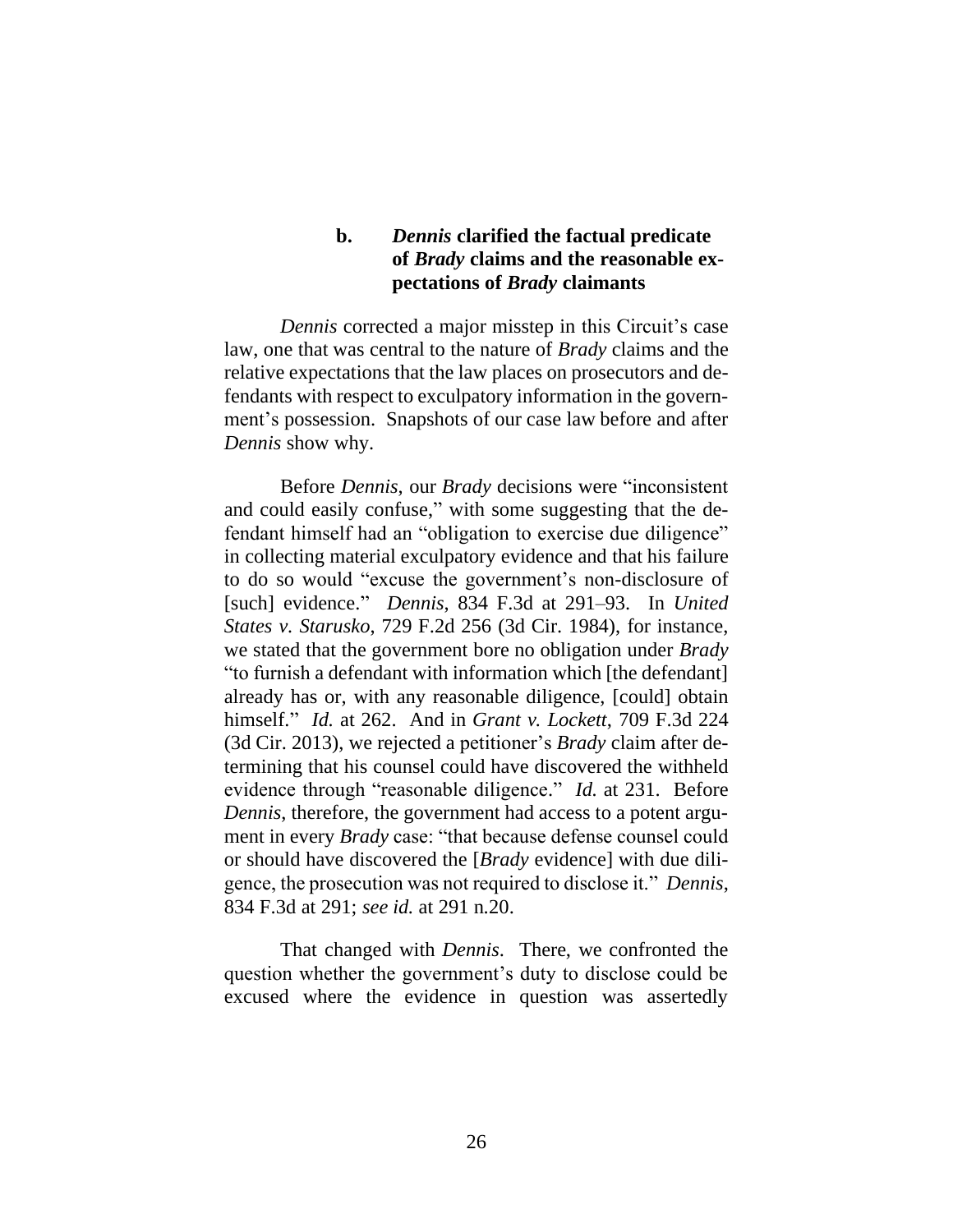available in public records. *See id.* at 289–91. We answered that question in the negative, and in strong terms: There is no "affirmative due diligence duty of defense counsel as part of *Brady*" and "no support [for] the notion that defendants must scavenge for hints of undisclosed *Brady* material." *Id.* at 290 (quoting *Banks*, 540 U.S. at 695). Rather, "the duty to disclose under *Brady* is absolute—it does not depend on defense counsel's actions." *Id.* Consequently, the defense "is entitled to presume that prosecutors have 'discharged their official duties'" by sharing all material exculpatory information in their possession, *id.* (quoting *Banks*, 540 U.S. at 696), and the defense's diligence in seeking out exculpatory material on its own "plays no role in the *Brady* analysis," *id.* at 291.

Our en banc opinion in *Dennis* thus decisively rejected the line of cases embracing a due diligence obligation and returned us to first principles as to both the factual predicate of a *Brady* claim and the reasonable expectations of a defendant in the *Brady* context. Whereas we had previously suggested that the factual trigger for a *Brady* violation was the prosecution's failure to disclose material exculpatory evidence *not otherwise accessible to the defendant*, *Dennis* embraced an "absolute" prosecutorial duty to disclose "not depend[ent] on" the defense's efforts. 834 F.3d at 290. And whereas we had previously suggested that a defendant bore an independent obligation to seek out *Brady* material, *Dennis* held that the defense may "rely on the prosecutor's duty to turn over exculpatory evidence," with any inquiry into the defendant's ability to discover that evidence being "beside the point." *Id.* at 291. Thus, while it had the effect of bringing our case law back in line with clearly established Supreme Court precedent, *id.*, *Dennis*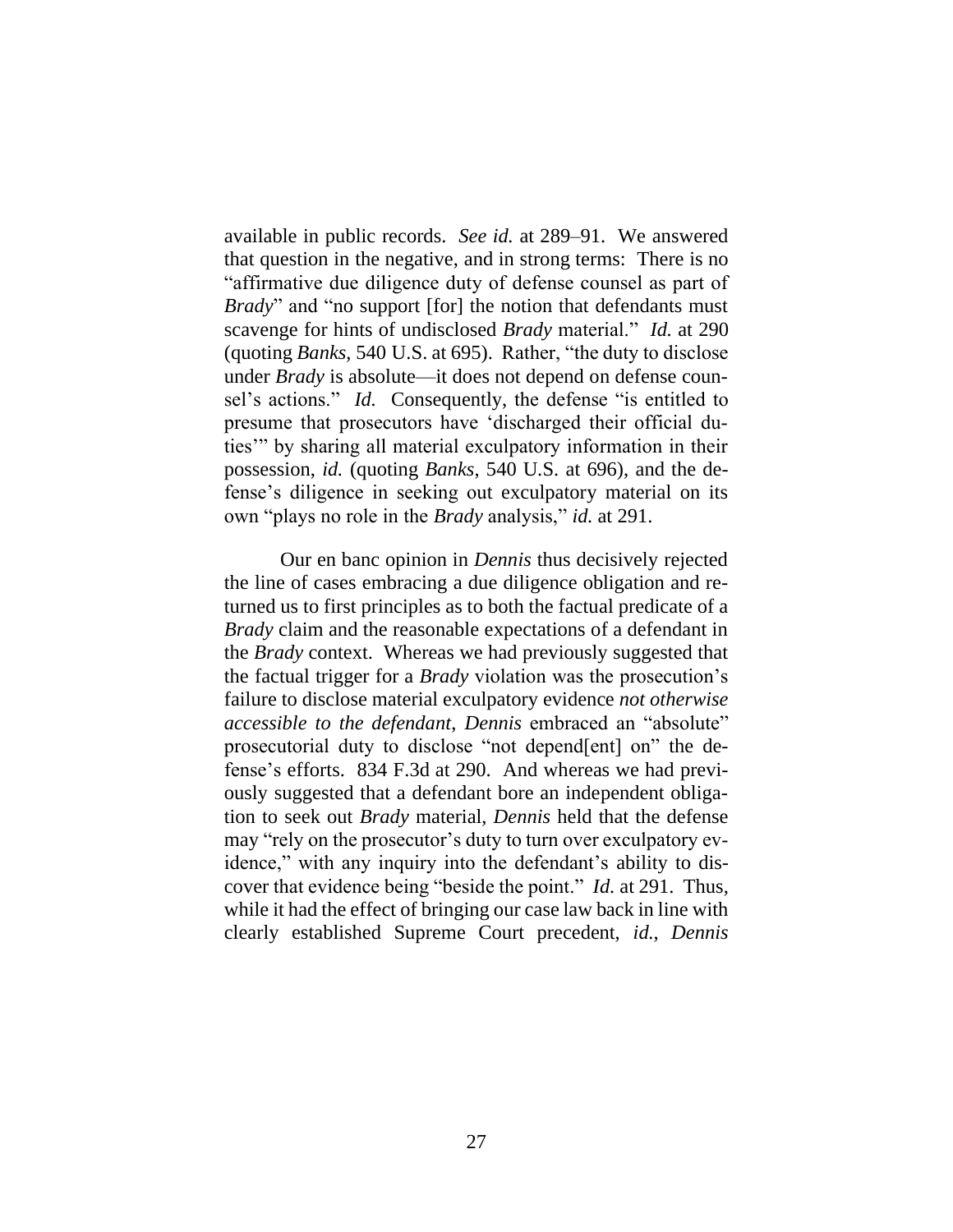reflected a significant change in our own jurisprudence, with important consequences for this appeal.<sup>14</sup>

That is precisely why our cases post-dating *Wilson* without so much as a mention of that case—continued to hold "[a] *Brady* claim lacked merit" where "trial counsel could . . . have accessed [a prosecution witness's] criminal history through [public] records." *Grant v. Lockett*, 709 F.3d 224, 230–31 (3d Cir. 2013). It's why the District Court held in 2012

<sup>14</sup> According to the Dissent, *Dennis* effected no change in our understanding of *Brady* because it had long been "controlling circuit law" that a prosecutor's *Brady* obligations included the production of impeachment evidence otherwise publicly available. Dissent at 5. But the case the Dissent cites for this proposition, *Wilson v. Beard*, 589 F.3d 651 (3d Cir. 2009), was recognized by the majority in *Dennis* as the single outlier where "we got it right," *Dennis*, 834 F.3d at 292, in contrast to our many prior cases embracing the "due diligence exception to *Brady*," *id.*; *see, e.g.*, *United States v. Starusko*, 729 F.2d 256, 262 (3d Cir. 1984); *United States v. Perdomo*, 929 F.2d 967, 973 (3d Cir. 1991). Those cases "ha[d] made clear that *Brady* does not compel the government 'to furnish a defendant with information which . . . with any reasonable diligence, he can obtain himself.'" *United States v. Pelullo*, 399 F.3d 197, 213 (3d Cir. 2005) (citation omitted). And where "[our] cases conflict, the earlier is the controlling authority and the latter is ineffective as precedent[]." *United States v. Rivera*, 365 F.3d 213, 213 (3d Cir. 2004). So it was not *Wilson*, but "th[at] earlier case law [that] control[led]"—unless and until that case law was reconsidered en banc. *Holland v. N.J. Dep't of Corr.*, 246 F.3d 267, 278 n.8 (3d Cir. 2001).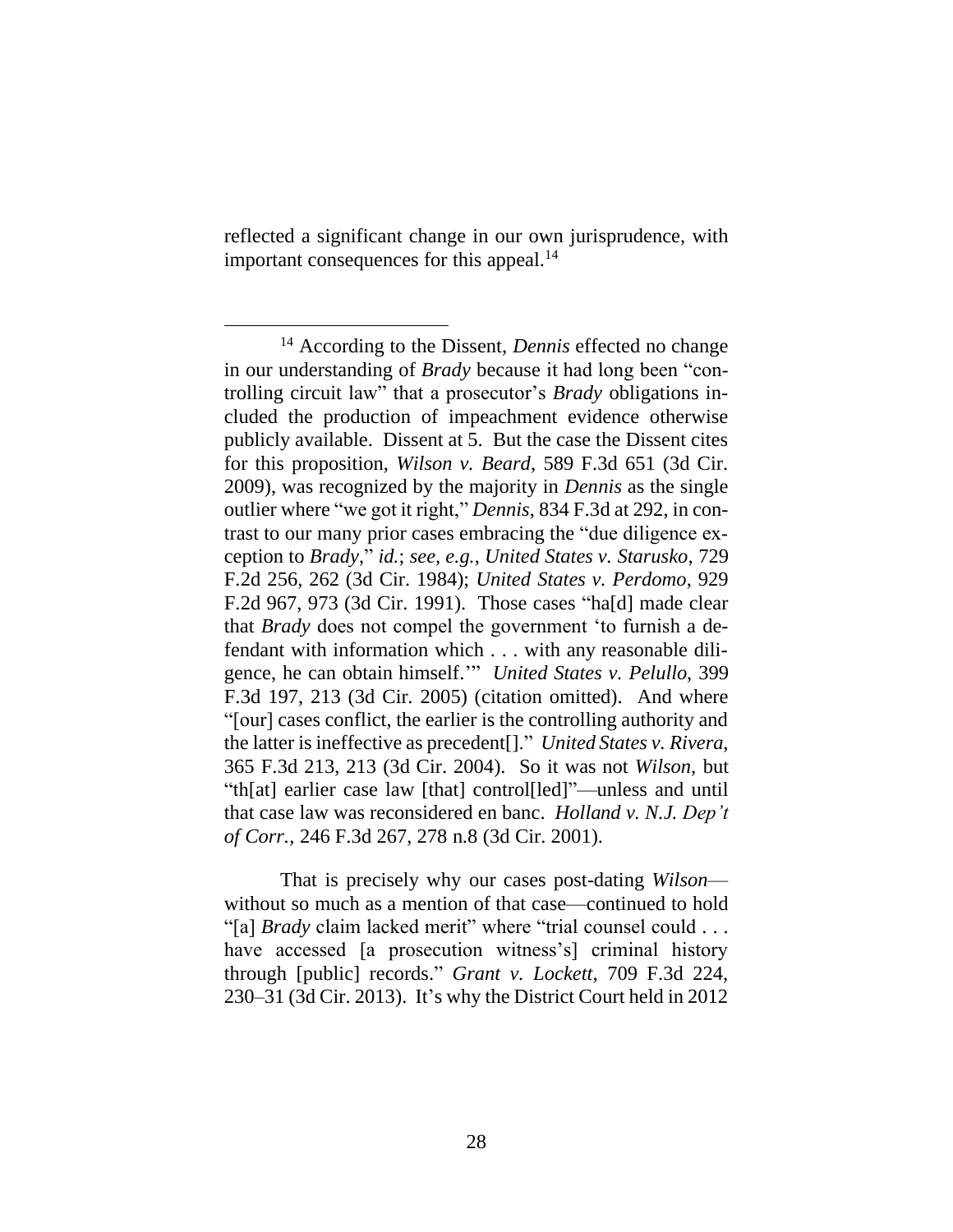## **c.** *Dennis* **wrought a material change in the decisional law with respect to the reasonable expectations of a petitioner in Bracey's position**

*Dennis* did not involve § 2244(d)(1)(D) directly and did not alter that provision's requirement that a petitioner exercise "reasonable diligence in the circumstances," *Wilson*, 426 F.3d at 660 (quoting *Schlueter*, 384 F.3d at 74). The question before us is, rather, whether *Dennis* materially altered what a petitioner in Bracey's "position would [have] reasonably

that Bracey failed to exercise due diligence "because the full extent of the plea agreements and the sentences received by the witnesses were a matter of public record," JA 75, and why we, in 2013, denied a COA. It's why the question whether we should continue to recognize a "reasonable diligence" exception to *Brady* was a major point of contention between the *Dennis* majority and dissent. *Compare* 834 F.3d at 289–93 (holding *Grant*, *Perdomo*, and *Starusko* overruled "[t]o the extent [they] considered defense counsel's purported obligation to exercise due diligence" an exception to *Brady*) *with id.* at 362–64 (observing "[t]he reasonable diligence 'branch of the *Brady*  doctrine' [wa]s evident . . . in our own precedents" and was the approach of "our court, [and] ten out of the twelve regional courts of appeals") (Fisher, J., dissenting). And it's why an *en banc* was required to overturn those precedents and bring us in line with Supreme Court precedent by holding that "the concept of 'due diligence' plays no role in the *Brady* analysis." *Id.* at 291; *see* 3d Cir. I.O.P. 9.1 ("[N]o subsequent panel overrules the holding in a precedential opinion of a previous panel. Court en banc consideration is required to do so.").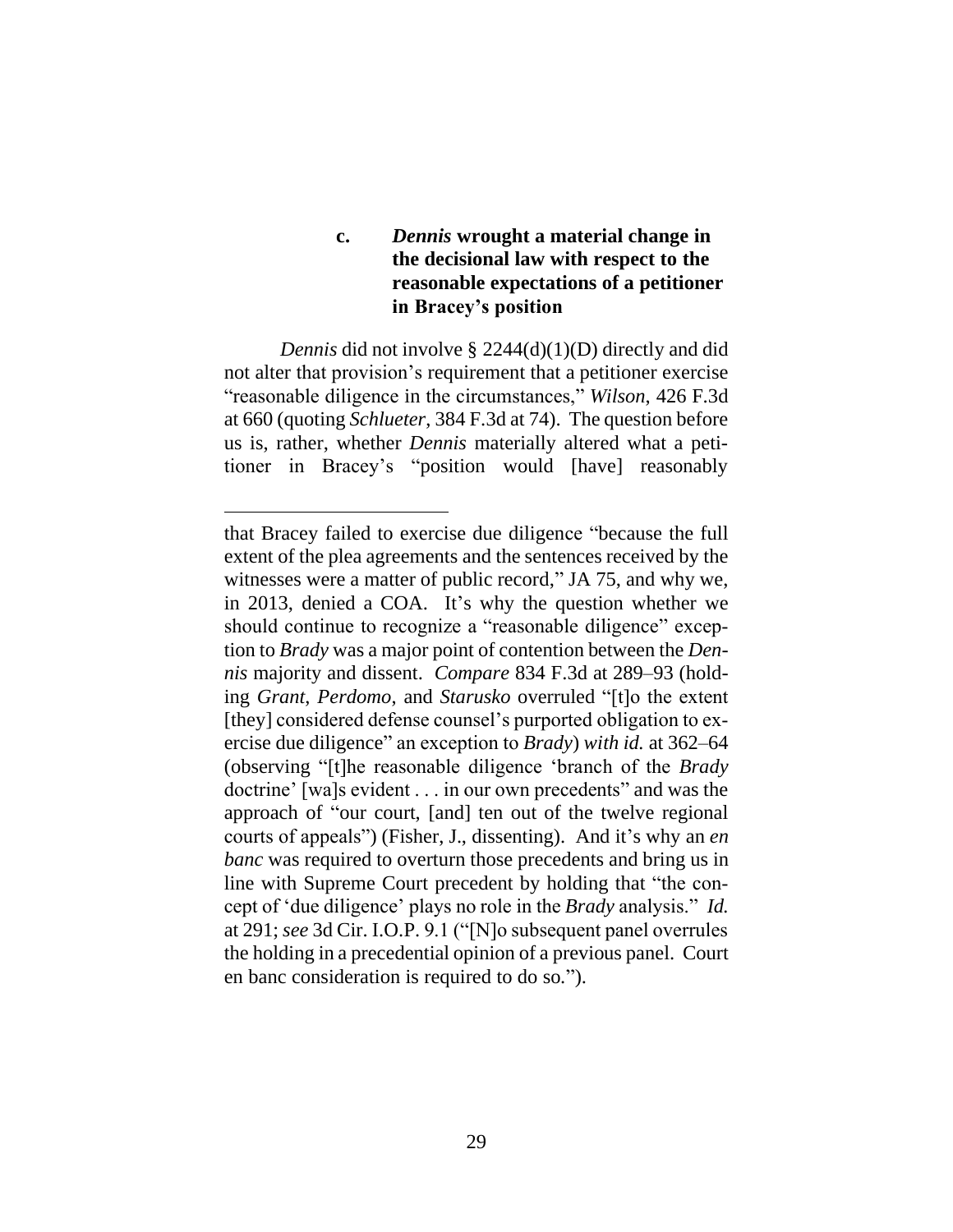expect[ed]," *id.* at 661, about the possibility of undisclosed *Brady* material, thereby shifting the ground on which Bracey's habeas petition was dismissed. That, it did.

This conclusion flows from both lines of doctrine discussed above. As we have explained,  $\S 2244(d)(1)(D)$ 's due diligence requirement—like other identically worded requirements in AEDPA—obligates a petitioner to investigate the factual basis for a potential claim only once he has a "reasonable . . . expectation" that an investigation would produce relevant information. *Wilson*, 426 F.3d at 661–62. *Dennis*, in turn, clarified the reasonable expectations of *Brady* claimants by holding that the prosecution's "duty to disclose under *Brady* is absolute" and that the defense "is entitled to presume that prosecutors have 'discharged their official duties'" under *Brady*. 834 F.3d at 290 (citation omitted). Put differently, § 2244(d)(1)(D) asks whether a "person in [the petitioner's] position would reasonably expect" that independent investigation would yield evidence of a *Brady* violation, *Wilson*, 426 F.3d at 661, and *Dennis* answers that, absent evidence to the contrary, a petitioner would reasonably expect—and, indeed, "is entitled to presume," 834 F.3d at 290—the exact opposite: that there is no *Brady* violation to be discovered.

We find overwhelming support for this conclusion in the decisions of our sister circuits that have adopted the view of *Brady* we embraced in *Dennis*. When those circuits have assessed a statutory due diligence requirement in the context of a *Brady* claim, they have recognized what we do today: A petitioner's failure to search for *Brady* material of which he is unaware and which he is entitled to presume is non-existent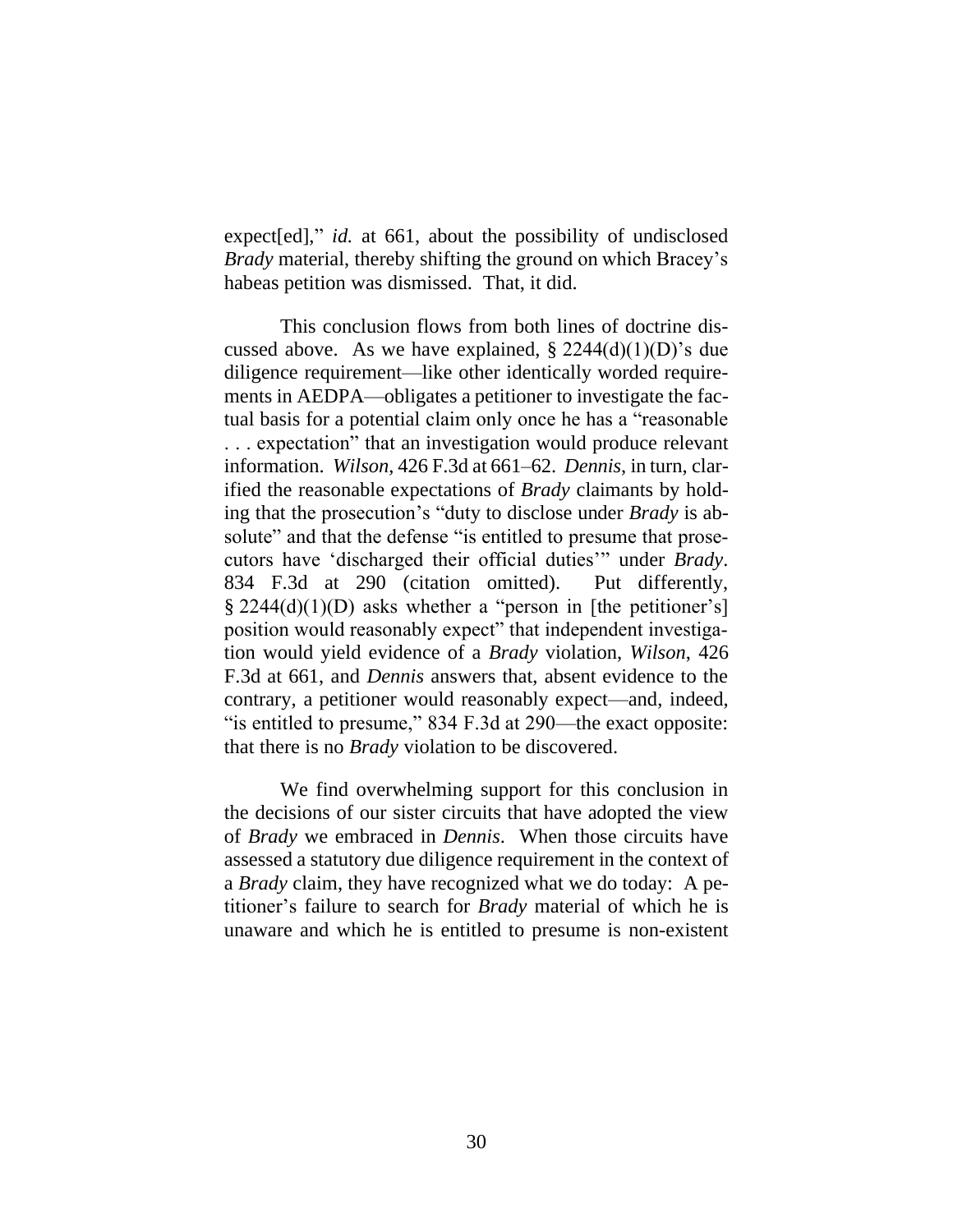does not fall short of the diligence required by  $\S 2244(d)(1)(D)$ . *See Wilson*, 426 F.3d at 661–62; *Dennis,* 834 F.3d at 290.

Take *Douglas v. Workman*, 560 F.3d 1156 (10th Cir. 2009), which also involved a *Brady* claim alleged to be untimely under § 2244(d)(1)(D). *See id.* at 1181. As in this case, the government in *Douglas* argued that the petitioner had not "exercise[d] . . . due diligence" with respect to the underpinnings of his *Brady* claim because he "could have uncovered" the *Brady* material had he investigated further. *Id.* The Tenth Circuit rejected that argument. Previewing what we would say in *Dennis*, the court reasoned it was "appropriate for [the petitioner] to assume that his prosecutors would not stoop to improper litigation conduct to advance prospects for gaining a conviction," which in turn meant that he had not "fail[ed] to exercise due diligence" under § 2244(d)(1)(D). *Id.* (quoting *Banks*, 540 U.S. at 694). Accepting the government's contrary argument, the court explained, would subvert the expectation on which *Brady* is built, namely that it is "incumbent on the State to set the record straight." *Id.* (quoting *Banks*, 540 U.S. at 676).

Other Courts of Appeals are in agreement. In *Jefferson*, 730 F.3d 537, which involved the substantively identical due diligence requirement in  $\S$  2255(f)(4), the Sixth Circuit held that because the government's obligation to disclose *Brady* material "exist[s] regardless of whether the defendant[] . . . ask[s]" or searches for the information,<sup>15</sup> the petitioner was

<span id="page-30-0"></span><sup>&</sup>lt;sup>15</sup> In comparable contexts, some courts have cited defendants' "repeated[] request[s]" for *Brady* materials as sufficient evidence of diligence. *E.g.*, *Juniper v. Zook*, 876 F.3d 551, 564 (4th Cir. 2017). But to be clear, such requests are not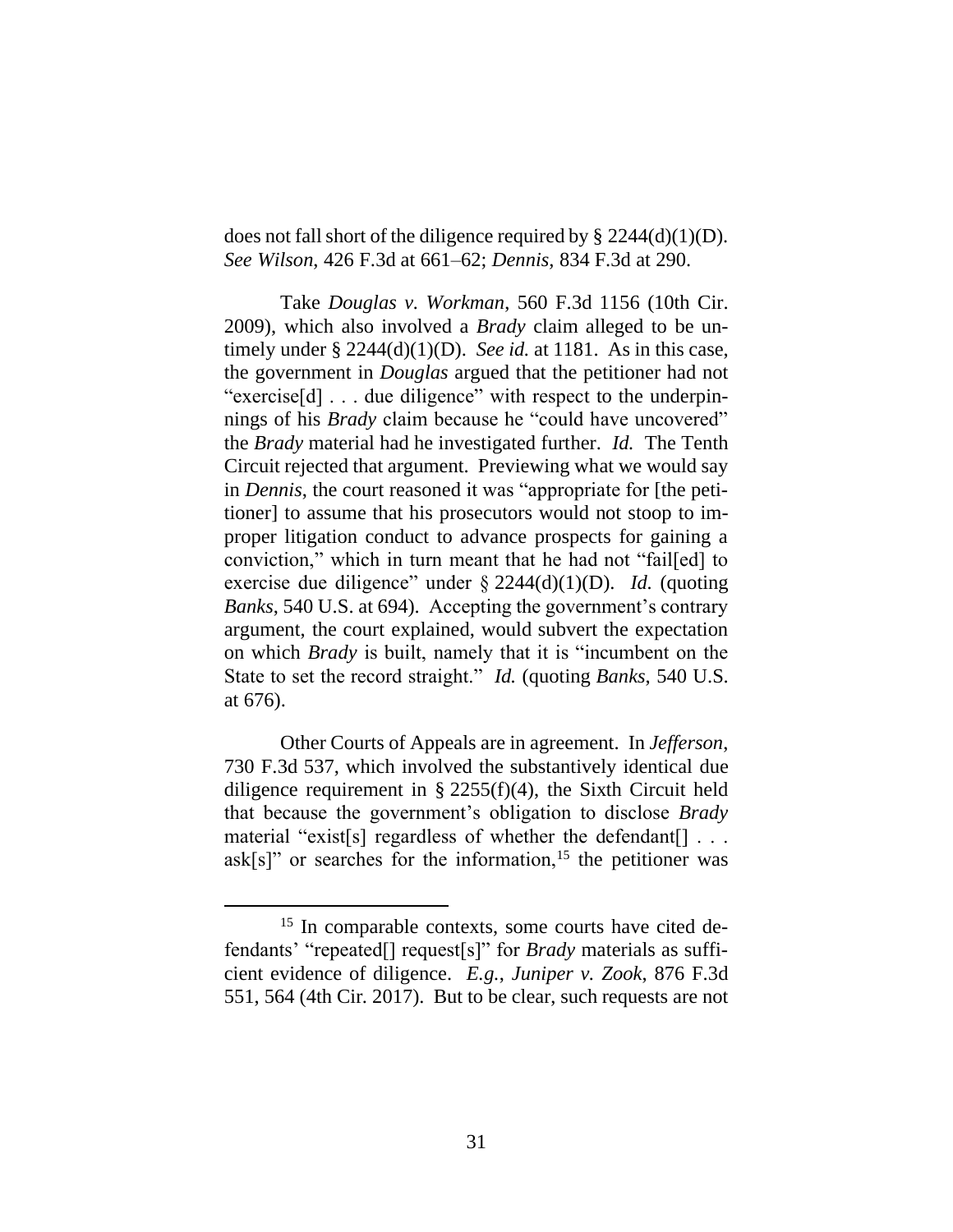entitled to "rely on" government compliance and "assume that [the] prosecutors would not stoop" to violating *Brady* to secure a conviction. *Id.* at 545–46 (quoting *Banks*, 540 U.S. at 694). Without a specific "basis for believing [the prosecution] had failed to comply with *Brady*," the court explained, a petitioner need not independently search for *Brady* material. *Id.* at 545 (quoting *Strickler v. Greene*, 527 U.S. 263, 287 (1999)); *see also In re Wogenstahl*, 902 F.3d at 629 (holding, in a case involving § 2244(b)(2)(B)(i), that "[t]he prosecution has a constitutional obligation under *Brady* to provide material exculpatory and impeachment evidence, . . . and the defendant is not required to request continuously *Brady* information in order to show due diligence").

The Ninth Circuit's case law falls neatly in step. Facing a *Brady* claim in the context of § 2244(b)(2)(B)(i), it held that although a petitioner "on notice" of a possible *Brady* violation must "exercise due diligence in investigating" that possibility, one without any "indication . . . that the alleged exculpatory evidence existed" would have "no reason to investigate" further and therefore would not have failed to exercise due diligence. *Solorio*, 896 F.3d at 920. Absent facts indicating that the default assumption should be overridden, the petitioner is not "on inquiry notice to investigate further." *Id.* at 920–21.

So too with the Fifth Circuit. In *Starns*, 524 F.3d 612, which like this case involved  $\S 2244(d)(1)(D)$ , the court held that a petitioner "d[oes] not fail to act with due diligence in not

necessary to establish a *Brady* claim: Under *Brady*, "the duty to disclose . . . evidence is applicable even though there has been no request by the accused." *Strickler*, 527 U.S. at 280 (citing *United States v. Agurs*, 427 U.S. 97, 107 (1976)).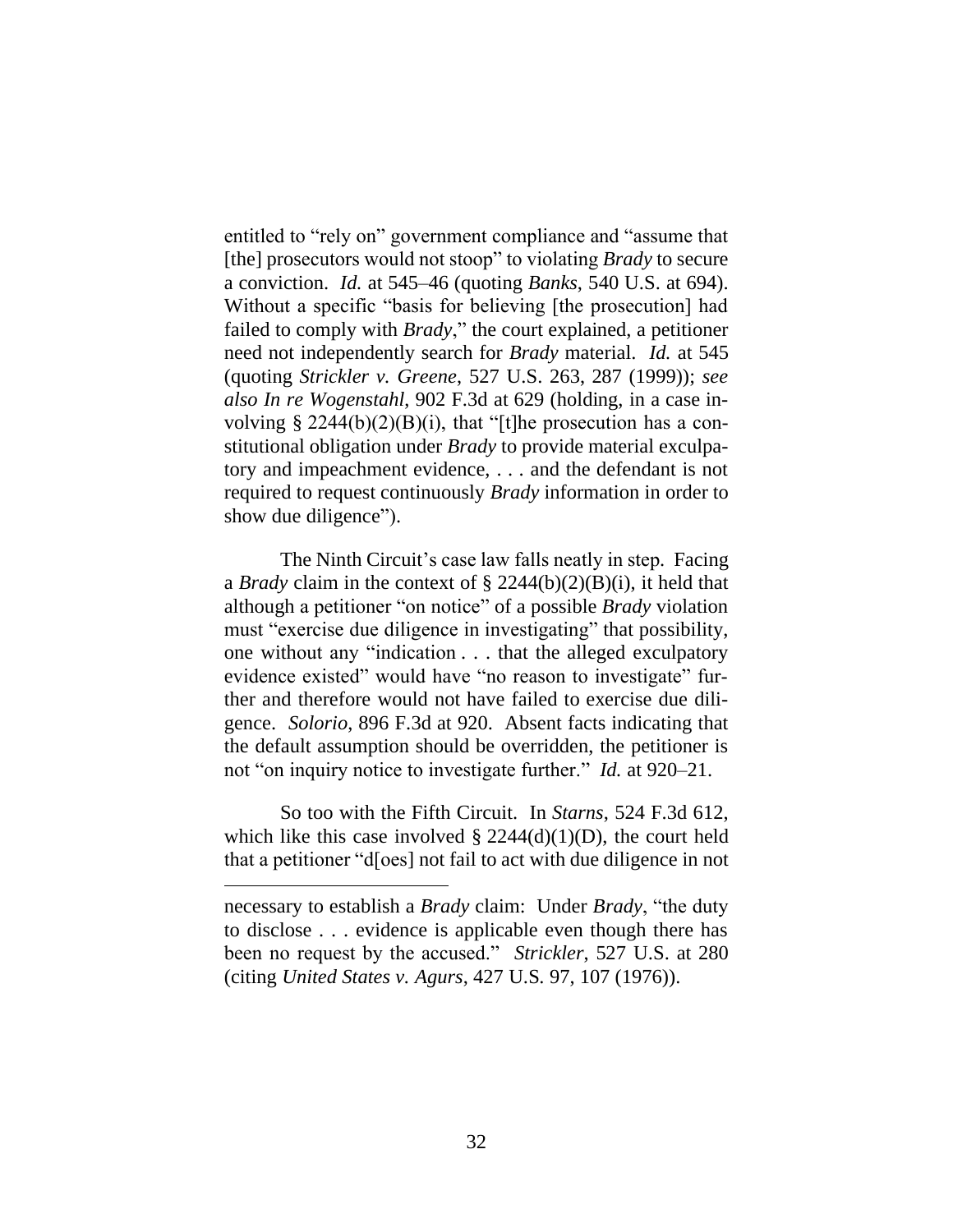investigating further [into alleged *Brady* material]" because he has every right to "assum[e] the state could be taken at its word." *Id.* at 619. And recently, returning to this issue in the context of  $\S 2244(b)(2)(B)(i)$ , the Fifth Circuit emphasized that where the petitioner has "no reason . . . to suspect that documents were being withheld," due diligence did not require him to search for such documents.<sup>16</sup> *In re Will*, 970 F.3d 536, 542–

Also illuminating are cases in which a habeas petitioner must show "cause" to excuse a procedural default, which typically requires diligence on the part of the petitioner. In *Banks*, for example, where the state failed to disclose impeachment material, the Supreme Court held that the petitioner "had cause for failing to investigate" because "it was . . . appropriate" to presume that prosecutors would fulfill their disclosure obligations. 540 U.S. at 693–94. The Court therefore rejected the notion "that the prosecution can lie and conceal and the

<sup>&</sup>lt;sup>16</sup> Here, too, we find confirmation in closely related doctrines. In *Juniper*, for instance, the court faced a *Brady* claim in the context of a habeas petitioner's quest for an evidentiary hearing, which implicated the judicial interpretation of § 2254(e)(2) requiring the petitioner to "ha[ve] diligently pursued" his claims in state court. 876 F.3d at 563 (citation omitted); *see Williams*, 529 U.S. at 432, 435. In assessing that requirement against *Brady*'s backdrop, *Juniper* held that the petitioner had exercised appropriate diligence simply by "request [ing] that the Commonwealth turn over" the exculpatory evidence. 876 F.3d at 564. *But see supra* n[.15.](#page-30-0) The court's conclusion flows from what *Dennis* recognized: that unless some fact tips him off otherwise, a petitioner may reasonably trust that the government is acting according to its constitutional obligations. *See* 834 F.3d at 290.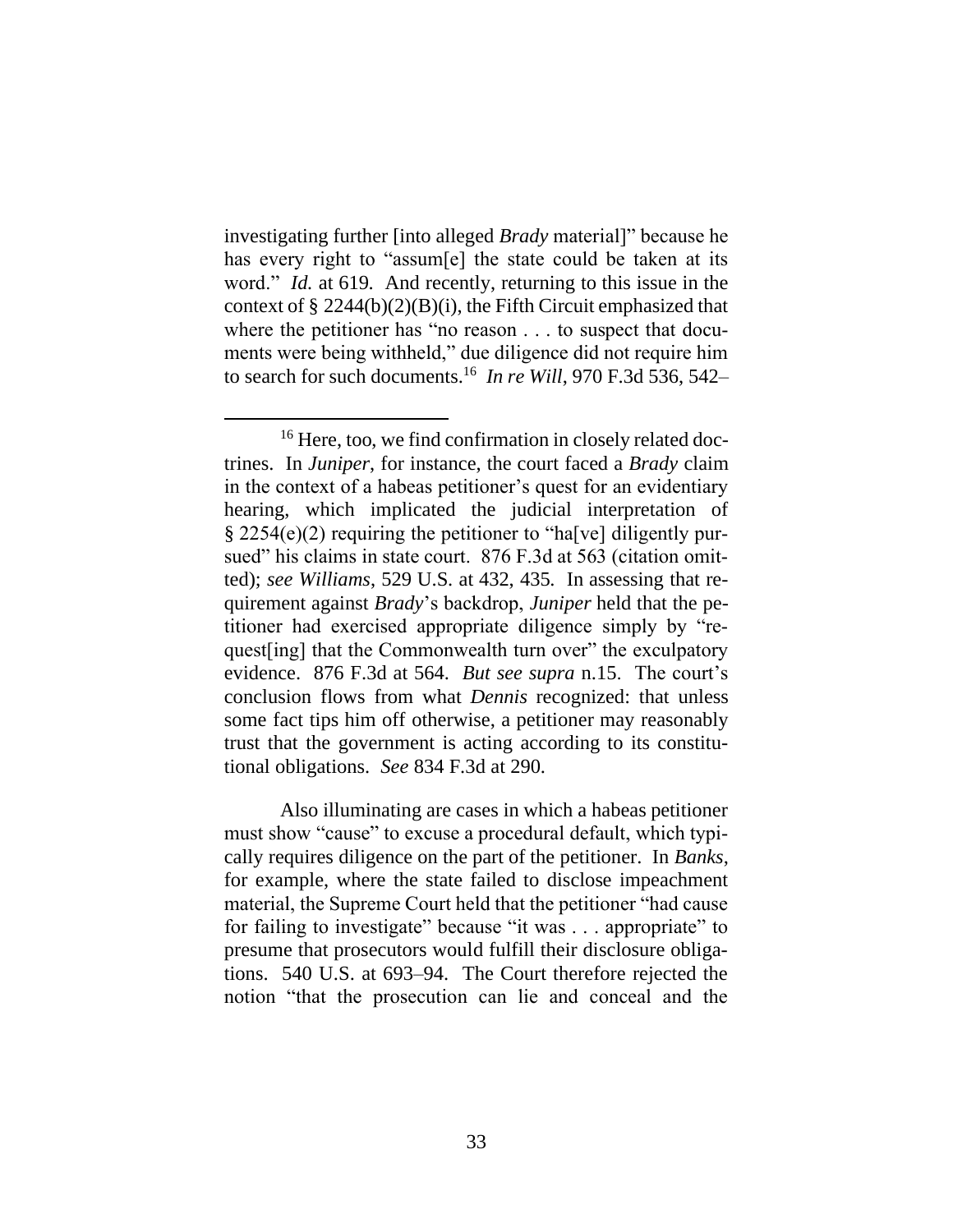43 & nn.22–24 (5th Cir. 2020) (citing *Banks*, 540 U.S. at 695, and *Strickler*, 527 U.S. at 289).

These decisions confirm what our case law dictates. Once *Brady* is understood to impose an affirmative disclosure obligation on the government, one in which criminal defendants are entitled to place their faith, a defendant's lack of independent investigation does not equate to a lack of due diligence, at least not without facts giving him a reasonable basis to suspect a *Brady* violation. To the contrary, in the typical case it is "unreasonable to expect the [petitioner]" to harbor suspicions that the government is defying its obligations,

prisoner still has the burden to discover the evidence . . . so long as the potential existence of a prosecutorial misconduct claim might have been detected." *Id.* at 696 (internal quotation marks and citation omitted). Likewise, in *Strickler*, the Court explained that a defendant usually "ha[s] no basis for believing the Commonwealth ha[s] failed to comply" with its *Brady* obligations and thus cannot be expected to conduct his own investigation based on "[m]ere speculation that some exculpatory material may have been withheld." 527 U.S. at 286–87. That is true even when the defendant "could have obtained" the material from public sources. *Id.* at 284–85. "In the context of a *Brady* claim," in other words, "a defendant cannot conduct [a] 'reasonable and diligent investigation' [necessary] . . . to preclude a finding of procedural default when the evidence is in the hands of the State." *Id.* at 287–88 (citation omitted). Given the close nexus between *Strickler*'s reasoning and the issues we confront in this case, it is little surprise that *Dennis* extensively relied on *Strickler* in reaching its conclusion. *See Dennis*, 834 F.3d at 291 (citing *Strickler*, 527 U.S. at 286–89).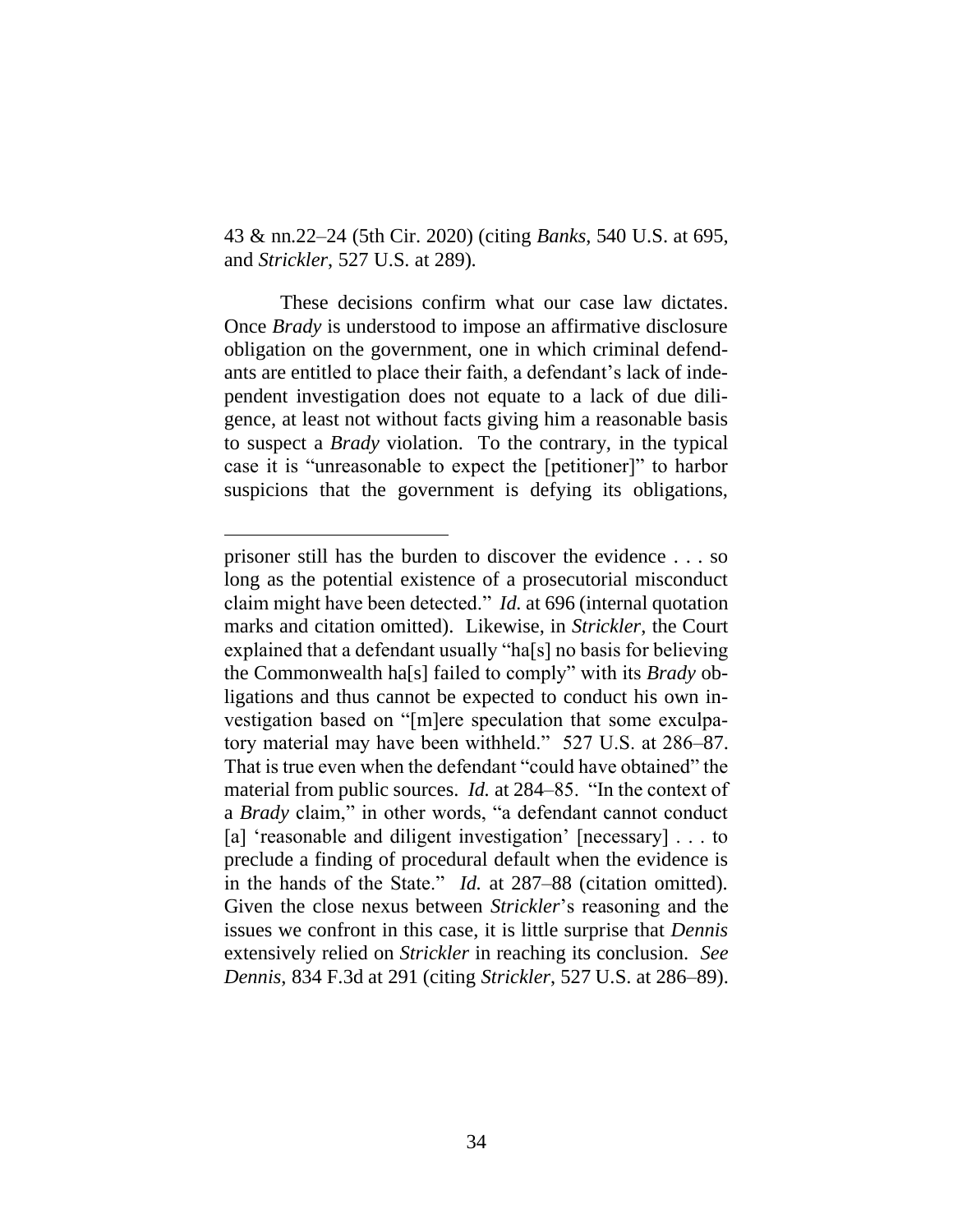*Wilson*, 426 F.3d at 661, because such an expectation would be "fundamentally at odds with *Brady* itself," *Jefferson*, 730 F.3d at 546.<sup>17</sup> We hold, therefore, that a habeas petitioner's *Brady* claim is timely under  $\S 2244(d)(1)(D)$  so long as it is filed within one year of the date on which the petitioner has reason to believe that the prosecution may have violated its duty of disclosure.

Crucially, the defendant's "reasonabl[e] expect[ation]" that the government will comply with *Brady*, *see Wilson*, 426 F.3d at 661, does not evaporate upon conviction or after trial. Rather, unless and until there are reasons to think otherwise, that reasonable expectation continues past trial, into postconviction proceedings and beyond. *See, e.g.*, *Banks*, 540 U.S. at 693; *Strickler*, 527 U.S. at 286–87. Moreover, we must be attentive to each petitioner's "circumstances," *Wilson*, 426 F.3d at 660 (quoting *Schlueter*, 384 F.3d at 74), and in particular "take into account that prisoners are limited by their physical

<sup>&</sup>lt;sup>17</sup> Likewise, the Pennsylvania Supreme Court recently reached the same conclusion with regard to Pennsylvania's Post Conviction Relief Act, *see* 42 Pa. Cons. Stat. § 9545(b)(1)(ii), holding that the due diligence inquiry "calls for a circumstance-dependent analysis of the petitioner's knowledge, not that of the public at large," and therefore that courts cannot presume petitioners know facts that "appear in the public record," *Commonwealth v. Small*, 238 A.3d 1267, 1283, 1286 (Pa. 2020); *see also Commonwealth v. Burton*, 158 A.3d 618, 638 (Pa. 2017) (holding that the public records presumption "*does not apply* to *pro se* prisoner petitioners" because "prisoners' access to public records is distinctly compromised").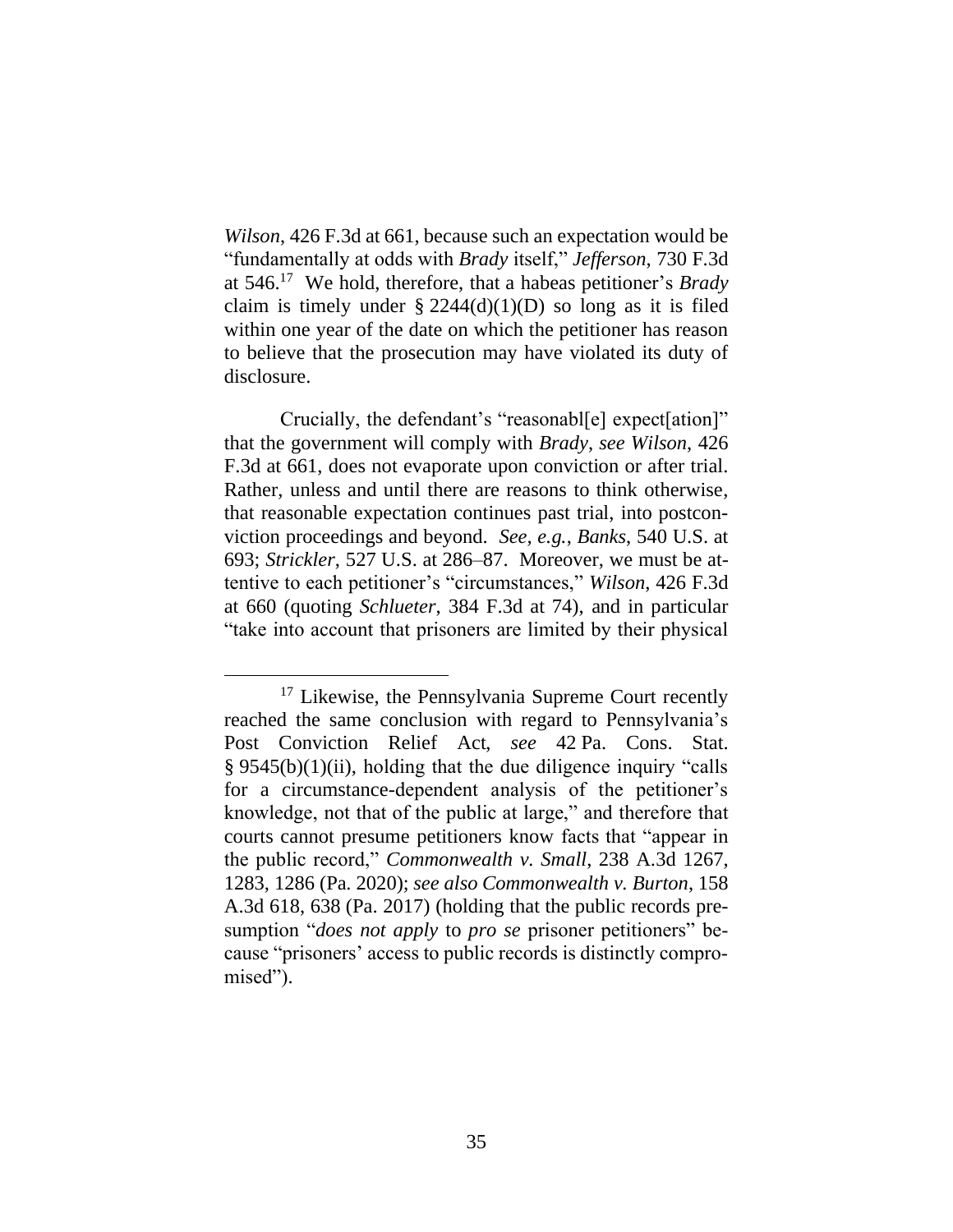confinement," *Moore*, 368 F.3d at 940. *See also Ross*, 712 F.3d at 802 (explaining that due diligence does not "expect Herculean efforts on the part of a lay person who is a convicted and incarcerated prisoner"). Thus, even after a defendant goes to trial, is convicted, and is sentenced to serve a term of imprisonment, due diligence does not require him to shed his reasonable reliance on the government's compliance with *Brady*.

We add two clarifications about the scope of today's holding. First, we agree with the Fifth Circuit that a due diligence requirement like the one in  $\S 2244(d)(1)(D)$  "cannot be collapsed" into "the merits of [the] *Brady* [claim]" itself. *Johnson v. Dretke*, 442 F.3d 901, 909 (5th Cir. 2006) (interpreting  $\S$  2244(b)(2)(B)(i)). But our holding does nothing of the sort. To be clear, "where the record demonstrates that the defendant or defense counsel was aware of the potential *Brady* material but failed to pursue investigation of that ultimate claim," *id.* at 910, nothing in *Dennis* or any other decision of this Circuit, including today's, stands in the way of any of the consequences that AEDPA attaches to a lack of due diligence, *see Gage v. Chappell*, 793 F.3d 1159, 1166 (9th Cir. 2015). The baseline expectations that *Dennis* established for *Brady* claimants in the context of AEDPA's due diligence requirements hold true only where the petitioner has no reasonable basis in fact to be "aware of the potential *Brady* material." *Johnson*, 442 F.3d at 910.

Second, our holding today is a narrow one. Due diligence requirements like the one in  $\S 2244(d)(1)(D)$  are highly context-specific, and we address them here only in the context of a *Brady* claim. *Cf., e.g.*, *Ross*, 712 F.3d at 799–800, 802–04 (applying the due diligence prong of the equitable tolling test to ineffective assistance of counsel claims allegedly barred by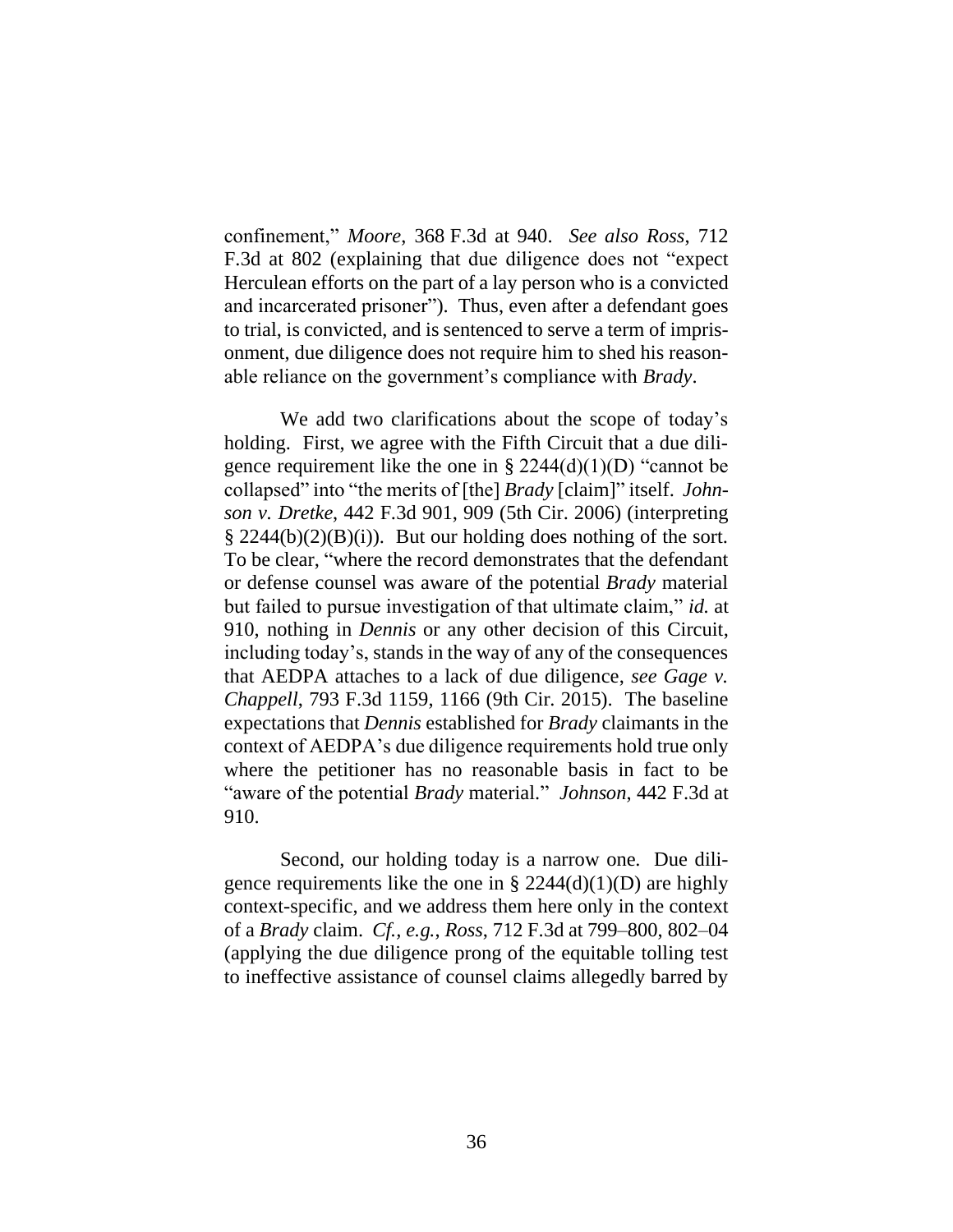§ 2244(d)'s limitations period). And as far as *Brady* claims go, due diligence requirements remain substantial: If there is a reasonable basis for a petitioner to believe additional investigation will yield undisclosed *Brady* material, that petitioner must investigate or else risk the statutory consequences. *See*, *e.g.*, *Solorio*, 896 F.3d at 921 (concluding that petitioner was "on inquiry notice" more than a year before he filed his petition and therefore that he did not exercise due diligence under  $\S 2244(b)(2)(B)(i)$ . And any petitioner who clears one of AEDPA's due diligence hurdles will still face other meaningful procedural bars—not to mention AEDPA's daunting deferential standard on the merits.

As for this appeal, we conclude that *Dennis* changed the relevant decisional law on which the dismissal of Bracey's underlying habeas petition rested. The District Court dismissed Bracey's habeas petition as untimely because the allegedly undisclosed *Brady* material was a matter of public record, meaning Bracey had failed to "exercise . . . due diligence," 28 U.S.C.  $§$  2244(d)(1)(D). Neither that holding nor our denial of Bracey's request for a COA was unreasonable under our thenexisting circuit law. But that basis for dismissal became not just "debatable," *Slack*, 529 U.S. at 484, but untenable after *Dennis*. At that point, it should have been apparent that the District Court had misapprehended the "factual predicate," 28 U.S.C. § 2244(d)(1)(D), of Bracey's *Brady* claim—namely, that the prosecution had withheld *Brady* material, not that the prosecution had withheld *Brady* material the defense could not otherwise access. It should have been equally apparent that the Court had misapprehended what a "person in [Bracey's] position would [have] reasonably expect[ed]," *Wilson*, 426 F.3d at 661, about the possibility of wrongfully withheld information—namely, that without any "reason for believing [the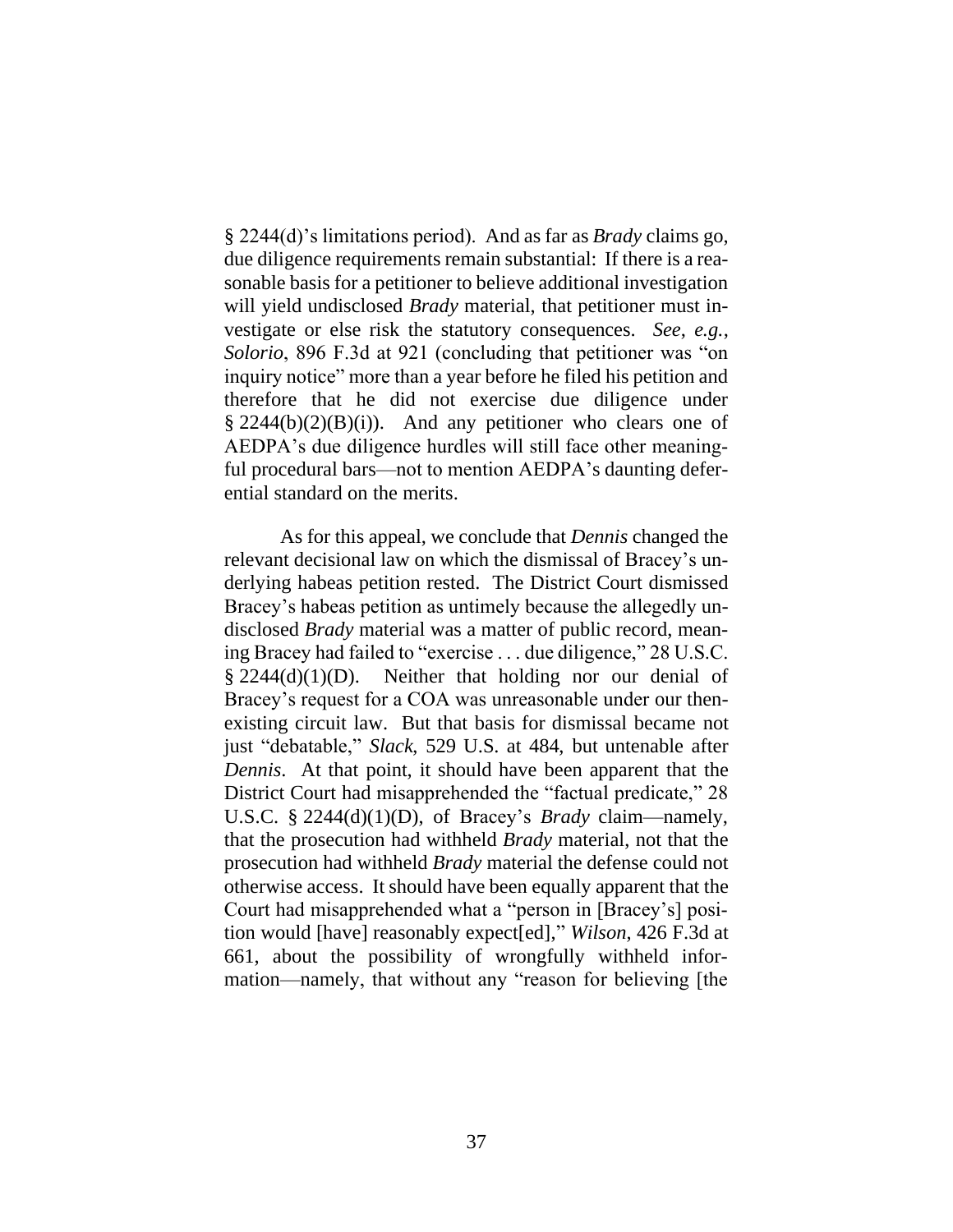prosecution] had failed to comply," Bracey "was entitled to rely on the prosecutor['s] fulfilling [his] *Brady* obligation." *Dennis*, 834 F.3d at 291. Together, these changes brought on by *Dennis* had a material impact on the rationale for the District Court's original dismissal of Bracey's habeas petition: the untimeliness of that petition under  $\S 2244(d)(1)(D)$  for lack of due diligence.

# **2. Whether the District Court properly applied the totality-of-the-circumstances analysis required by our precedent**

Having decided that there was a material change in decisional law, we next address whether the District Court properly concluded that Bracey's motion, which was based on that intervening precedent, failed to meet the high threshold for 60(b) relief. "[W]e have not foreclosed the possibility that a change in controlling precedent, even standing alone, might give reason for  $60(b)(6)$  relief," but we have also observed that "intervening changes in the law *rarely* justify [such] relief" without more. *Cox*, 757 F.3d at 121, 124. The ultimate question is whether the petitioner has shown "extraordinary circumstances where, without such relief, an extreme and unexpected hardship would occur." *Id.* at 115.<sup>18</sup>

<sup>&</sup>lt;sup>18</sup> The Dissent posits that where a  $60(b)(6)$  motion is predicated on a change in decisional law, the only qualifying decisions are those that would "apply retroactively." Dissent at 5–6. Though the Dissent doesn't say as much, the effect of such a rule would be to require the change in decisional law to fit one of *Teague v. Lane*'s "two exceptions to [the] rule of nonretroactivity for cases on collateral review." 489 U.S. 288, 307, 310 (1989). This novel proposition—starkly absent from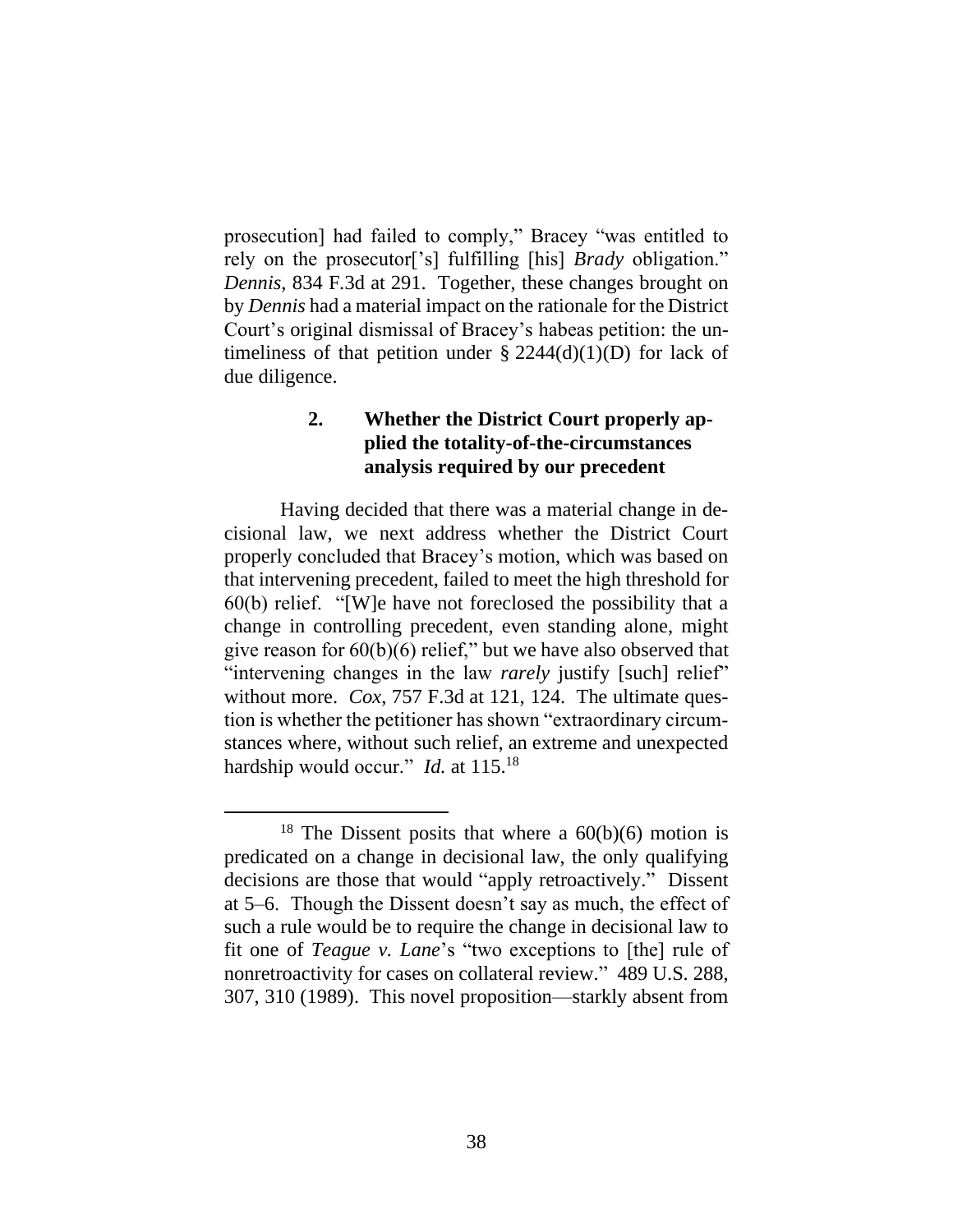For "a change in law []—when accompanied by appropriate equitable circumstances—[to] support Rule 60(b)(6) relief," *Satterfield v. Dist. Att'y Phila.*, 872 F.3d 152, 161 (3d Cir. 2017), the change need only be "relevant" to the court's basis for "finding that [defendant's] petition was untimely under AEDPA," *id.* at 159; *see also Norris*, 794 F.3d at 405 (observing that a change in decisional law that is "relevant to the movant's position" can be sufficient in the presence of other *Cox* factors to "support a Rule 60(b) motion"). Thus, in *Cox*  itself, we explained that, although the intervening precedent in that case "did not announce a new constitutional rule or right for criminal defendants, but rather an equitable rule prescribing and expanding the opportunity for review of their Sixth Amendment claims," 757 F.3d at 124, that change in decisional law was sufficient to require remand for "explicit consideration of the [other *Cox* factors]," *id*. at 126—particularly where, as here, no court had ever considered the merits of the underlying claim, *id.* at 124–25.

*Teague*, on the other hand, relates to the retroactive application of substantive or procedural law to the validity of the petitioner's underlying conviction, limiting retroactivity to cases in which the substantive conduct was "beyond the power of the criminal law-making authority to proscribe" or which announce a "watershed rule[] of criminal procedure." 489 U.S.

the briefing and devoid of any support in Supreme Court or our Court's precedent—confuses the test for reopening a final judgment so a court can consider a petition at all, with the test for assessing the merits of that petition once under consideration. These are distinct inquiries, and we deal today only with the first.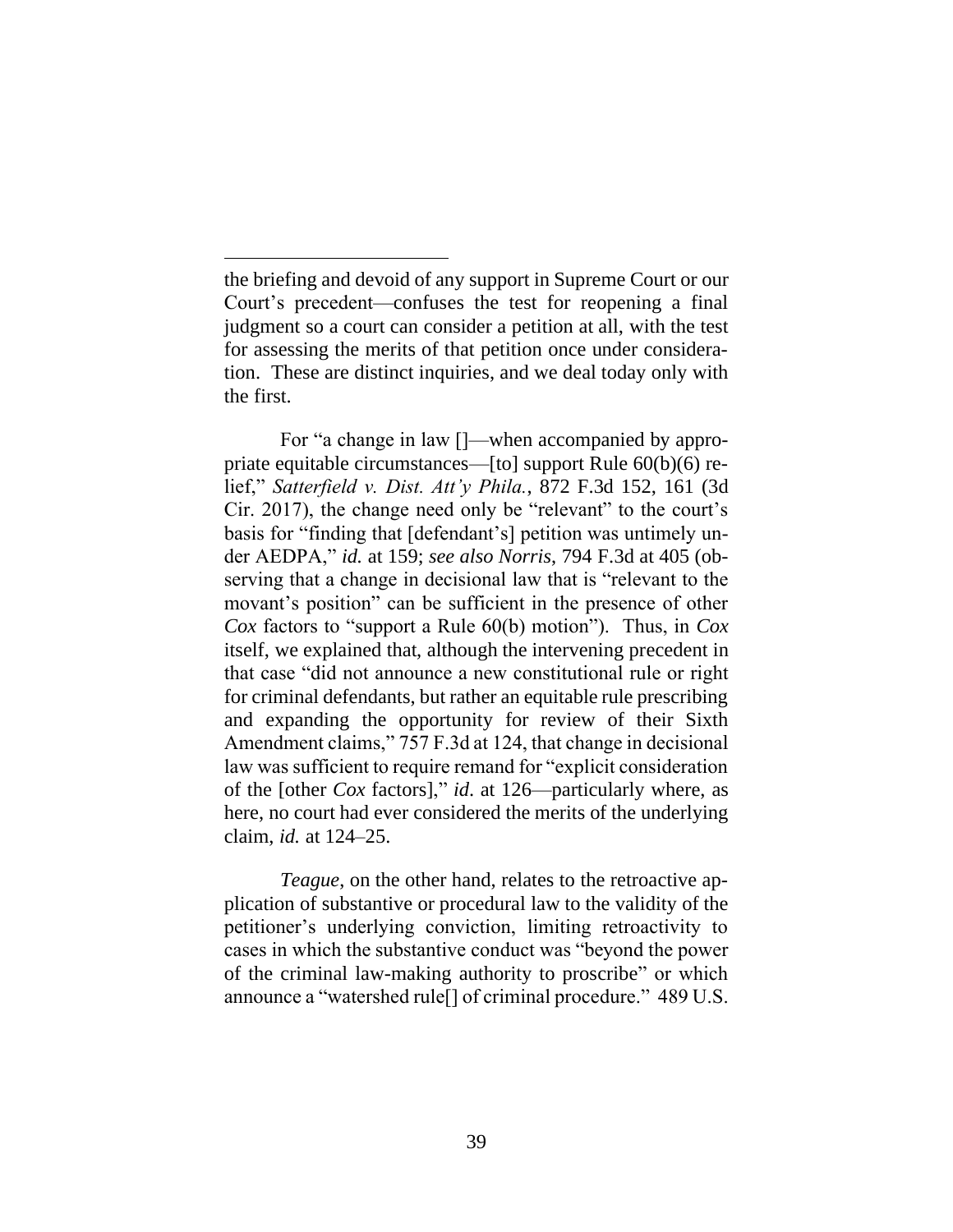In *Cox*, we set out a number of factors the district court should consider in answering that question. *Id.* at 122–26. One is the effect of the change in decisional law on the district court's prior ruling, which carries particular weight where, as here, that change concerns a "constitutional rule or right for criminal defendants." *Id.* at 124. Another key factor is "the merits of a petitioner's underlying . . . claim." *Id.* As we have explained, the district court "need not provide a remedy under 60(b)(6) for claims of dubious merit," *id.* at 125, but because relief may be warranted if "there is merit in the defense or claim," *Lasky v. Cont'l Prods. Corp.*, 804 F.2d 250, 256 n.10 (3d Cir. 1986), it is especially important for the court to "assess the merits" in cases where, as here, "the merits of the [underlying] claim were never considered prior to judgment," *Cox*, 757 F.3d at 124 (citing *Lasky*, 804 F.2d at 256 n.10). Other factors include "[p]rinciples of finality and comity," *id.*, at 125; the "movant's diligence in pursuing review," *id.* at 126; and, where appropriate, "the imperative of correcting a

at 311. That retroactivity inquiry has no bearing whatsoever on the materiality of a jurisprudential change under  $60(b)(6)$ and would portend a sea change in that rule if it did. Indeed, given that the Supreme Court has *never* recognized "a new rule of criminal procedure capable of meeting" *Teague*'s standard, *Ramos v. Louisiana*, 140 S. Ct. 1390, 1407 (2020), has denied retroactivity for so fundamental a rule as *Batson v. Kentucky*, 476 U.S. 79 (1986), *see Teague*, 489 U.S. at 296, and has cautioned that it is "unlikely that any [watershed] rules ha[ve] yet to emerge," *Whorton v. Bockting*, 549 U.S. 406, 417 (2007) (second alteration in original), the Dissent's approach would essentially write 60(b)(6) out of existence where changes in decisional law are concerned.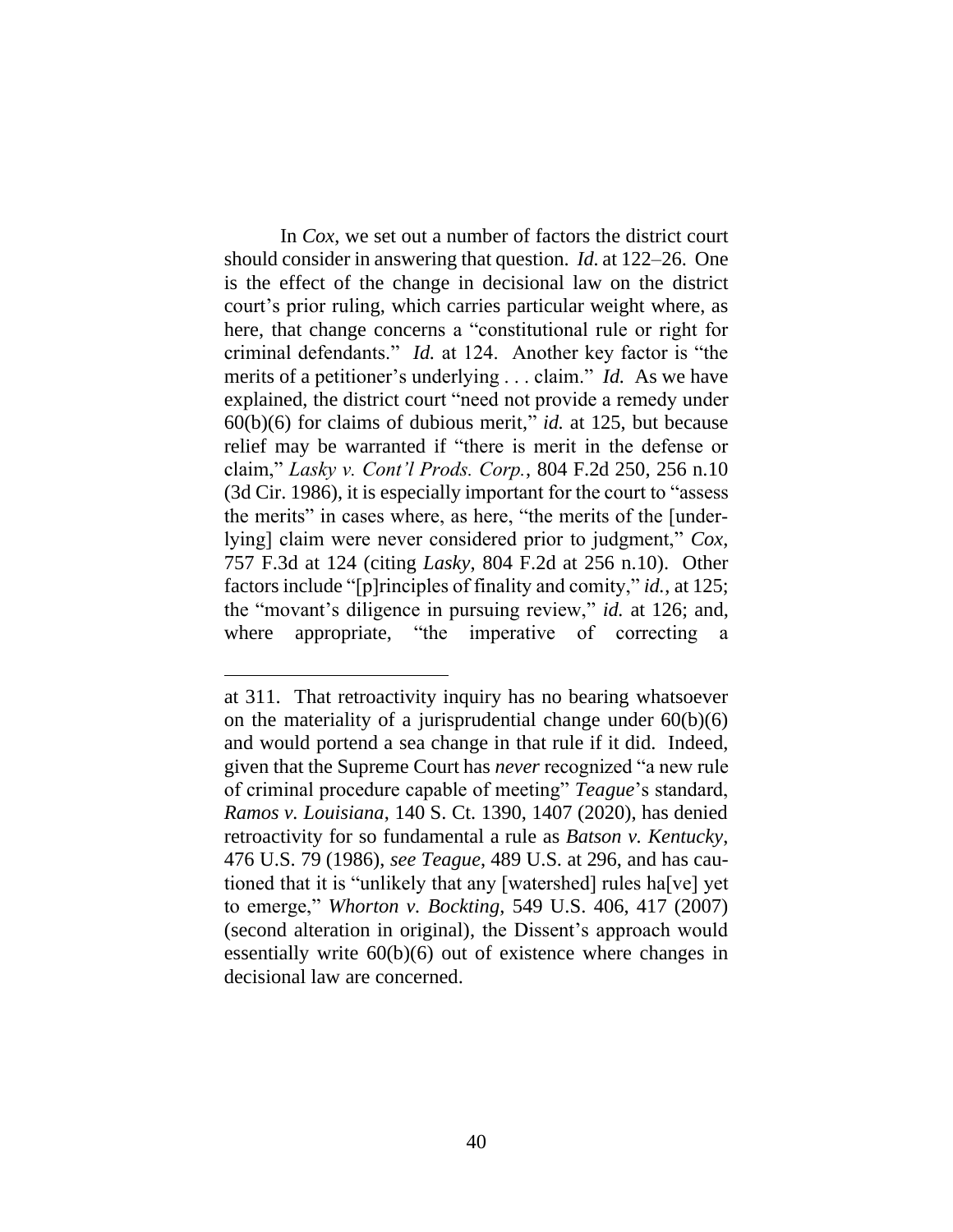fundamentally unjust incarceration," *Satterfield v. Dist. Att'y Phila.*, 872 F.3d 152, 162 (3d Cir. 2017) (quoting *Murray v. Carrier*, 477 U.S. 478, 495 (1986)). The analysis required by *Cox* is thus both "flexible" and "multifactor." 757 F.3d at 122.

Here, however, the District Court failed to conduct any analysis at all. Instead, in response to Bracey's 60(b) motion, it issued a one-page order that summarily rejected relief without citing *Cox*, addressing any of the *Cox* factors, or even acknowledging the material change in law discussed in the motion. Thus, at the very least, "we cannot determine from what it wrote whether the [District] Court considered [those] factors." *Id.* at 120. Under *Cox*, that was a per se abuse of discretion. *Id.* at 124.

### **3. The proper disposition on appeal**

As a general matter, where a district court fails to "employ the full, case-specific analysis we require when faced with a 60(b)(6) motion," *id.* at 120, "[t]he approach in *Cox* calls for a remand to the District Court to determine if [extraordinary circumstances] exist[]," *United States v. Doe*, 810 F.3d 132, 152 (3d Cir. 2015), because "[t]he grant or denial of a Rule 60(b)(6) motion is an equitable matter left, in the first instance, to the discretion of a district court," *Cox*, 757 F.3d at 124. On the other hand, we can affirm on any basis supported by the record, *TD Bank N.A. v. Hill*, 928 F.3d 259, 270 (3d Cir. 2019), so a remand may not be necessary if we can determine from the record on appeal that a petitioner cannot show extraordinary circumstances as a matter of law.

Here, because the District Court not only failed to "consider the full measure of [the] properly presented facts and circumstances attendant to [Bracey's] request," *Cox*, 757 F.3d at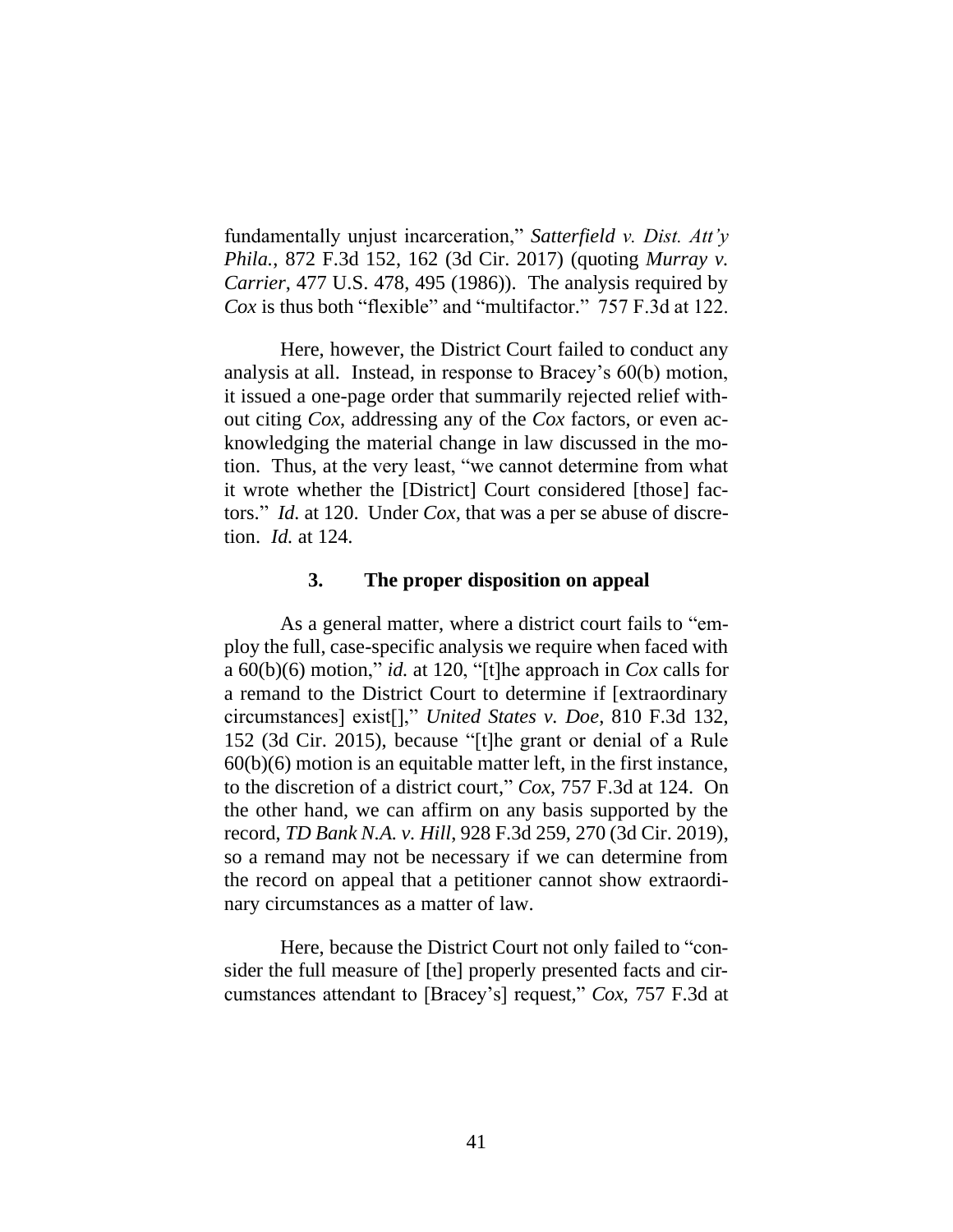122, but also precluded development of the record concerning those facts and circumstances, remand is required. In his pro se request for 60(b) relief, Bracey not only cited to *Cox* and its "critical factors in [the] rule 60(b) analysis," JA 126; he also discussed the effect of our intervening decision in *Dennis* on the District Court's dismissal of his petition; the constitutional nature of that change in law establishing that "the prosecutor has a duty to seek justice by providing [*Giglio*] material," JA 125; the factual support for and the merits of his *Brady* claim; his state and federal habeas petitions, which recounted those facts in even more detail; the procedural history of his state and federal petitions, which reflected that no court had ever required the State to answer his habeas petition, much less addressed the merits; and "the need for an evidentiary hearing" to develop his habeas claim, JA 127. As a pro se pleading, moreover, Bracey's motion, while cogent in its own right, must also be liberally construed. *See Erickson v. Pardus*, 551 U.S. 89, 94 (2007).

Yet the District Court's order denying Bracey's motion did not even mention *Dennis*, much less discuss its significance for Bracey's *Brady* claim or whether, as a claim implicating a basic "constitutional . . . right for criminal defendants," *Cox*, 757 F.3d at 124, that "change in controlling precedent, even standing alone, might give reason for 60(b)(6) relief," *id.* at 121. Nor did—or even could—the District Court "assess the merits" of Bracey's underlying *Brady* claim, *id.* at 124, because it denied his request for an evidentiary hearing on his 60(b) motion, stating only—and erroneously—that the motion "raise[d] the same arguments" the Court had previously rejected. JA 7.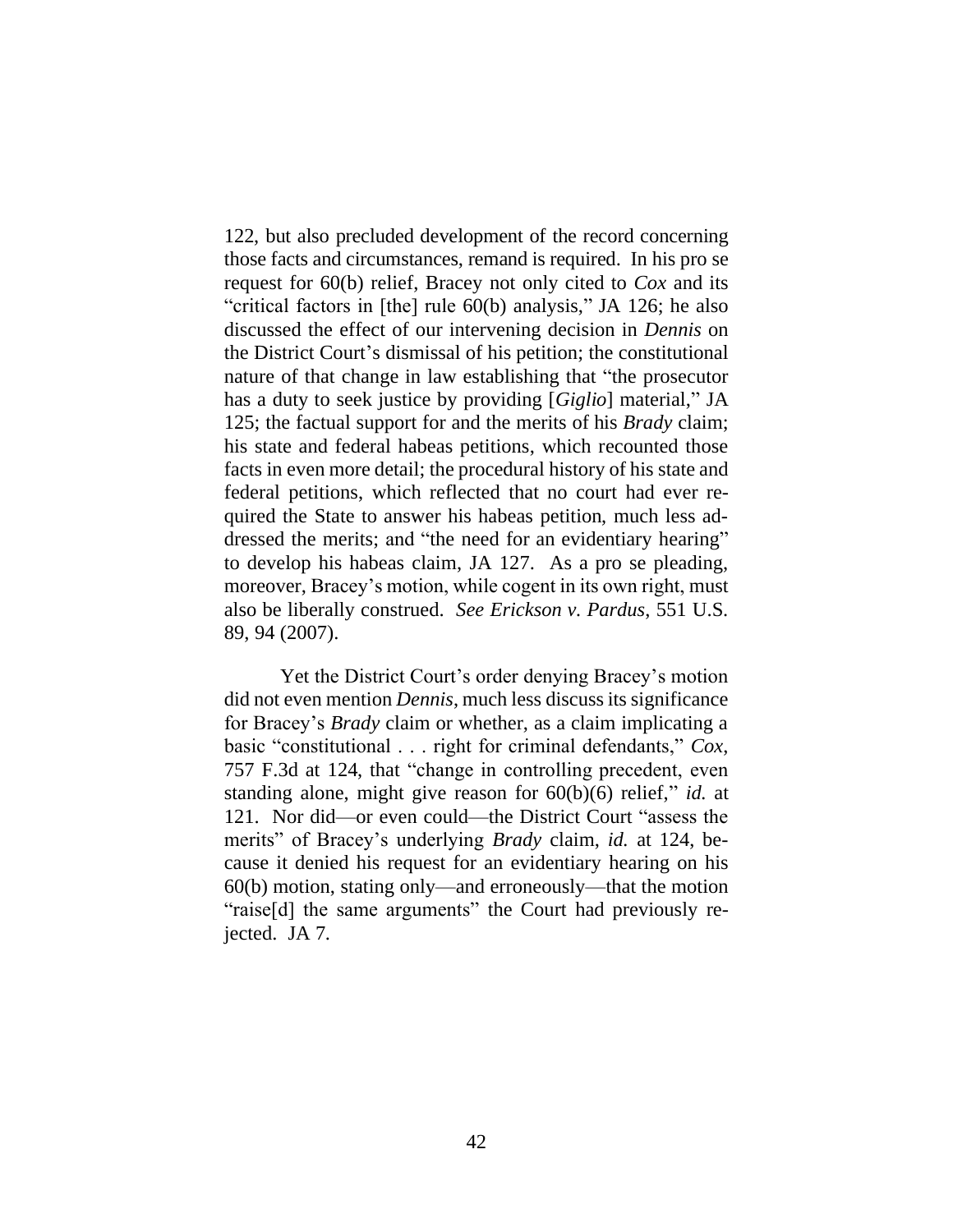In sum, this is not a situation where the petitioner failed to "properly present[]" any "facts or circumstances," *id.* at 122, that could possibly justify 60(b)(6) relief. Nor is it a situation where the district court misapplied the *Cox* factors, but the record, in any event, forecloses a finding of extraordinary circumstances as a matter of law.<sup>19</sup> What we confront instead is a

<sup>19</sup> In the Dissent's view Bracey did not "properly present[]" a claim for  $60(b)(6)$  relief because the "facts and circumstances" he raised in his motion "are not extraordinary" and "do not justify re-opening" his case. Dissent at 6 (emphasis omitted). That the Dissent, instead of remanding, would take upon itself to decide the merits of this 60(b)(6) motion where we have no evidentiary record before us, no reasoned opinion to review, and no briefing on appeal concerning any *Cox* factor other than change in decisional law—is puzzling to say the least. *See Cox*, 757 F.3d at 124 (explaining that where a district court "base[s] its decision solely on the reasoning" that a change in decisional law is per se inadequate for  $60(b)(6)$ relief "and fail[s] to consider how, if at all, the . . . other factor[s] highlighted by the parties would figure into its  $60(b)(6)$ analysis," the appellate court "will remand to give it the opportunity to conduct that equitable evaluation"); *Satterfield*, 872 F.3d at 162 (requiring the district court, in the first instance, to "evaluate the nature of the change [in decisional law] along with all of the equitable circumstances and clearly articulate the reasoning underlying its ultimate determination"); *id*. (observing that where, "[a]s best we can tell, [the District Court] incorrectly focused on whether [the change in decisional law], in isolation, was sufficient to serve as an extraordinary circumstance," the appellate court "will vacate the order of the District Court . . . and remand to it to carry out another analysis").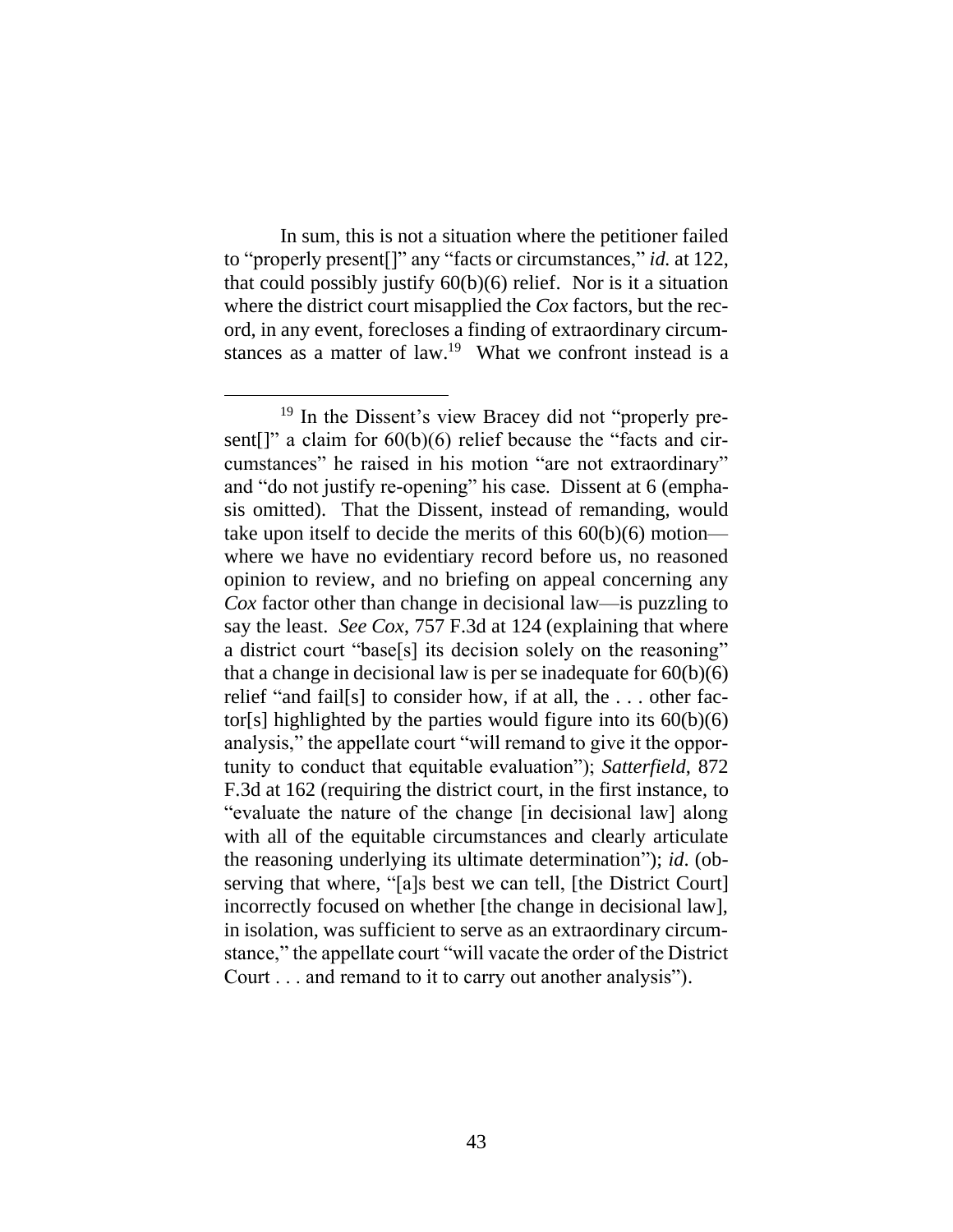district court that abused its discretion by failing to apply the *Cox* factors at all, and—to the extent additional record development would have been helpful to assess those factors—by denying the petitioner's request for an evidentiary hearing. In that situation, we must remand not only because "[t]he grant or denial of a Rule 60(b)(6) motion is an equitable matter left, in the first instance, to the discretion of a district court," *id.* at 124, but also because the record, as such, does not allow for meaningful appellate review.

We will therefore remand for the District Court to "take the first pass at weighing the equitable factors," *Satterfield*, 872

In any event, Bracey did "properly present" a claim, sufficient to merit the District Court's consideration under *Cox*, because he raised with the District Court a material change in decisional law and other equitable factors, including the importance of the right at issue, the merits of his claim, and the need for an evidentiary hearing. *See supra* at 41–42. And even if he had done no more than argue *Dennis*'s material change in the law, the District Court was still obligated to consider the other *Cox* factors because we have squarely rejected "any categorical rule that a change in decisional law [alone] is never an adequate basis for Rule 60(b)(6) relief." *Cox*, 757 F.3d at 121; *see also Satterfield*, 872 F.3d at 162 ("*Cox* . . . requires a district court to consider the full panoply of equitable circumstances before reaching its decision."). Thus, the District Court abused its discretion under our well-established precedent by failing to engage in the necessary "case-dependent analysis, fully in line with Rule  $60(b)(6)$ 's equitable moorings." *Cox*, 757 F.3d at 124. And whether we agree with that precedent or not, it is the controlling law of our Circuit.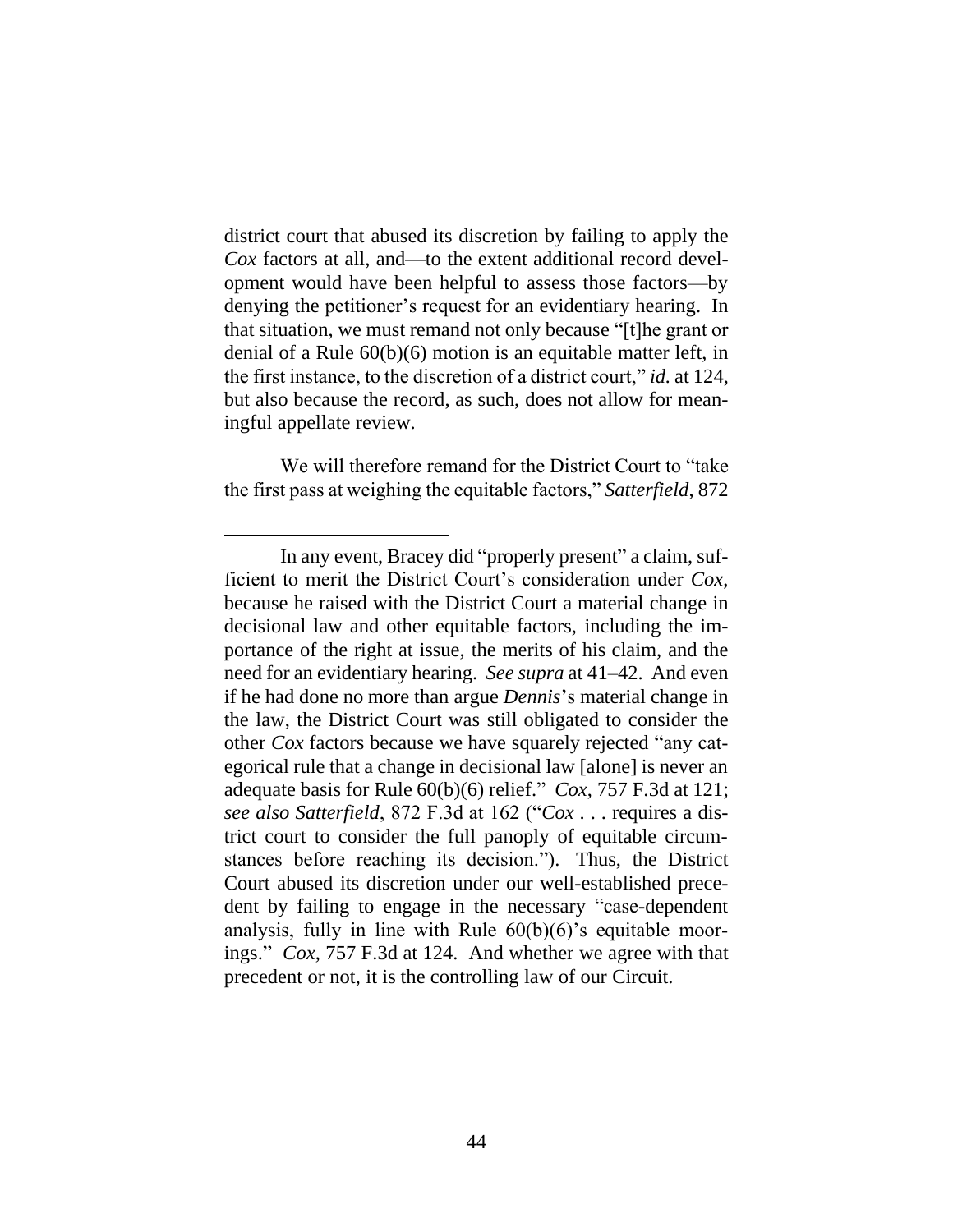F.3d at 162, with additional briefing and factfinding as necessary, *Cox*, 757 F.3d at 126, including any "factors the parties care to brief that we have not just discussed," *Doe*, 810 F.3d at 153.

## **III. CONCLUSION**

For the foregoing reasons, we will vacate and remand to the District Court for an appropriate consideration of Bracey's Rule 60(b) motion.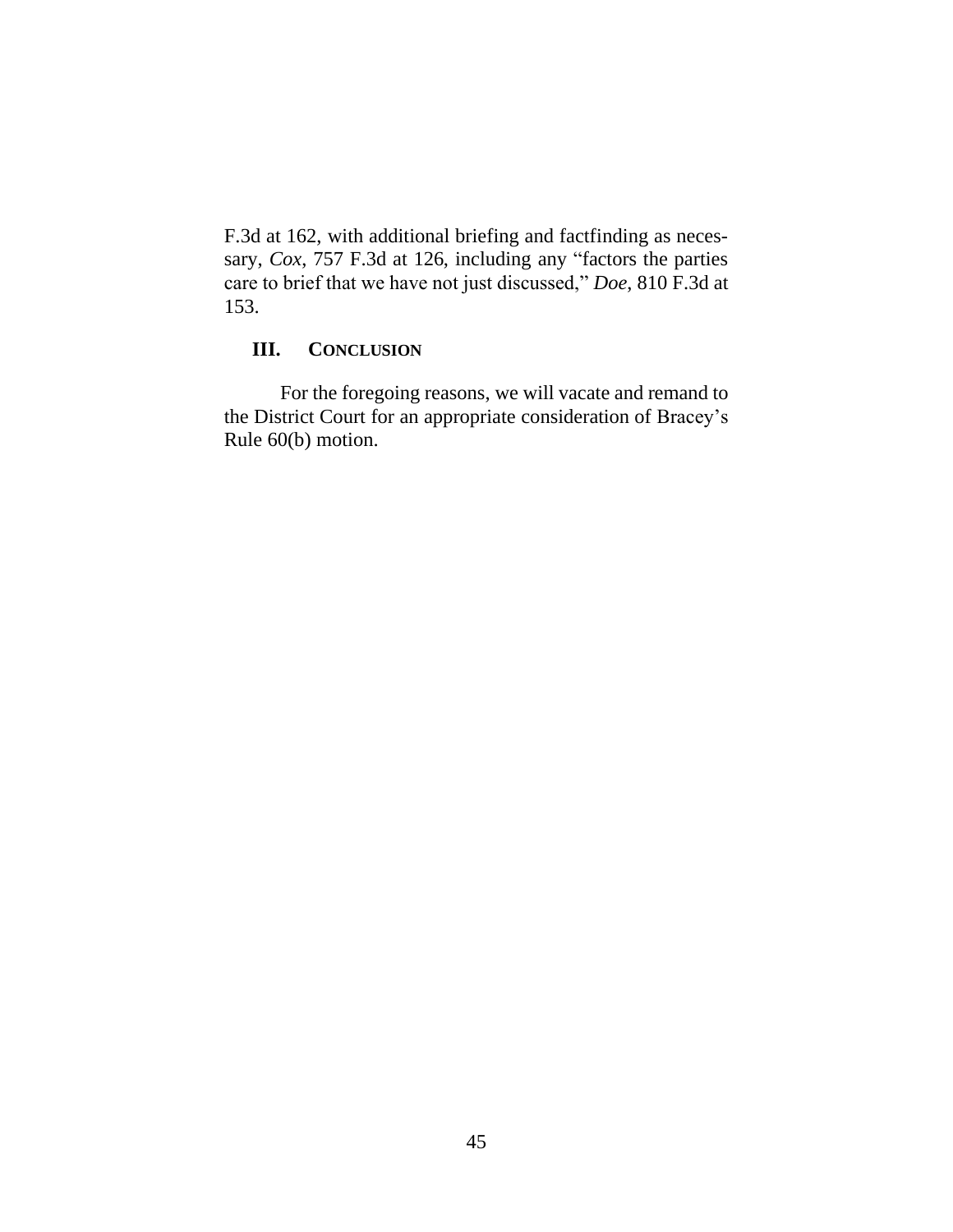#### *Bracey v. Superintendent Rockview SCI*, No. 17-1064

PHIPPS, *Circuit Judge*, concurring in part and dissenting in part.

I agree with the two preliminary holdings in today's opinion, *viz.*, that a habeas petitioner must receive a certificate of appealability to appeal an adverse ruling on a Rule 60 motion and that such a certificate should issue in this case. But I disagree with the Majority's decision to vacate the District Court's order denying William Bracey's Rule 60(b)(6) motion for two reasons. First, I do not believe that *Dennis v. Secretary*, 834 F.3d 263 (3d Cir. 2016) (en banc), constitutes a change in decisional law relevant to Bracey's habeas petition. Second, even if it does, I disagree that the District Court abused its discretion in denying Bracey's Rule 60(b)(6) motion. *See Giordano v. McCartney*, 385 F.2d 154, 155 (3d Cir. 1967) ("A motion for relief under Rule 60(b) is directed to the sound discretion of the trial court and its exercise of that discretion will not be disturbed unless there was a clear abuse." (citations omitted)).

In May 1995, Bracey was tried and convicted of first degree murder. Fifteen years after that trial, on October 13, 2010, Bracey learned from public court filings that two witnesses who testified against him had additional charges pending against them at the time of his trial. The court records that Bracey discovered also revealed that after the trial, those two witnesses received favorable treatment on those additional charges due to their cooperation with the prosecution at Bracey's trial.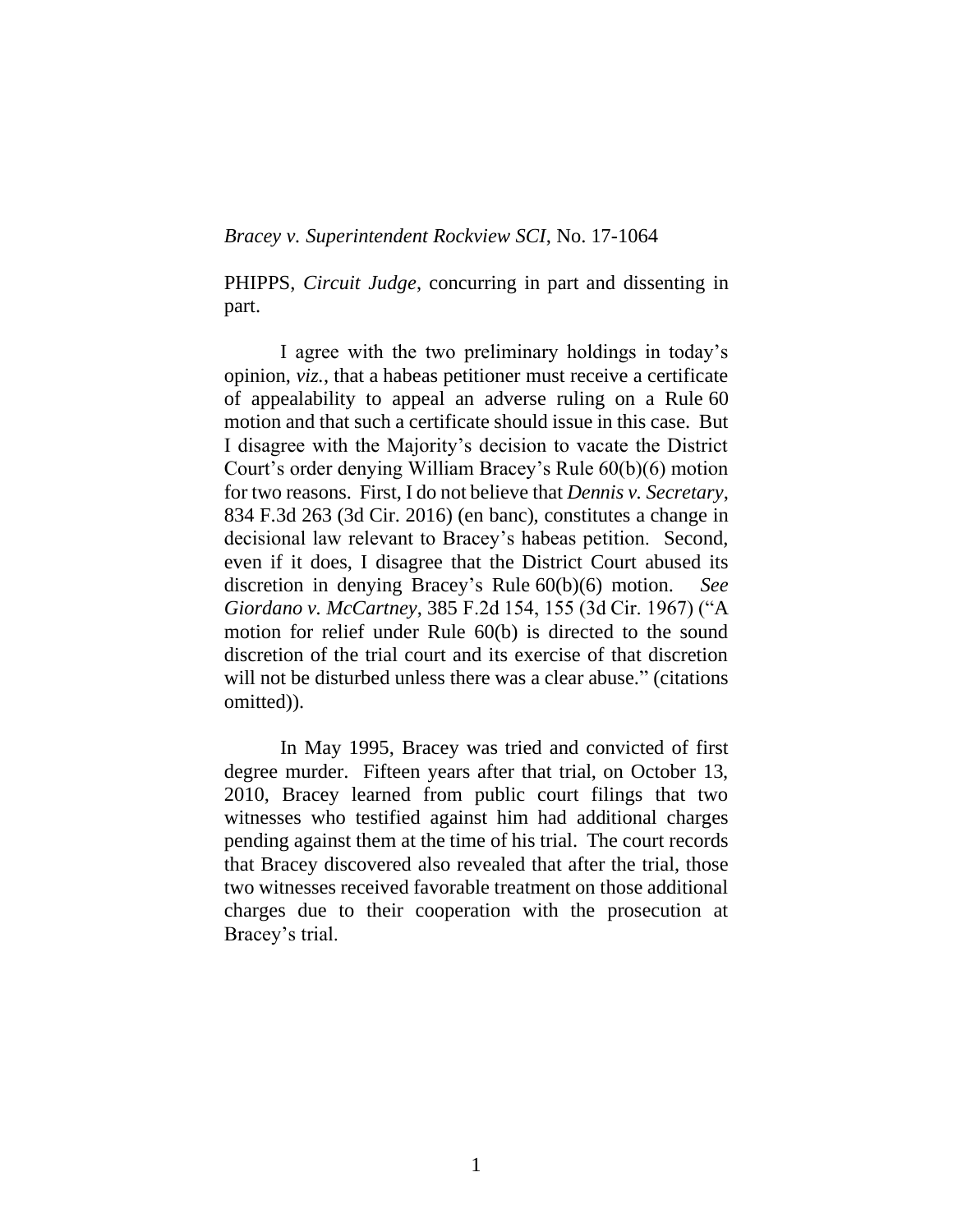In 2011, Bracey petitioned for a writ of habeas corpus based on his discovery of that information – which the prosecution never disclosed to him.<sup>1</sup> His petition challenged his conviction on the ground that he was unable to impeach those two witnesses at trial with that newly discovered information.<sup>2</sup>

In August 2012, the District Court denied Bracey's habeas petition as untimely. Bracey advocated for an accrual date of October 13, 2010 – the date he discovered the additional impeachment information. The District Court rejected Bracey's argument because that later accrual date depends, not on the date of Bracey's actual discovery of the facts, but on "the date on which the factual predicate of the claim or claims presented could have been discovered through the exercise of

<sup>&</sup>lt;sup>1</sup> The two witnesses entered plea agreements on the additional charges, but the transcripts do not specify when they entered those agreements. Unless those plea agreements were in place when those witnesses testified against Bracey, the prosecution would not have been obligated to disclose them: post-trial favorable treatment of a witness is not within the scope of *Brady* disclosures. *See Bell v. Bell*, 512 F.3d 223, 234 (6th Cir. 2008) (en banc) (rejecting "a new definition of *Brady* material that includes possible post-trial witness favorable treatment something never previously considered by any court to be within *Brady*'s ambit").

<sup>2</sup> Even without that information at trial, Bracey's counsel still impeached those witnesses on several grounds – including their motives to cooperate with the prosecution in light of other charges pending against them.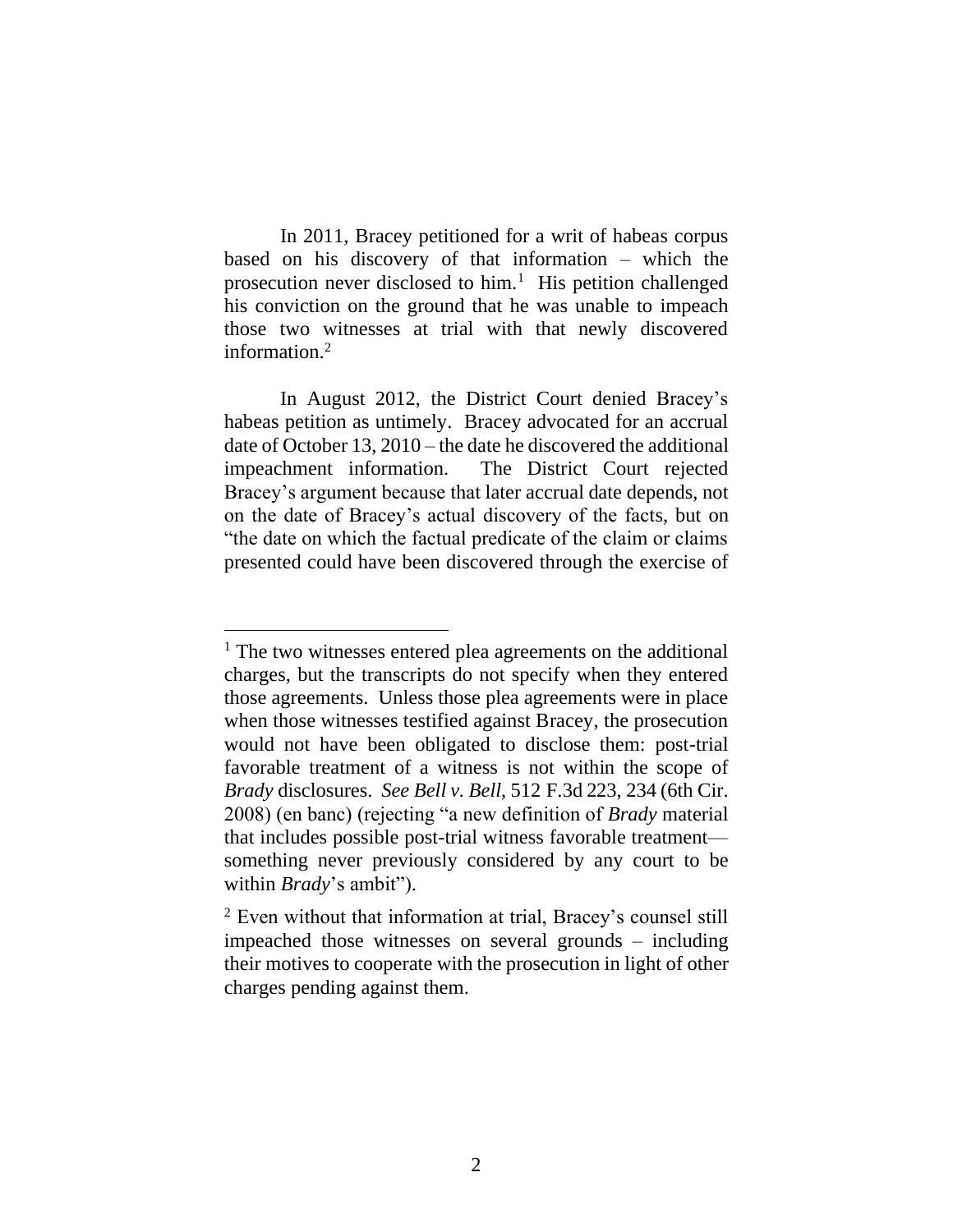due diligence." 28 U.S.C. § 2244(d)(1)(D).<sup>3</sup> And in reviewing Bracey's diligence, the District Court determined that the impeachment information, which was available from public court records, "could have been discovered through the exercise of due diligence well before October of 2010." *Bracey v. Lamas*, No. 11-cv-02329, Mem. Op. at 7 (M.D. Pa. Aug. 8, 2012) (JA73a). With that finding, that Bracey did not exercise the diligence needed for a later accrual date, *see*  28 U.S.C. § 2244(d)(1)(D), the District Court concluded that Bracey's habeas petition was untimely.

Bracey now seeks to re-open that final judgment denying his habeas petition through a Rule 60(b)(6) motion. He relies on this Court's 2016 decision in *Dennis*, which held that *Brady* obligates the prosecution to disclose publicly available exculpatory information in its actual or constructive possession. 834 F.3d at 291; *see generally Brady v. Maryland*, 373 U.S. 83 (1963). And according to Bracey, that holding means that reasonable diligence under the habeas statute, *see*  28 U.S.C. § 2244(d)(1)(D), does not require a habeas petitioner to search public records for charges that were both known to the prosecution and pending against prosecution witnesses. Without an obligation to look for that information, Bracey argues that – due to *Dennis* – his habeas petition was timely and should be re-opened.

<sup>3</sup> *See also id.* § 2244(d)(1)(A) (setting a default accrual date for a habeas petition as the date on which the judgment in the statecourt criminal proceeding became final); *Schlueter v. Varner*, 384 F.3d 69, 74 (3d Cir. 2004) ("Section 2244(d)(1)(D) provides a petitioner with a later accrual date than section  $2244(d)(1)(A)$  only 'if vital facts could not have been known." (quoting *Owens v. Boyd*, 235 F.3d 356, 359 (7th Cir. 2000))).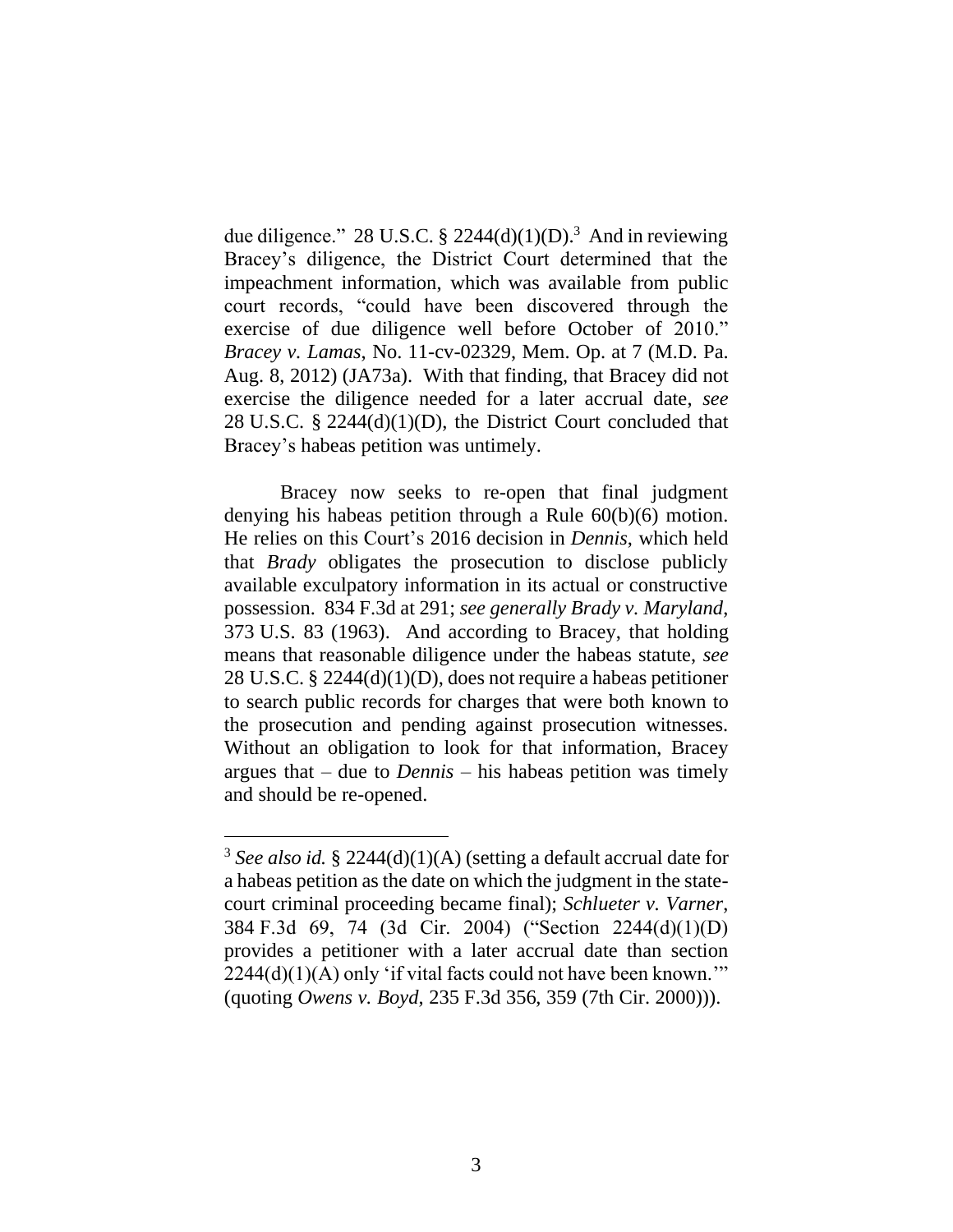The Majority embraces that approach, which extinguishes a habeas petitioner's diligence obligations with respect to suppressed *Brady* information. I initially part ways with the Majority for a more basic reason: Bracey's argument was available to him before *Dennis*. The relevant point for which Bracey cites *Dennis* – the prosecution's obligation under *Brady* to produce publicly available criminal history information within its actual or constructive possession – had been previously articulated in this Circuit. For that reason, the change in law brought about by *Dennis* is not relevant to Bracey's habeas petition.

To explain, at the time of Bracey's 2011 habeas petition, this Circuit had already made clear that a prosecutor's disclosure obligations included exculpatory information from publicly available court records within the prosecutor's actual or constructive possession. *See Wilson v. Beard*, 589 F.3d 651, 664 (3d Cir. 2009) ("'[T]he fact that a criminal record is a public document cannot absolve the prosecutor of her responsibility to provide that record to defense counsel.'"); *Hollman v. Wilson,* 158 F.3d 177, 180 (3d Cir. 1998) ("[E]vidence of a government witness's prior criminal history is evidence which must be produced to the defense."). While a criminal defendant's diligence obligations under *Brady* may have been uncertain in other respects before *Dennis*, there was no doubt at the time of Bracey's initial habeas petition in 2011 that a prosecutor had to produce exculpatory information related to a prosecution witness's criminal history:

> We have *clearly held* that the prosecution bears the burden of disclosing to the defense a prosecution witness's criminal record, whether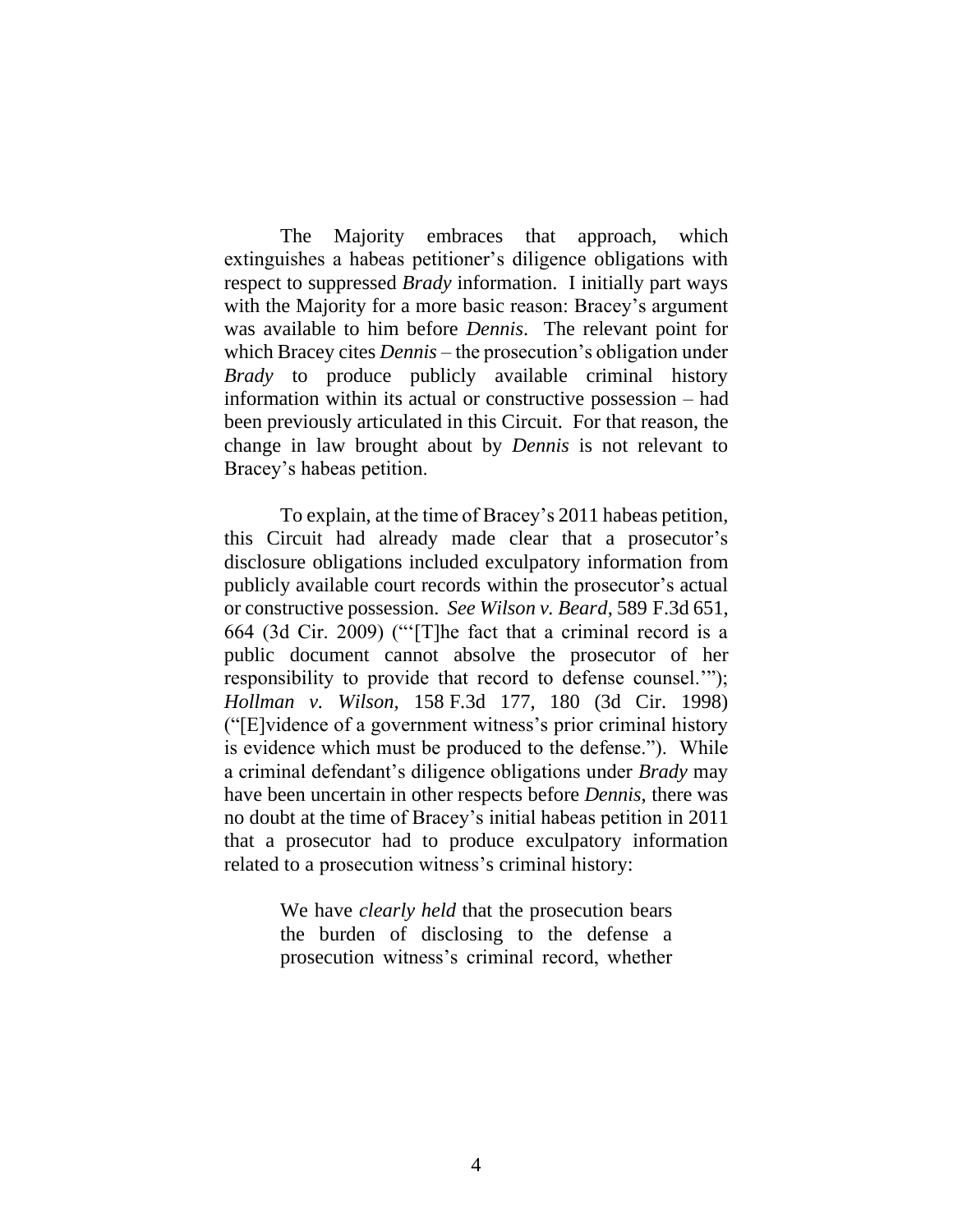or not an explicit request has been made by defense counsel.

*Wilson*, 589 F.3d at 663 (emphasis added). *Dennis* broadened that rule, but the key legal principle that Bracey relies on  $- a$ prosecutor's *Brady* obligations to produce criminal record impeachment information, even if otherwise publicly available – was controlling circuit law at the time of Bracey's habeas petition.

Thus, *Dennis* did not change circuit law relevant to Bracey's diligence obligations under the habeas statute. And without doing so, *Dennis* does not provide a basis to re-open the judgment denying Bracey's habeas petition on timeliness grounds.

But even if *Dennis* were a material change in circuit law, the District Court did not abuse its discretion in denying Bracey's Rule 60(b)(6) motion. Bracey did not meet his burden of proving the extraordinary circumstances needed to apply *Dennis* retroactively and re-open the District Court's final judgment.

New decisional rules do not automatically apply retroactively to closed civil cases. *See Harper v. Va. Dep't of Taxation*, 509 U.S. 86, 97 (1993) ("When this Court applies a rule of federal law to the parties before it, that rule is the controlling interpretation of federal law and must be given full retroactive effect in all cases still open on direct review . . . ."). And Bracey's habeas case was closed when *Dennis* was decided. To apply *Dennis* retroactively to his closed case, Bracey invoked Rule 60(b)(6), which operates as a catch-all to re-open a final judgment for "any other reason that justifies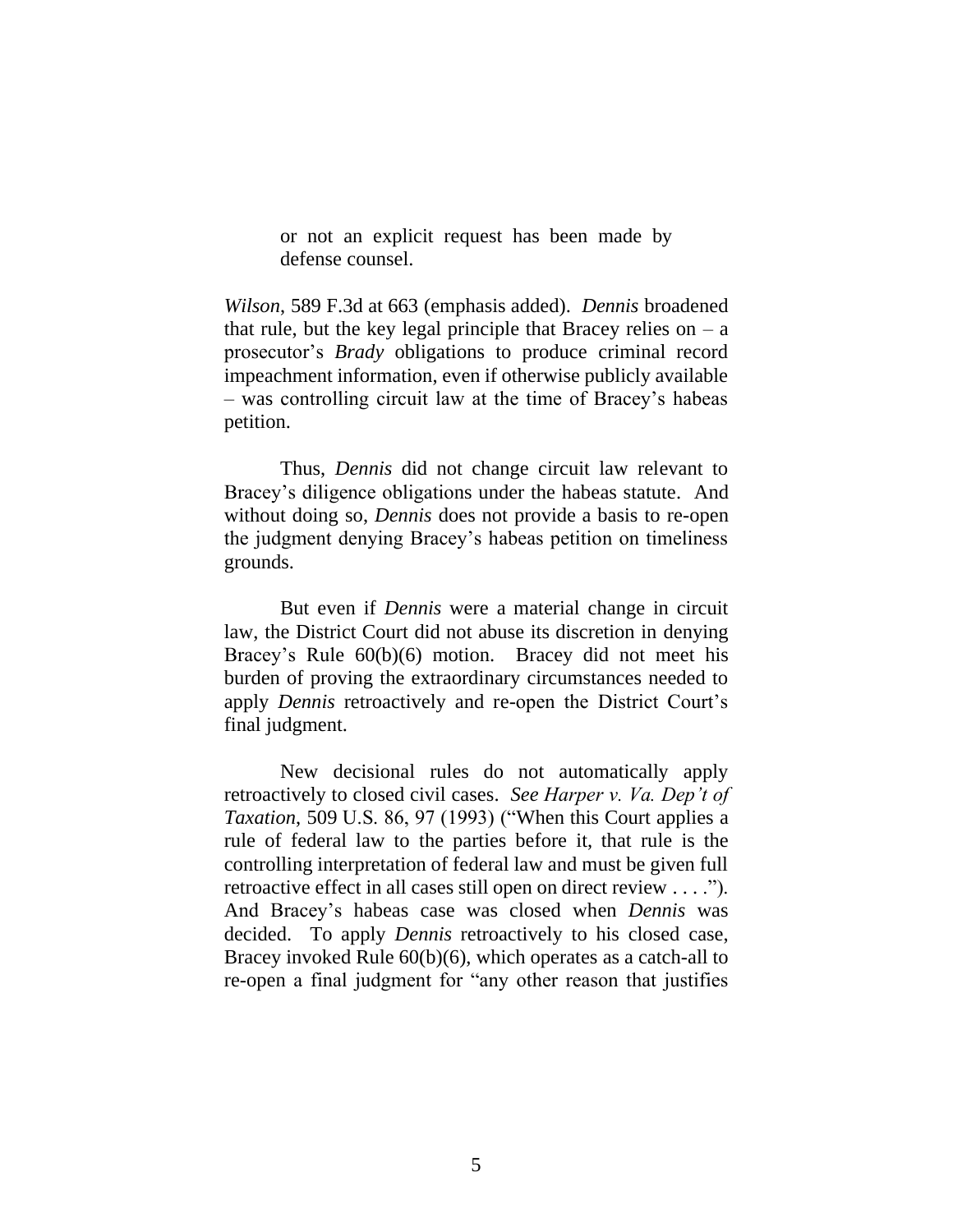relief." Fed. R. Civ. P.  $60(b)(6)$ . In this Circuit, Rule  $60(b)(6)$ allows for the possibility that a new decisional rule can apply retroactively to a prior final judgment, as if that new rule were controlling at the time of the judgment. But that possibility actualizes only in "extraordinary circumstances," *Cox v. Horn*, 757 F.3d 113, 115 (3d Cir. 2014), when the change in law is "accompanied by appropriate equitable circumstances." *Satterfield v. Dist. Att'y Phila.*, 872 F.3d 152, 161 (3d Cir. 2017). Those extraordinary circumstances needed to reopen a final judgment under Rule 60(b) "rarely occur in the habeas context," and "'[t]his very strict interpretation of Rule 60(b) is essential if the finality of judgments is to be preserved.'" *Gonzalez v. Crosby*, 545 U.S. 524, 535 (2005) (parenthetically quoting *Liljeberg v. Health Servs. Acquisition Corp.*, 486 U.S. 847, 873 (1988) (Rehnquist, C.J., dissenting)).

Here, Bracey has not established such extraordinary circumstances – as was his burden to do. *See Cox*, 757 F.3d at 122. In his Rule 60(b)(6) motion, Bracey emphasized that he did not know of the impeachment information until 2010. He also argued that *Dennis* eliminated his diligence obligations due to the prosecutor's duty to disclose impeachment materials. And he advanced one equitable consideration for reopening his judgment – that he filed his Rule  $60(b)(6)$  motion within 60 days of the *Dennis* decision.Based on those "*properly presented* facts and circumstances attendant to [his] request," *Cox*, 757 F.3d at 44 (emphasis added), Bracey did not meet his burden of proof. Those identified facts and circumstances are not extraordinary, and they do not justify reopening of a final judgment.